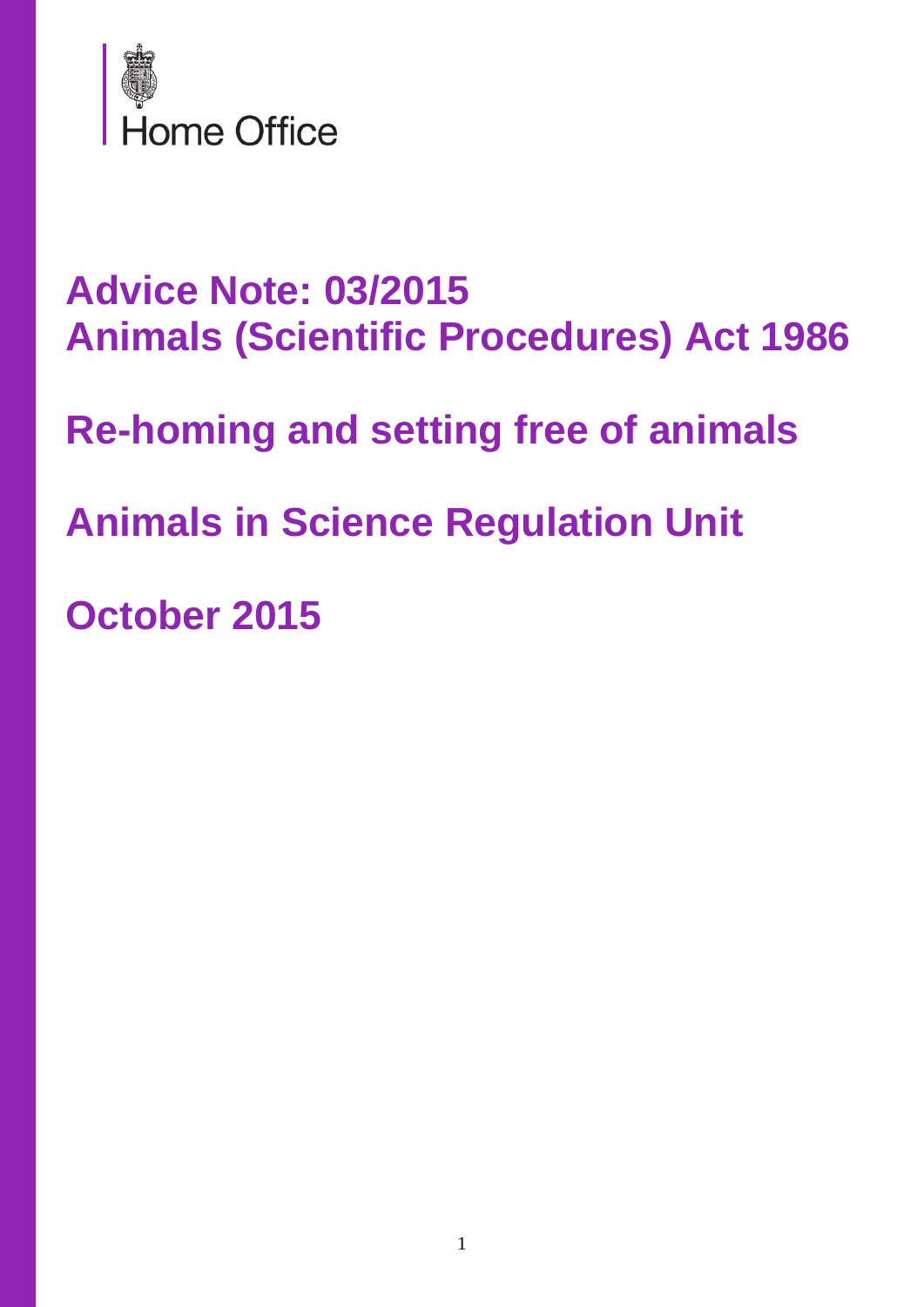# **Contents**

| <b>Section</b>                                                                                                                                                                                                                                                                                                                                                                                                                                                                                          | Page                                                                 |
|---------------------------------------------------------------------------------------------------------------------------------------------------------------------------------------------------------------------------------------------------------------------------------------------------------------------------------------------------------------------------------------------------------------------------------------------------------------------------------------------------------|----------------------------------------------------------------------|
| Summary                                                                                                                                                                                                                                                                                                                                                                                                                                                                                                 | 3                                                                    |
| Glossary of terms                                                                                                                                                                                                                                                                                                                                                                                                                                                                                       |                                                                      |
| Re-homing and setting free decision tree                                                                                                                                                                                                                                                                                                                                                                                                                                                                | $\overline{7}$                                                       |
| Introduction                                                                                                                                                                                                                                                                                                                                                                                                                                                                                            | 8                                                                    |
| Section 1. Legal requirements for re-homing and setting free<br>1.1 What is meant by re-homing or setting free?<br>1.2 What is a relevant protected animal?<br>1.3 Assessing suffering and adverse effects<br>1.4 Responsibility for the animal<br>1.5 Criteria for consent to re-home or set free<br>1.6 Records required for re-homing or setting free<br>1.7 How to apply to re-home or set free a relevant protected animal<br>1.8 What information is required for consent to re-home or set free? | 10<br>10<br>11<br>12 <sup>2</sup><br>12<br>13<br>16<br>17<br>20      |
| Section 2. Advice for the AWERB on re-homing and setting free<br>2.1 AWERB involvement<br>2.2 Working with animal charities and wildlife sanctuaries                                                                                                                                                                                                                                                                                                                                                    | 22<br>22<br>23                                                       |
| Section 3. Re-homing<br>3.1 General health considerations<br>3.2 Socialisation scheme<br>3.3 Assessing the suitability of the new home<br>3.4 Actions on re-homing<br>3.5 Follow up after re-homing<br>3.6 Re-homing companion animals<br>3.7 Re-homing rabbits, rodents and fish<br>3.8 Re-homing farm animals and equines<br>3.9 Re-homing for immediate killing<br>3.10 Re-homing to research institutes for non-regulated research<br>3.11 Re-homing to research establishments abroad              | 24<br>24<br>25<br>25<br>26<br>27<br>28<br>31<br>33<br>35<br>37<br>38 |
| Section 4. Setting Free of Wild Animals<br>4.1 Considerations prior to release from an establishment<br>4.2 Actions on release<br>4.3 Appropriate measures on release to support well-being<br>4.4 Follow up after setting free<br>4.5 Releasing animals at the end of procedures where animals were set<br>free during the course of regulated procedures but not recaptured<br>4.6 Examples of setting free                                                                                           | 39<br>40<br>42<br>44<br>44<br>45<br>45                               |
| Appendix 1 Other sources of advice                                                                                                                                                                                                                                                                                                                                                                                                                                                                      | 47                                                                   |
| Appendix 2 Application form for re-homing or setting free relevant protected<br>animals                                                                                                                                                                                                                                                                                                                                                                                                                 | 49                                                                   |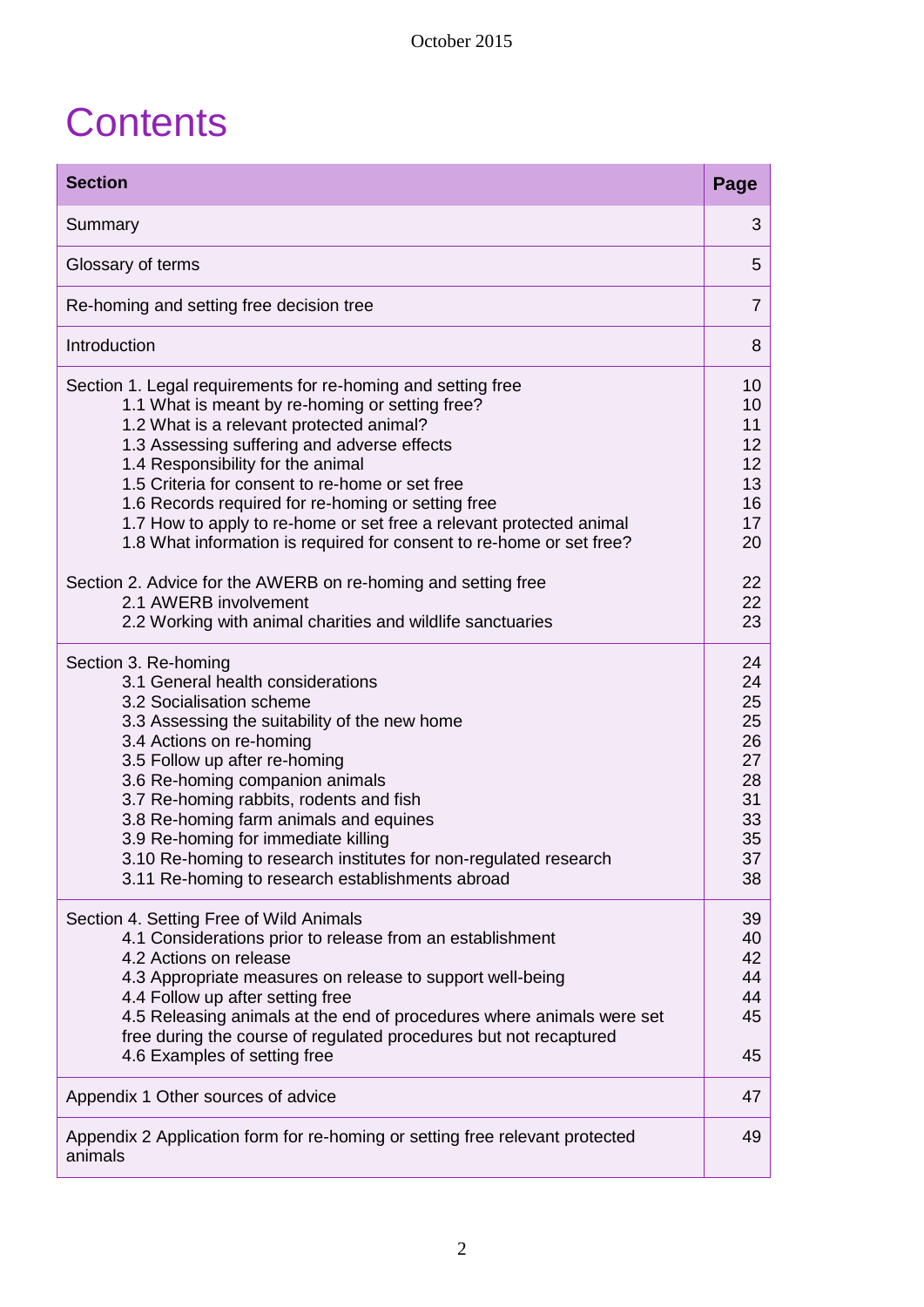# **Summary**

## **What is the purpose of this Advice Note?**

This Advice Note provides information about the legal requirements relating to re-homing and setting free and advice on current good practice. It builds on the information provided in the Guidance on the Operation of the Animals (Scientific Procedures) Act 1986<sup>1</sup> (the Guidance) and aims to:

- encourage consideration of opportunities for re-homing and setting free suitable animals.
- clarify the legislative framework under which consent to re-home or set free can be obtained;
- provide advice on an effective Animal Welfare and Ethical Review Body (AWERB) policy for re-homing and setting free;
- describe the current processes used by the Home Office for re-homing or setting free protected animals.

The Advice Note is principally for inspectors in the Animals in Science Regulation Unit, existing licensees and applicants for project licence authorities under the Animals (Scientific Procedures) Act 1986 (ASPA), AWERBs, veterinary surgeons and others who are involved in making decisions about relevant protected animals. It may also be of interest to members of the public.

### **Is other guidance or advice needed?**

This Advice Note should be used in conjunction with the Guidance. The scope of this Advice Note does not include detailed guidance on continued use, re-use or setting free of wild animals during the course of procedures. Separate Advice Notes on these topics will be published in 2015 and should be consulted for detailed information.

#### **How is this Advice Note structured?**

This Advice Note contains four sections:

- $\bullet$ **Section 1** describes the legal framework for consent to re-home or set free and explains how to obtain this consent;
- **Section 2** describes the role of **AWERB** in re-homing and setting free**;**
- **Section 3** provides advice on the re-homing of animals;
- **Section 4** provides advice on the setting free of wild animals.

The advice provided in Sections 2, 3 and 4 is not prescriptive.

#### **Brief summary**

 $\overline{a}$ 

Re-homing, or setting free wild animals once their use for scientific or educational purposes has come to an end, is not mandatory under ASPA. Ethically, animals must only be re-homed or set free where it is in the best interests of the welfare of the individual animal and when it poses no danger to public or animal health, or to the environment. Consent will only be given for rehoming or setting free if the Secretary of State (SoS) is satisfied that the criteria specified in **ASPA section 17A section (3) and (4)** have been met. These sections of ASPA apply to relevant protected animals (see definition in section 1.2 below).

In this Advice Note the term 'setting free' is used to mean setting free at the end of procedures, unless otherwise stated. Animals may also be set free during the course of procedures, but in

<sup>&</sup>lt;sup>1</sup> Available from the GOV.UK website:<https://www.gov.uk/government/publications/operation-of-aspa>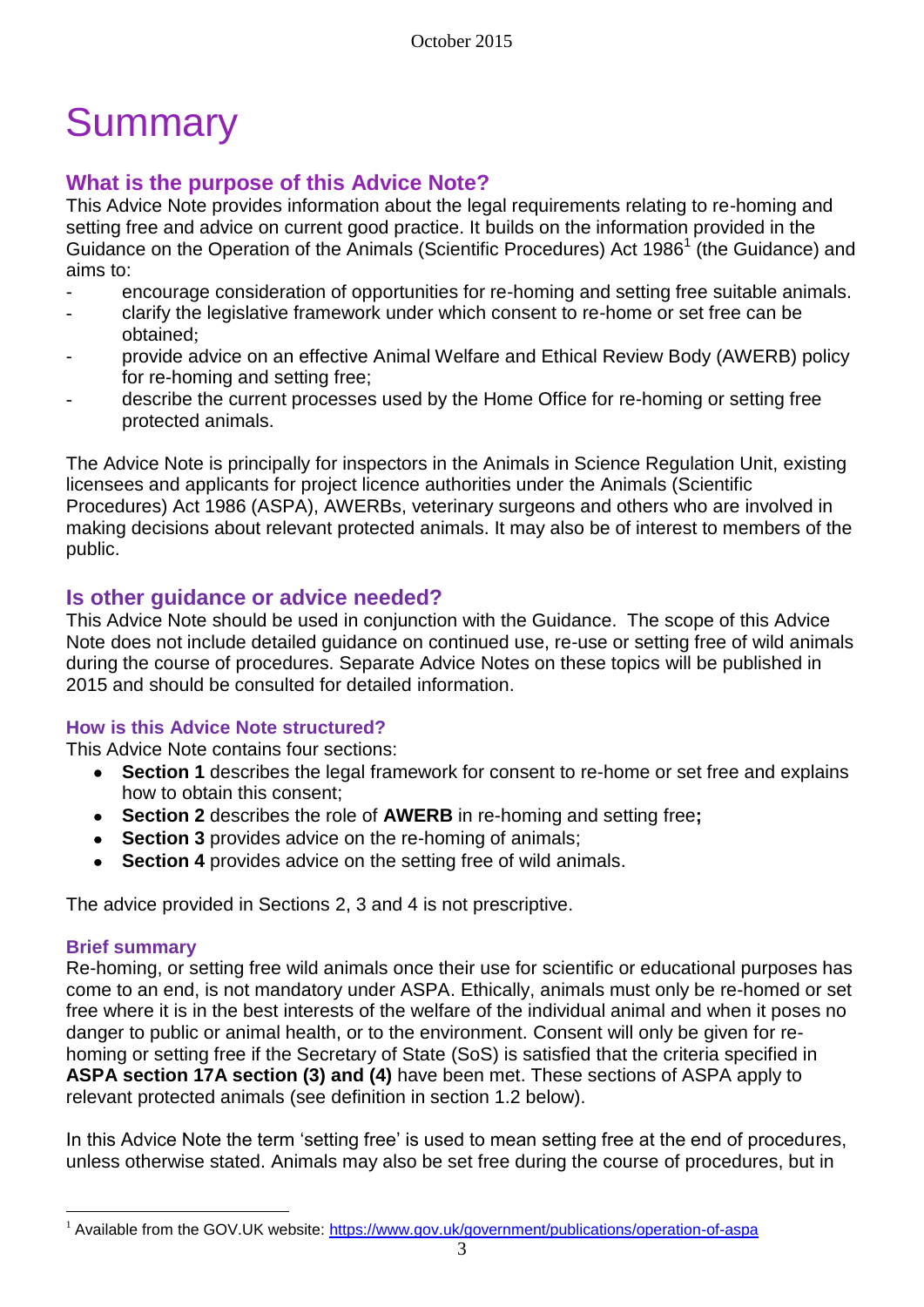this situation, whilst measures to minimise the effect of regulated procedures will be set out in the project licence, ASPA sections 17A (3) and (4) do not apply.

#### **ASPA section 17A (3) requires:**

- a) that the animal's state of health allows it to be set free or re-homed;
- b) that the animal poses no danger to public health, animal health or the environment;
- c) that there is an adequate scheme in place for ensuring the socialisation of the animal upon being set free or re-homed;
- d) that appropriate measures have been taken to safeguard the animal's well-being when re-homed or set free.

In addition, before animals taken from the wild can be set free at the end of procedures, **ASPA section 17A (4)** also requires:

- that the animal has undergone a programme of rehabilitation; or
- $\bullet$ that it would be inappropriate for the animal to be required to undergo such a programme<sup>2</sup>

In order to satisfy the criteria for consent, consideration should be given to:

- the animal's physical health, behaviour and ability to adapt to the new home or survive in the wild;
- the suitability of the new home or release habitat and timing of release:
- an appropriate socialisation scheme and rehabilitation plan that enables re-homing or  $\bullet$ release (hard or soft) to the wild to be accomplished; and
- $\bullet$ the identification of appropriate measures for the animal on re-homing or release, including identification, records, dietary change and post-release monitoring if recommended.

The decision-making process is summarised in the decision tree and explained further throughout this Advice Note.

If the Secretary of State is satisfied that consent can be given for re-homing or setting free, then this authorisation may be provided in the establishment licence, within the relevant protocols of the project licence or in a letter for the specified individual animal(s).

In this document, 'release' has the same meaning as 'set free'.

#### **Animals in Science Regulation Unit, October 2015**

 $\overline{a}$  $2$  See Section 1.5.5 of this Advice Note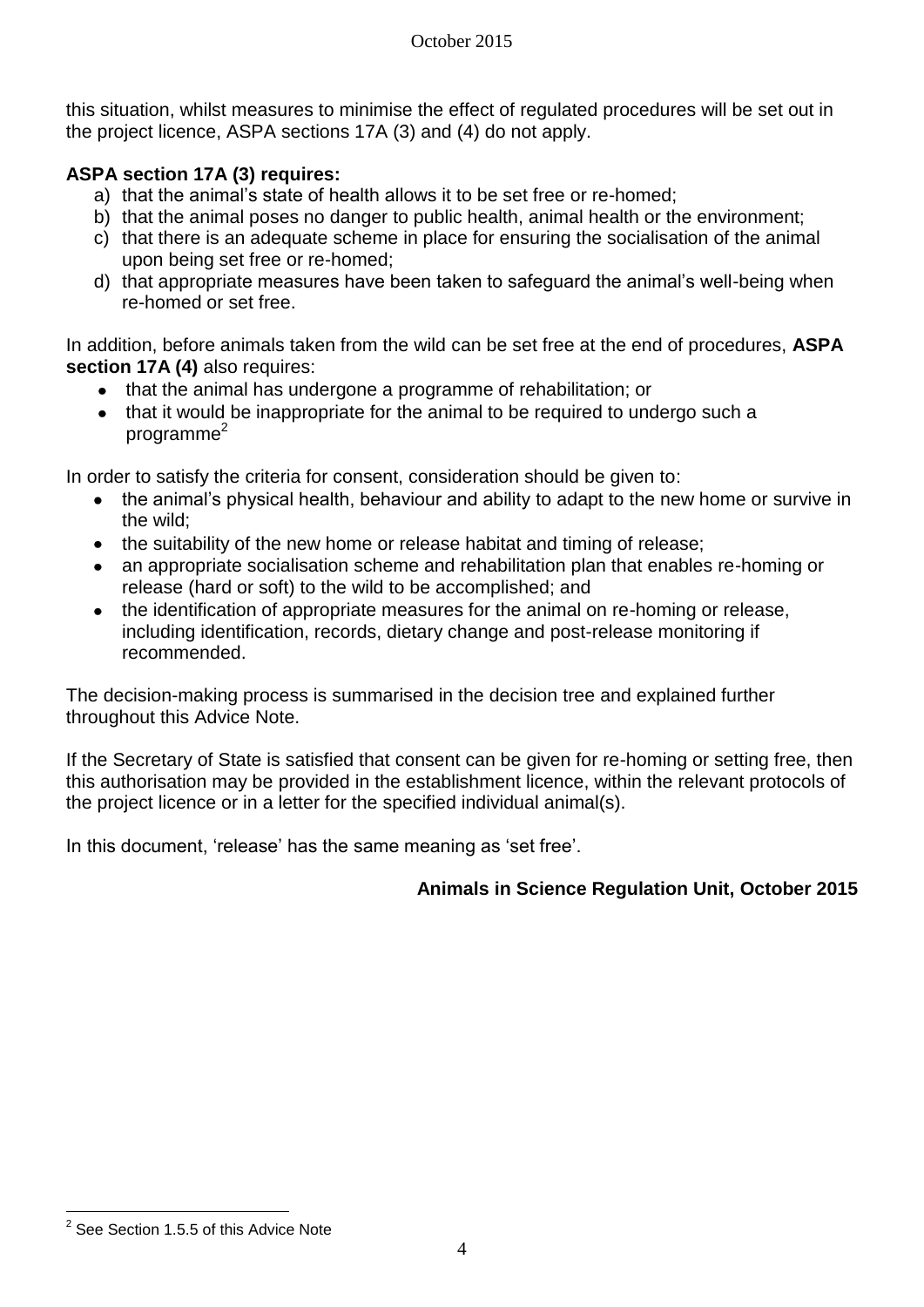# Glossary of terms

| <b>ACHM</b>            | <b>Animals Containing Human Material</b>                                                                                                                                                                                                             |
|------------------------|------------------------------------------------------------------------------------------------------------------------------------------------------------------------------------------------------------------------------------------------------|
| <b>AHA</b>             | The Animal Health Act 1981                                                                                                                                                                                                                           |
| <b>ASC</b>             | The Animals in Science Committee. The independent non-departmental<br>public body set up under ASPA sections 19 and 20. It is responsible for<br>providing impartial, balanced and objective advice to the Home Office on<br>issues related to ASPA. |
| <b>ASPA</b>            | The Animal (Scientific Procedures) Act 1986                                                                                                                                                                                                          |
| <b>AWA</b>             | The Animal Welfare Act 2006                                                                                                                                                                                                                          |
| <b>AWERB</b>           | Animal Welfare and Ethical Review Body. Every licensed establishment is<br>required by ASPA to have an AWERB. Its membership and activities are<br>defined by ASPA.                                                                                  |
| <b>BALAI Directive</b> | Council Directive 92/65/EEC lays down the requirements for the import and<br>export of certain types of animals                                                                                                                                      |
| <b>DWA</b>             | Dangerous and Wild Animals Act 1976                                                                                                                                                                                                                  |
| <b>Establishment</b>   | Licensed establishment under section 2C of ASPA. These are places<br>where animals are normally used for regulated procedures or bred or<br>supplied for use in regulated procedures.                                                                |
| <b>FSA</b>             | <b>Food Standards Agency</b>                                                                                                                                                                                                                         |
| <b>GAA</b>             | <b>Genetically Altered Animals</b>                                                                                                                                                                                                                   |
| <b>The Guidance</b>    | Guidance on the Operation of the Animals (Scientific Procedures) Act 1986                                                                                                                                                                            |
| <b>Hard release</b>    | A release directly to the wild without further support or feeding.                                                                                                                                                                                   |
| LAVA                   | <b>Laboratory Animals Veterinary Association</b>                                                                                                                                                                                                     |
| <b>NACWO</b>           | <b>Named Animal Care and Welfare Officer</b>                                                                                                                                                                                                         |
| <b>NHP</b>             | Non-human primate                                                                                                                                                                                                                                    |
| <b>NIO</b>             | <b>Named Information Officer</b>                                                                                                                                                                                                                     |
| <b>NTCO</b>            | <b>Named Training and Competency Officer</b>                                                                                                                                                                                                         |
| <b>NVS</b>             | <b>Named Veterinary Surgeon</b>                                                                                                                                                                                                                      |
| <b>PEL</b>             | Establishment licence. A licence granted to a place under section 2C of<br>ASPA.                                                                                                                                                                     |
| PIL                    | <b>Personal licence</b>                                                                                                                                                                                                                              |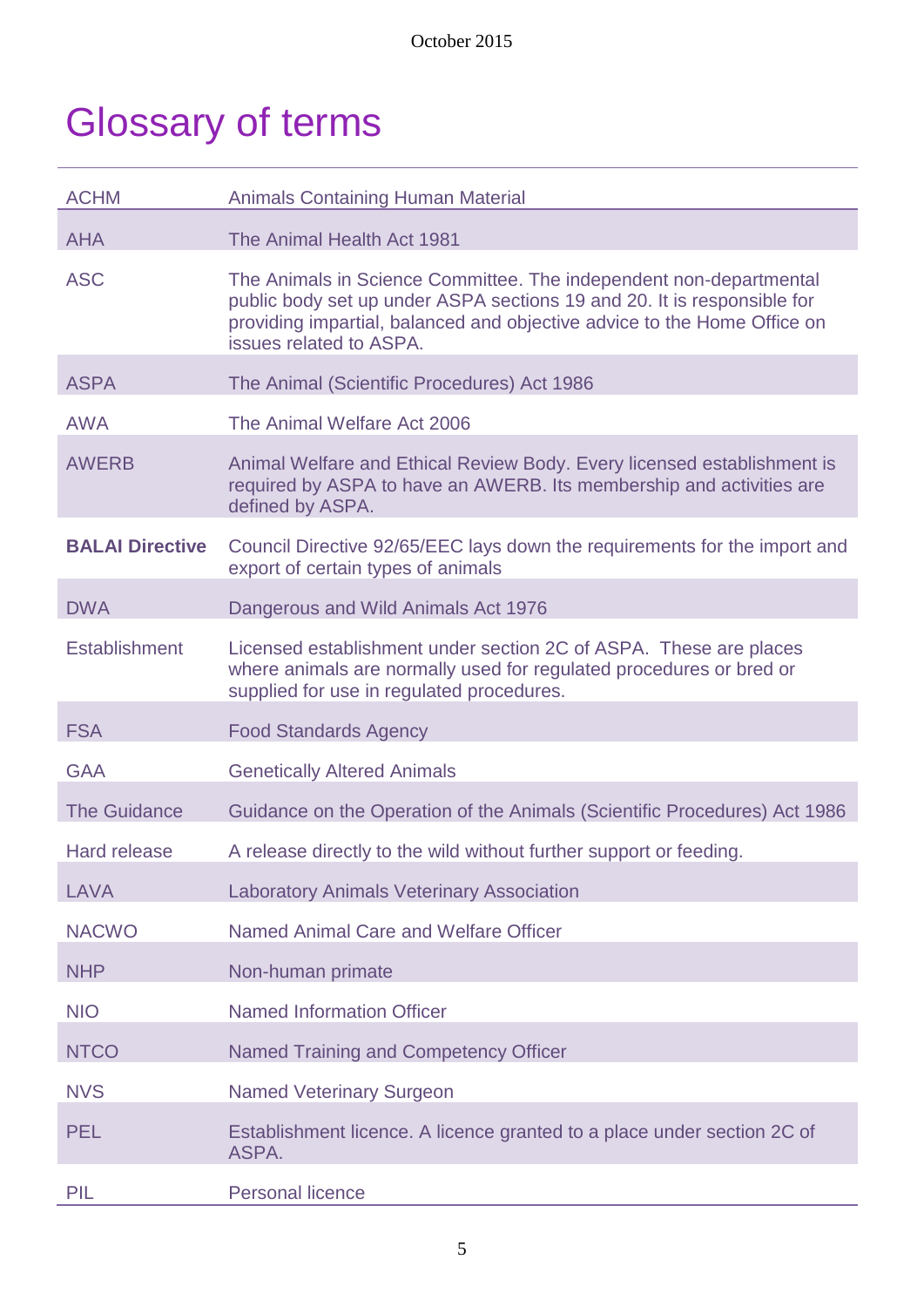| <b>POLE</b>         | Place other than a licensed establishment                                                                                          |
|---------------------|------------------------------------------------------------------------------------------------------------------------------------|
| <b>PPL</b>          | Project licence. A licence granted under section 5 of ASPA.                                                                        |
| <b>PSDLH</b>        | Pain, suffering, distress and lasting harm                                                                                         |
| <b>RCVS</b>         | <b>Royal College of Veterinary Surgeons</b>                                                                                        |
| <b>Release</b>      | Setting free to the wild                                                                                                           |
| <b>Sc</b>           | Standard condition of a licence issued under ASPA                                                                                  |
| <b>Setting free</b> | Setting free into the wild outside the control of man                                                                              |
| Soft release        | A gradual return to the wild whereby an animal receives support, shelter<br>and food until it is entirely able to fend for itself. |
| <b>VMD</b>          | <b>Veterinary Medicines Directorate</b>                                                                                            |
| <b>VSA</b>          | The Veterinary Surgeons Act 1966                                                                                                   |
| <b>WCA</b>          | The Wildlife and Countryside Act 1981                                                                                              |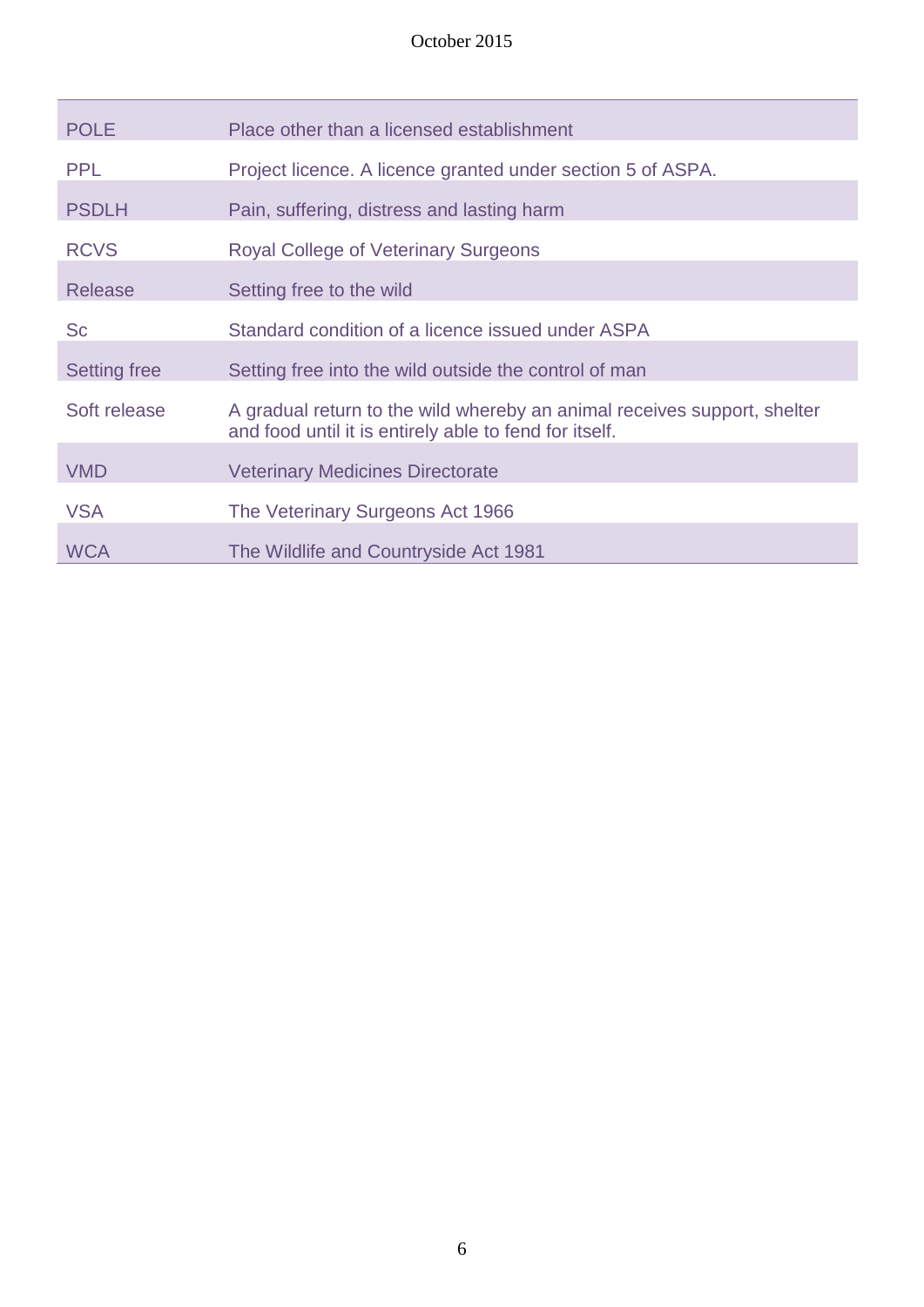# Re-homing and setting free decision tree

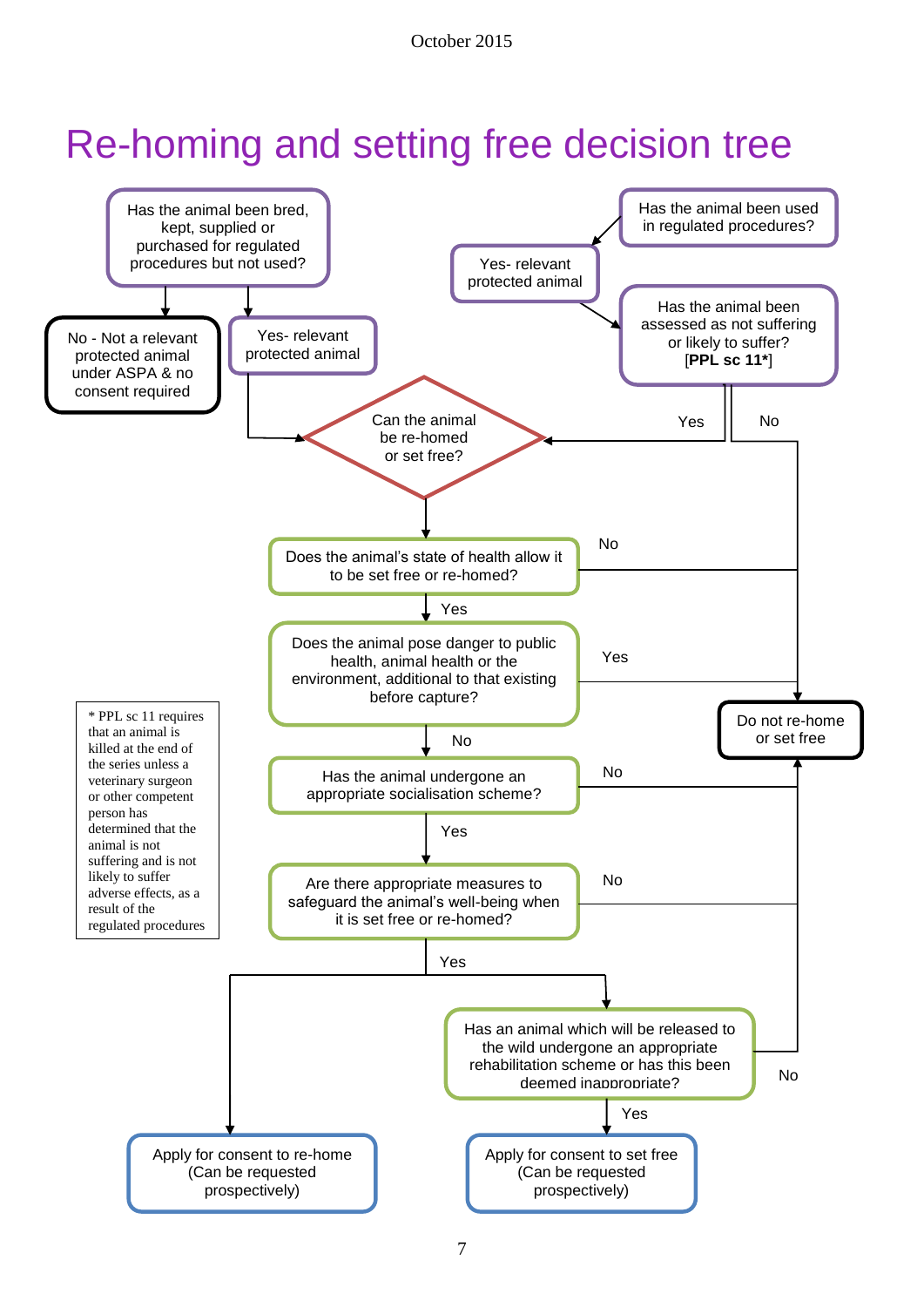# Introduction

This Advice Note provides good practice principles on the re-homing or setting free of protected animals under ASPA that have been bred, supplied or kept with the intention of using them in regulated procedures, or whose use in regulated procedures has come to an end. It does not apply to animals set free during the course of regulated procedures<sup>3</sup>.

The most cases animals that have been used for regulated procedures licensed in a project licence are not available for re-homing or setting free. This is because either their tissues or organs after death are needed to achieve the scientific objectives of the work (and enable the benefits of the project to be realised), or because the animal is suffering or likely to suffer and must be killed.

However, some animals that have completed a series of regulated procedures may be able to be kept alive (providing the requirements of ASPA section 15 can be met<sup>4</sup>). In addition there are occasions when there are surplus breeding or experimental stock. The options for all these animals include:

- transferring them to another licensed establishment;
- re-using a previously used animal where this is legally permissible;<sup>5</sup>
- re-homing them or setting them free into the wild.  $\bullet$

Before an animal can be re-homed or set free, we must be satisfied that:

- I. the maximum possible care will be taken to safeguard the animal's well-being;
- II. the animal would not be at a biological or competitive disadvantage because of the procedures it has undergone or because of its time in captivity<sup>6</sup>.

Re-homing or setting free is not mandatory and there are a number of factors that must be taken into account before a decision is made to re-home or set free, as the process of rehoming or setting free itself may involve additional stress and welfare costs for the animal.

Consideration must be given to:

- the state of health of the animal;
- whether the animal poses a risk to public health, animal health and the environment  $\bullet$ additional to that existing prior to the capture;
- the requirements for an effective socialisation scheme or rehabilitation programme;
- other appropriate measures to safeguard the animal's well-being such as the suitability of the new owner or location to provide for the individual animal's needs.

Setting free into the wild is not without risk, as on release the animal will be subject to the normal ecological pressures and predator-prey interactions faced by the natural population.

Re-homing or setting animals free can be very positive for an establishment's culture of care and the morale of scientists and care staff looking after the animals.

 $\overline{a}$  $^3$  This can be found in Advice Note on Work with wild animals – expected publication November 2015

<sup>&</sup>lt;sup>4</sup> See Advice Note on Use, Keeping Alive and Re-use<br><sup>5</sup> Advice Note on Use, Keeping Alive and Re-use

<sup>6</sup> See section 5.21 of the Guidance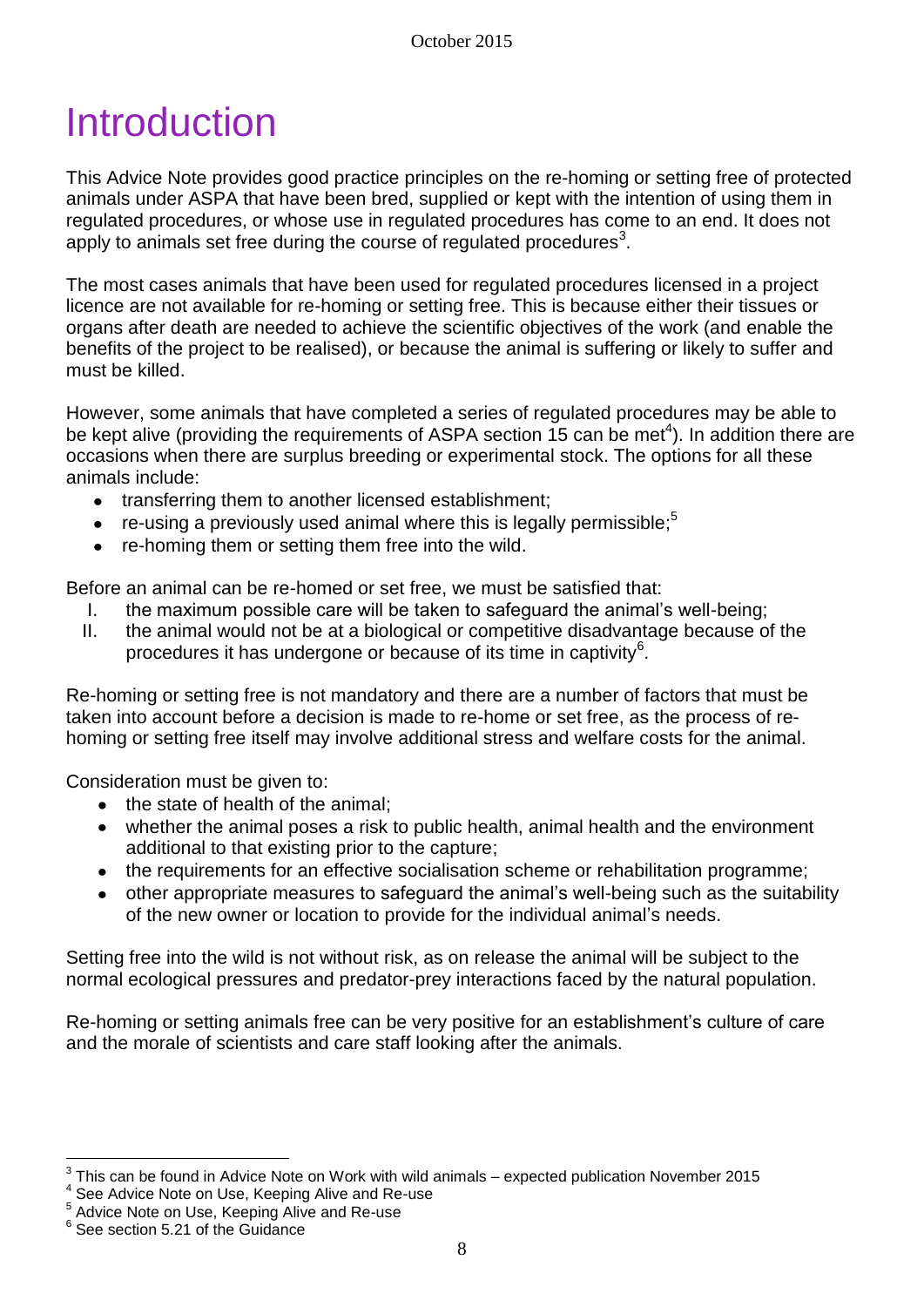## **How to use this Advice Note**

This Advice Note contains four sections:

- **Section 1** describes the legal criteria for consent to re-home or set free and how to obtain this consent from the Secretary of State;
- **Section 2** provides advice on re-homing and setting free to the AWERB and project applicants;
- **Section 3** provides good practice guidance on the re-homing of animals including example applications. The advice for re-homing animals is divided into subsections by species or intended destination:
	- o re-homing companion animals;
	- o re-homing rabbits, rodents and fish;
	- o re-homing farm animals and equines;
	- o re-homing to commercial slaughter;
	- o re-homing to research institutes; and
	- o re-homing medically and surgically prepared animals abroad.
- **Section 4** provides good practice guidance on the setting free of wild animals at the end of procedures.

**All examples in this Advice Note are for information only and are not meant to be prescriptive. Each application for consent to re-home or set free is decided on its merit to meet the criteria required for consent from the Secretary of State.**

## **How will this Advice Note be reviewed and updated?**

The Secretary of State intends to review the advice contained in this Advice Note two years after publication. The intention is that this Advice Note will eventually be incorporated into the Guidance.

If you would like to provide comments on this Advice Note or otherwise contribute to the next version, please send you comments to [ASRUBusinessSupport@homeoffice.gsi.gov.uk.](mailto:ASRUBusinessSupport@homeoffice.gsi.gov.uk) Please add 'Re-homing and Setting Free Advice Note' to the subject line of any emails.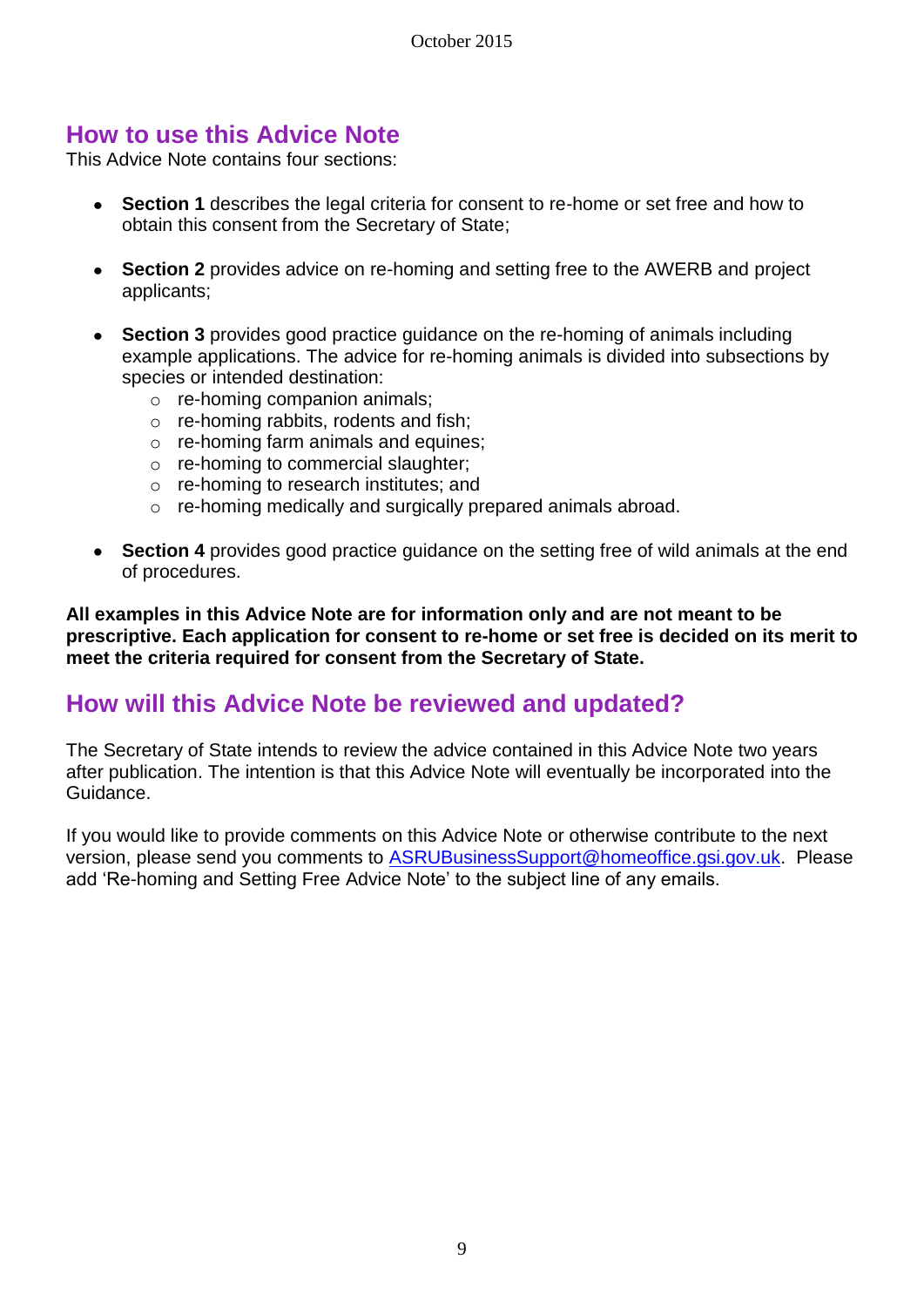# Section 1: Legal requirements for re-homing and setting free

# **1.1 What is meant by re-homing or setting free?**

Re-homing is defined as the movement of a relevant protected animal from an establishment to any other place that is not another establishment under ASPA. There are a wide range of destinations for re-homing animals.

Setting free is defined as setting free into the wild outside the control of man.

#### **Figure 1: Frequent routes for re-homing and setting free**



Re-homing and setting free is not mandatory for establishments. This is because it is only appropriate for animals to be re-homed or set free if they are fit to be set free, that they will be at no biological (or competitive) disadvantage because of the procedures they have undergone or because of their time in captivity and have been adequately prepared to adapt to their new home or release environment. They must not pose a threat to humans, other animals or the environment (additional to that existing prior to the capture of the animal). Each establishment and project has different provisions, so we consider applications on a case-by-case basis.

**ASPA section 17A (1)** specifies that licence holders must not set free a relevant protected animal, or permit any person acting on their behalf to do so, unless:

- (a) the Secretary of State has consented to the setting free of the animal; or
- (b) the animal is set free during the course of a series of regulated procedures.

Whilst it may appear from **ASPA section 17A (1)(b)** that consent from the Secretary of State is not needed for setting animals free during the course of procedures, this is not the case. Setting animals free during the course of a series of regulated procedures will need to be specified in the project licence. The requirements set out in **ASPA section 17A (3) and (4)** do not apply to animals set free during the course of procedures; however, the principles set out in these sections are considered during the harm–benefit assessment when the inspector assesses a project licence application or amendment.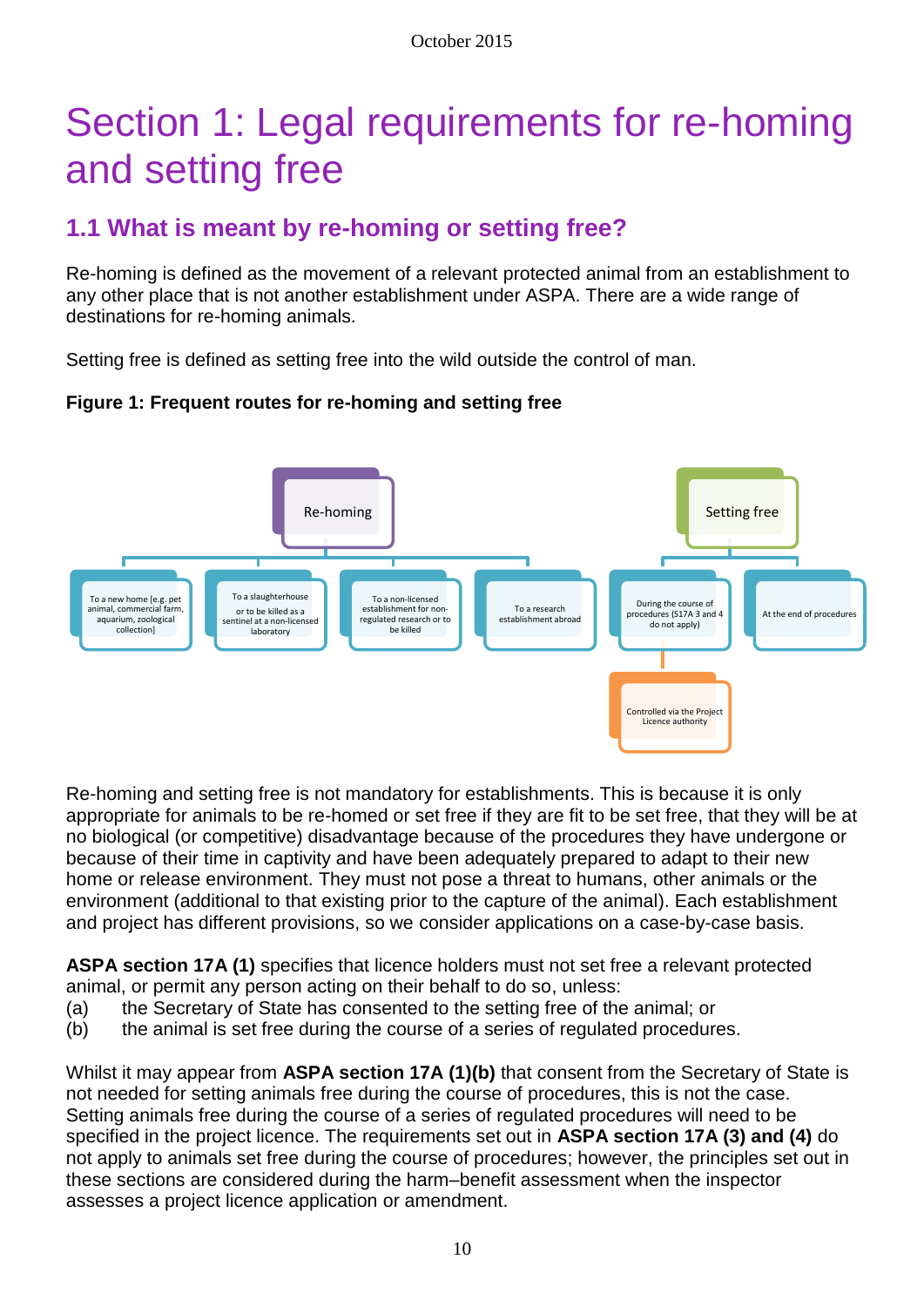Animals that have been used in regulated procedures can never be totally discharged from the controls of ASPA, because they will always be subject to the legal requirements relating to reuse **[ASPA section 14**].

# **1.2 What is a relevant protected animal?**

The term 'relevant protected animal' for the purposes of re-homing or setting free is defined by **ASPA section 17A (5)(a)** as a protected animal at an establishment which:

- a) is being or has been used in a regulated procedure;
- b) is being or has been kept for use in a regulated procedure;
- c) has been bred for use in a regulated procedure; or
- d) is being or has been kept for the purpose of being supplied for use in a regulated procedure.

In practice this means that all protected animals bred, kept or supplied with the intention of their use in regulated procedures, or those that are being or have been used in regulated procedures, need consent from the Secretary of State before they can be re-homed or set free. Setting free animals during the course of a series of regulated procedures also needs consent from the Secretary of State which will be incorporated in the project licence.

**ASPA section 17A (5)(c)** defines that an animal is considered to be 're-homed' as soon as it moves to live in an area which is not specified in the schedule of an establishment licence. This means that relevant protected animals can be supplied to other licensed establishments without the need for them to comply with the requirements for consent under **ASPA section 17A**. However, animals that have been used in regulated procedures *will also* need consent from the Secretary of State before they can be moved to another establishment.

Relevant protected animals need to be re-homed if they are moved from a place specified on the schedule of the establishment licence to another place at the same establishment which is not specified on the schedule. For example, at the end of regulated procedures, farm animals that are to be returned to a farm linked to the establishment but which is not specified on the schedule, will be considered to be re-homed.

The definition of relevant protected animal is very broad and includes, for example, additional animals purchased with the intention of using them in regulated procedures but which are subsequently not used, or farm animals that remain on the farm of origin while undergoing a regulated procedure, or pets that are returned to their owners having undergone a regulated procedure.

Animals that are captured from the wild and are either non-target species, or can be seen to be unsuitable for the study (e.g. wrong sex) whilst in the trap (without the need to carry out a regulated procedure such as general anaesthesia) are not considered to be relevant protected animals as there is no intention to use them in regulated procedures. This means that they can be released immediately back into the wild without the need for them to satisfy the conditions for setting free under ASPA, subject to the requirements of any other applicable licences or legislation in force. However, if the reason for rejection is that the animal is injured or diseased, and the animals are released, it is possible that provisions of other animal welfare legislation may be breached, even if non-release of such animals could have wider implications (such as on dependant young).<sup>7</sup>

 $\overline{a}$  $<sup>7</sup>$  Further information can be obtained in the Advice Note on Work with wild animals (November 2015).</sup>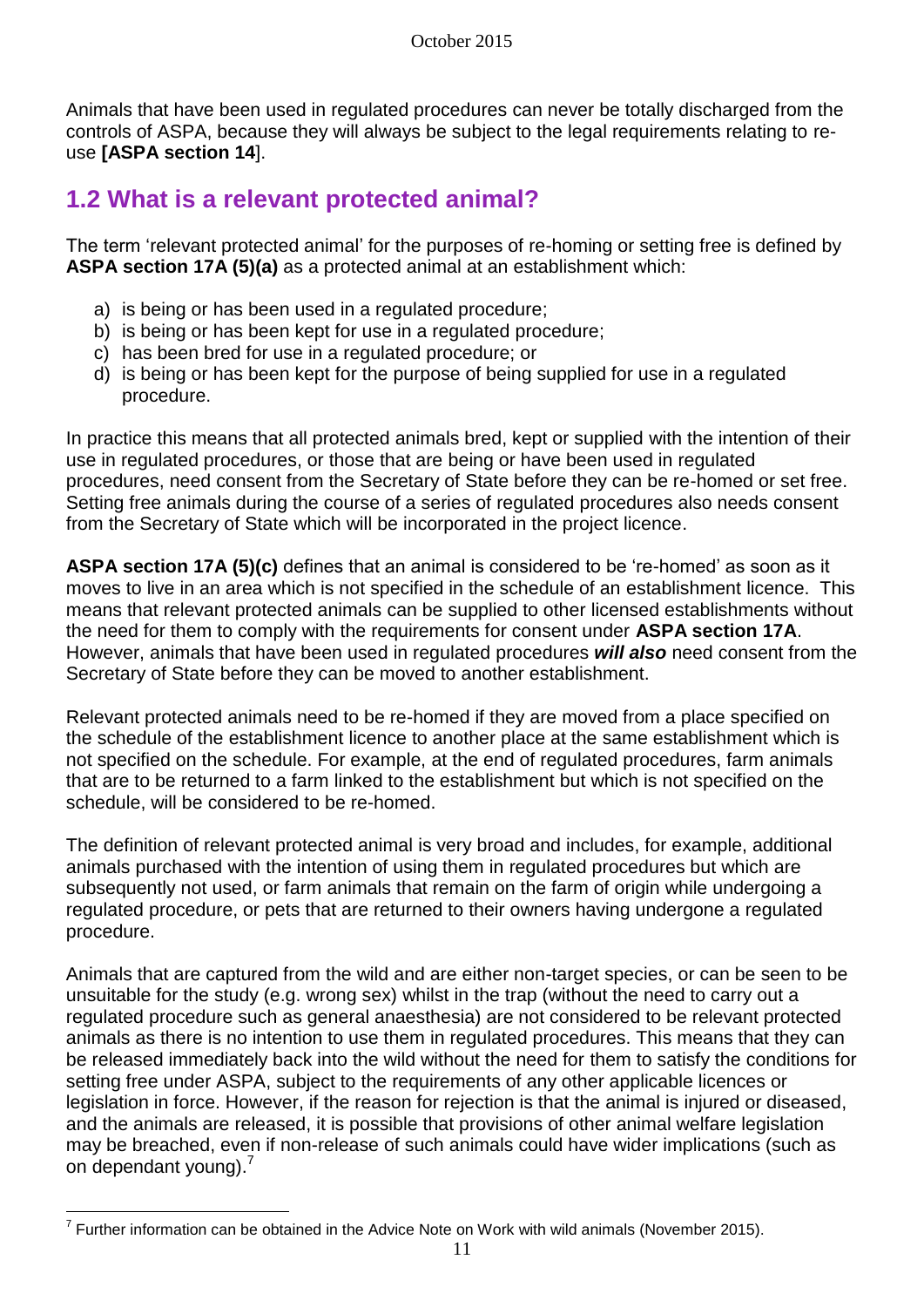# **1.3 Assessing suffering and adverse effects**

If the animal has completed a series of regulated procedures for a particular purpose, as defined in **ASPA section 2**, then the Personal Licence Holder must ensure the animal is immediately killed [ASPA section 15] unless a veterinary surgeon<sup>8</sup>, or other competent person following direction from a veterinary surgeon (see section 1.3.1 below), has determined that the animal is not suffering, or likely to suffer adverse effects as a result of the regulated procedures [**Project Licence (PPL) standard condition 11**].

In practical terms, this means that the animal used for regulated procedures may be kept alive only if it has returned to a general state of health and well-being and requires no health maintenance procedures above the lower threshold for ASPA regulation. The lower threshold for pain, suffering, distress and lasting harm is defined as equivalent to or higher than that caused by the introduction of a needle in accordance with good veterinary practice [**ASPA section 2(1)**]. Further information can be found in the Advice Note on Use, Keeping Alive and Re-use<sup>9</sup>.

### **1.3.1 Use of an 'other competent person'**

A veterinary surgeon must decide the criteria under which an animal can be determined as not suffering, or not likely to suffer adverse effects as a result of the regulated procedures applied to that particular species [**PPL standard condition 11**].

The veterinary surgeon is also responsible for deciding who is competent to use their criteria. Any training and assessment of competence provided by the veterinary surgeon to the 'other competent person' must be recorded and the records held by the Named Training and Competency Officer (NTCO).

#### **1.3.2 Restorative surgery**

Where an animal is unfit for re-homing or setting free from ASPA as a consequence of earlier surgery or other regulated procedures, further restorative surgery to improve its health status to a level where it may be re-homed or set free is not allowed under ASPA. This is because the required surgery is not for a permissible scientific purpose and therefore cannot be legally authorised under ASPA.

It would be advisable for a veterinary surgeon considering restorative surgery in such cases to consult the Royal College of Veterinary Surgeons (RCVS) as to whether this action would be considered recognised veterinary practice under the Veterinary Surgeons Act (VSA) 1966. Minor veterinary procedures such as the removal of in-dwelling catheters after completion of regulated procedures would usually be acceptable however corrective practices are only allowed under the VSA if necessary for the welfare of the animal.

# **1.4 Responsibility for the animal**

Animals that are kept alive at a licensed establishment at the end of use in regulated procedures are the responsibility of the Establishment Licence Holder. These animals must continue to be kept at the establishment under the supervision of a veterinary surgeon (or other suitably qualified person see 1.4.1 below) unless the Secretary of State consents, under **ASPA** 

 $\overline{a}$ <sup>8</sup> Where 'veterinary surgeon' is specified this should be a Member of the Royal College of Veterinary Surgeons (MRCVS). Note: where the Project Licence Holder is a veterinary surgeon, then another veterinary surgeon should undertake these duties to prevent a conflict of interest.

<sup>&</sup>lt;sup>9</sup> Advice Note on Use, Keeping Alive and Re-use (October 2015).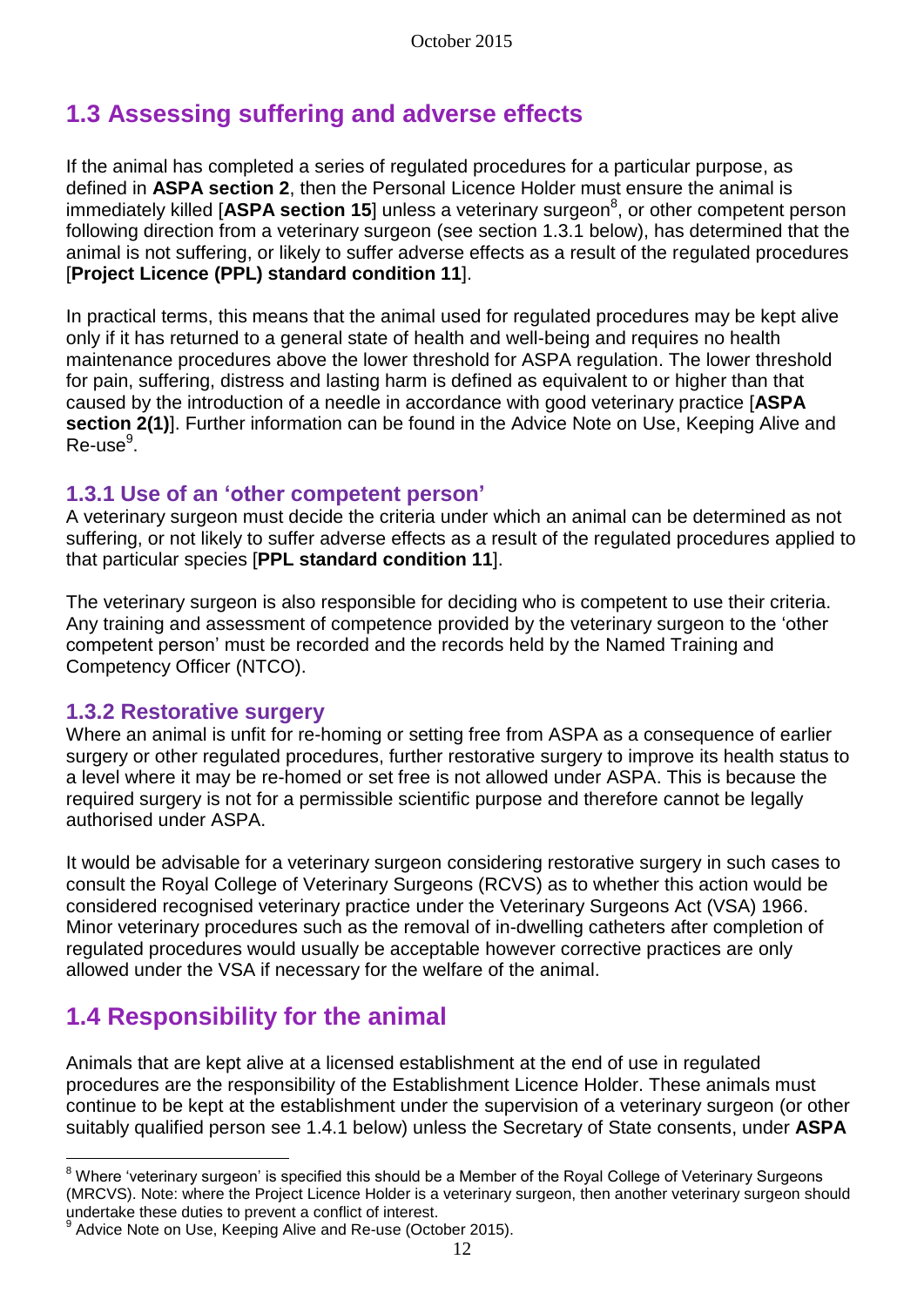**section 17A,** to re-homing or setting free [**Establishment Licence (PEL) standard condition 23 (2)**], or the animals are re-used or killed.

If the animal subsequently, unexpectedly, experiences adverse effects as a result of the previous regulated procedures, the veterinary surgeon, or other suitably qualified person, should arrange for the animal to be immediately killed. However, if clinical signs arise that are not procedure-related, the veterinary surgeon should use their professional judgement to decide whether veterinary treatment or any other course of action is appropriate.

### **1.4.1 Definition of a suitably qualified person**

A 'suitably qualified person' may be specified for a specific species in exceptional circumstances in place of a Named Veterinary Surgeon (NVS) on the establishment licence. 10 We will only permit this alternative when no suitable veterinary surgeon is available, for example a specialist in fish health, and may consult with the RCVS before recommending an appointment. The suitably qualified person has the same statutory duties as the NVS; however, some roles, responsibilities and actions in ASPA refer specifically to 'a veterinary surgeon' and these cannot be undertaken by a suitably qualified person.

# **1.5 Criteria for consent to re-home or set free**

Consent will only be given for re-homing or setting free if the Secretary of State is satisfied that the criteria specified by **ASPA section 17A section (3)** have been met:

#### **ASPA section 17A (3) requires:**

- a) that the animal's state of health allows it to be set free or re-homed;
- b) that the animal poses no danger to public health, animal health or the environment additional to to that existing prior to the capture;
- c) that there is an adequate scheme in place for ensuring the socialisation of the animal upon being set free or re-homed;
- d) that appropriate measures have been taken to safeguard the animal's well-being when re-homed or set free.

In addition, before animals can be set free that have been taken from the wild **ASPA section 17A (4)** also requires:

- that the animal has undergone a programme of rehabilitation; or
- that it would be inappropriate for the animal to be required to undergo such a programme (for example, where the procedure takes place where the animal is captured and it is released within a short time).

If the Secretary of State is satisfied that consent can be given for re-homing or setting free, then this authorisation may be given in the Establishment Licence, or within the relevant protocols of the Project Licence, or in a letter for the release of the specified individual animal(s).

## **1.5.1 Assurance on the animal's state of health**

For an animal to be set free or re-homed assurances must be provided to satisfy the Secretary of State that the animal's state of health and well-being allows it to be set free [**ASPA section 17A (3) (a)**].

This assurance should normally be provided by a veterinary surgeon, but, if appropriate, it may also be provided by a suitably qualified person for that species (see section 1.4.1 above), or a

 $\overline{a}$ 

 $10$  For more information please see section 8.7 of the Guidance.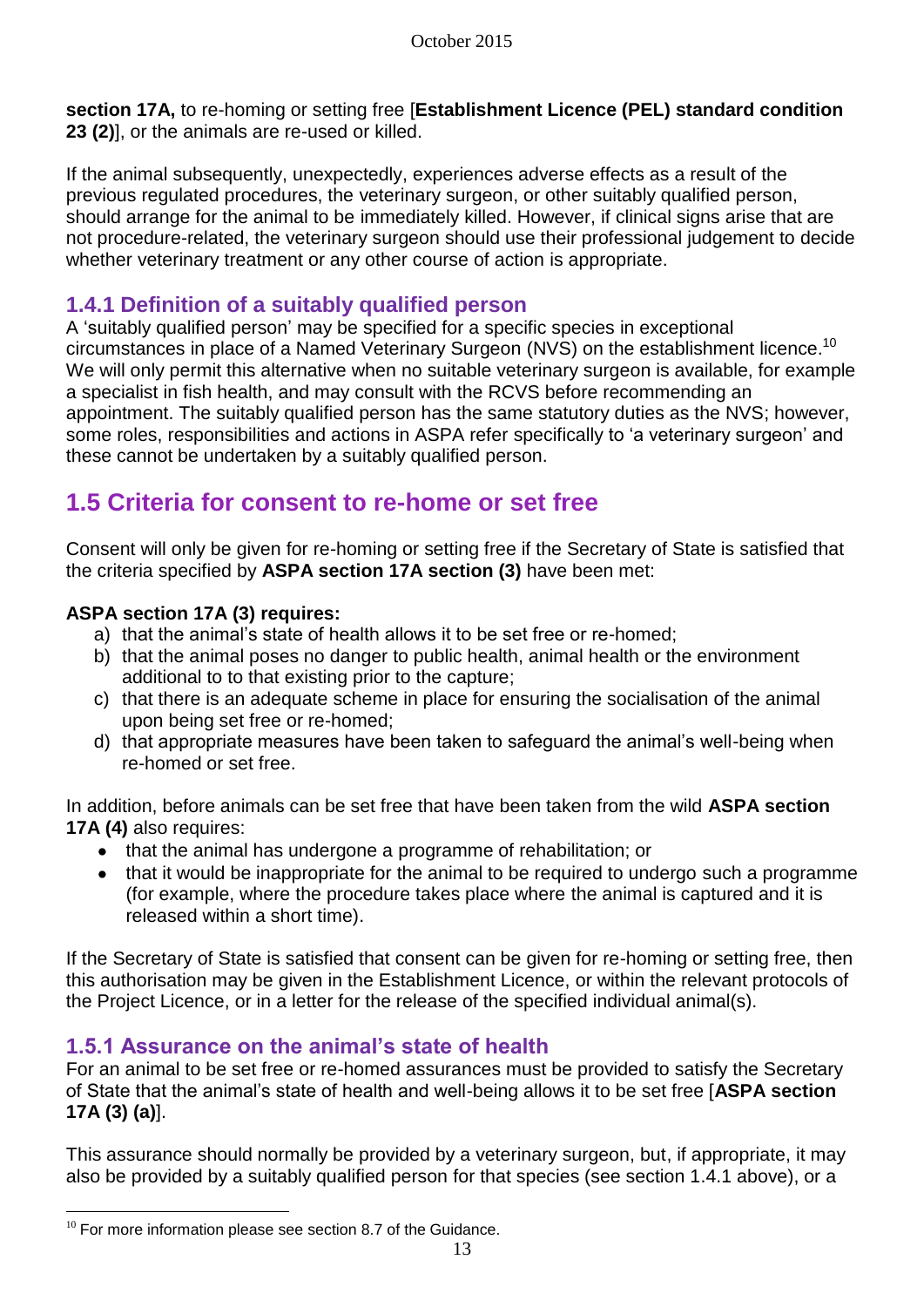competent person following direction from a veterinary surgeon (see section 1.3.1 above). The assurance should be based on the current clinical state of the animal and take into account any procedures the animal has undergone and their potential for causing long-term adverse effects on the health and welfare of the animal.

## **1.5.2 Assurance on the danger posed to public health, animal health and the environment**

Consent will only be given by the Secretary of State to re-home or set free a relevant protected animal if the animal poses no danger to the health of the public, other animals or the environment [**ASPA section 17A (3) (b)**] additional to that existing prior to the capture of the animal (The Guidance section 5.21).

Examples of situations where animals may not meet these requirements are:

- challenge with a pathogen or parasite that may be harmful to people or other animals;
- treated with a drug or chemical that may contaminate or pollute the environment;
- treated with a drug that may be harmful to human health if the animal inadvertently entered the human food chain;
- implanted with a device that could cause harm to a predator of the animal or if the animal inadvertently enters the human food chain.

It may be possible to mitigate any risk and enable an animal to be re-homed or set free in certain circumstances, for example by:

- discussing the selection of medicines and appropriate actions with the Veterinary Medicines Directorate before beginning a series of regulated procedures;
- using alternative chemicals or treatments that do not contaminate or pollute the environment;
- altering the design of a device or implantation site to ensure it causes negligible harm to predators or is clearly visible and can be removed at slaughter in a food-producing species;
- ensuring a horse will not enter the human food chain by signing the declaration in Annex IX of the equine passport as not intended for human consumption, permanently excludingthe horse from the food chain.

**For example** wild caught fish moved to an establishment for radioisotope studies and kept alive at the end of procedures as not considered to be suffering or likely to suffer can only be set free back into the wild when there is evidence that the radioactive half-life has decayed to the background level of radiation so that the release will pose no threat to public health, animal health and the environment. If the radioisotope's half-life is so long that decay to background levels will not have been reached at the end of the experiment then the fish will not meet the criteria for consent to set free and a decision should be made to either kill the fish or retain them at the establishment under the supervision of a veterinary surgeon or other suitably qualified person until the radioisotopes have decayed to background radiation levels. At this time consent to set free can be applied for.

1.5.2.1 Genetically Altered Animals and Animals Containing Human Material Genetically Altered Animals (GAA) and Animals Containing Human Material (ACHM)<sup>11</sup> can be kept alive at the establishment under the care of the NVS at the end of their use in regulated procedures providing they meet the criteria of ASPA section 15 (see Advice Note on Use, Keeping Alive and Re-use). As well as meeting the requirements of ASPA s17A, other

 $\overline{a}$ <sup>11</sup> Advice Note on Animals Containing Human Material.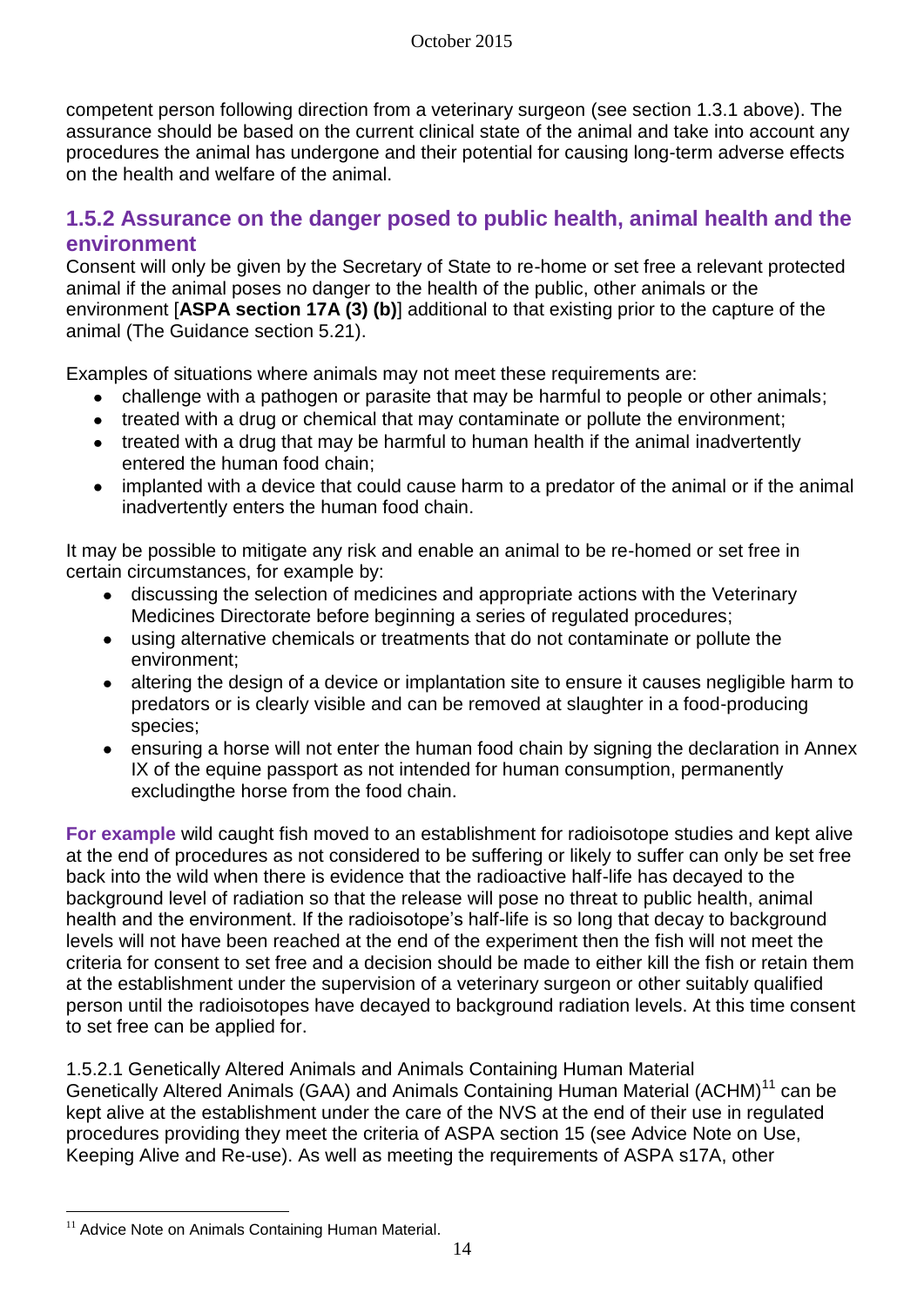legislation may apply to re-homing or setting free of such animals. Please contact your assigned inspector if you wish to re-home or set free such animals.

#### **1.5.2.2 Setting free of non-native species that may pose a risk to other animals and the environment**

A licence from the relevant competent authority may be required for the setting free of nonnative species into the wild, for example grey squirrels, mink etc. For further information please see the Working with Wild Animals Advice Note.

### **1.5.3 Socialisation schemes**

Socialisation is very important for the successful re-homing or setting free of certain relevant protected animals, and consent from the Secretary of State [**ASPA section 17A (3) (c)**] requires that there is an effective socialisation scheme in place.

The socialisation scheme should be species specific and tailored to the individual animal(s). Any scheme should be based around the animal's natural behaviour and ecology and the environment into which it will be re-homed or set free. Appropriate schemes may include social interactions with other animals of the same species, people and other relevant animal species, all with the aim of ensuring the animal's well-being by enhancing its ability to adapt to a new environment and to reduce stress when responding to new situations.

Socialisation may take place both at the establishment, or at another location, for example at home, or at a registered charitable organisation; however, all parts of the scheme must be fully documented, approved by the AWERB and include appropriate monitoring, issue and risk management as part of the appropriate measures taken to safeguard the animal's well-being upon being set free or re-homed.

#### **1.5.3.1 Socialisation schemes for animals at the end of regulated procedures at a place other than a licensed establishment (POLE)**

A socialisation scheme may not be required under **ASPA section 17A (3) (c)** for animals that are re-homed or set free at a place other than a licensed establishment (POLE) where they have remained within their current social and physical environment. This is because the requirement is deemed to have been met as they are considered to be adequately socialised in this situation and that this is sufficient to protect their welfare on release from the Act. Consent will still be required from the Secretary of State and the requirements of **ASPA section 17A (3) (a), (b) and (d),** and for wild animals **ASPA section 17A (4),** will need to be met.

**Examples** of where a socialisation scheme may not be not required include:

domestic pets undergoing a regulated procedure at a veterinary surgeon's premises  $\bullet$ (POLE) where the animal is returned to its owner at the end of the procedure; pigs undergoing regulated procedures while remaining within the herd on a farm premises (POLE) where the animals will remain within the social group and follow the normal commercial enterprise on the farm at the end of regulated procedures.

### **1.5.4 Other appropriate measures on re-homing and setting free**

When an animal is re-homed or set free assurance should be given regarding any other appropriate additional measures that will safeguard the animal's well-being upon being set free or re-homed [**ASPA section 17A (3) (d)**].

These measures should be specific for the individual animal and its situation. Appropriate measures could include identification, records, transport, additional or on-going support (information, food provision, conservation measures etc.). Feedback to the establishment,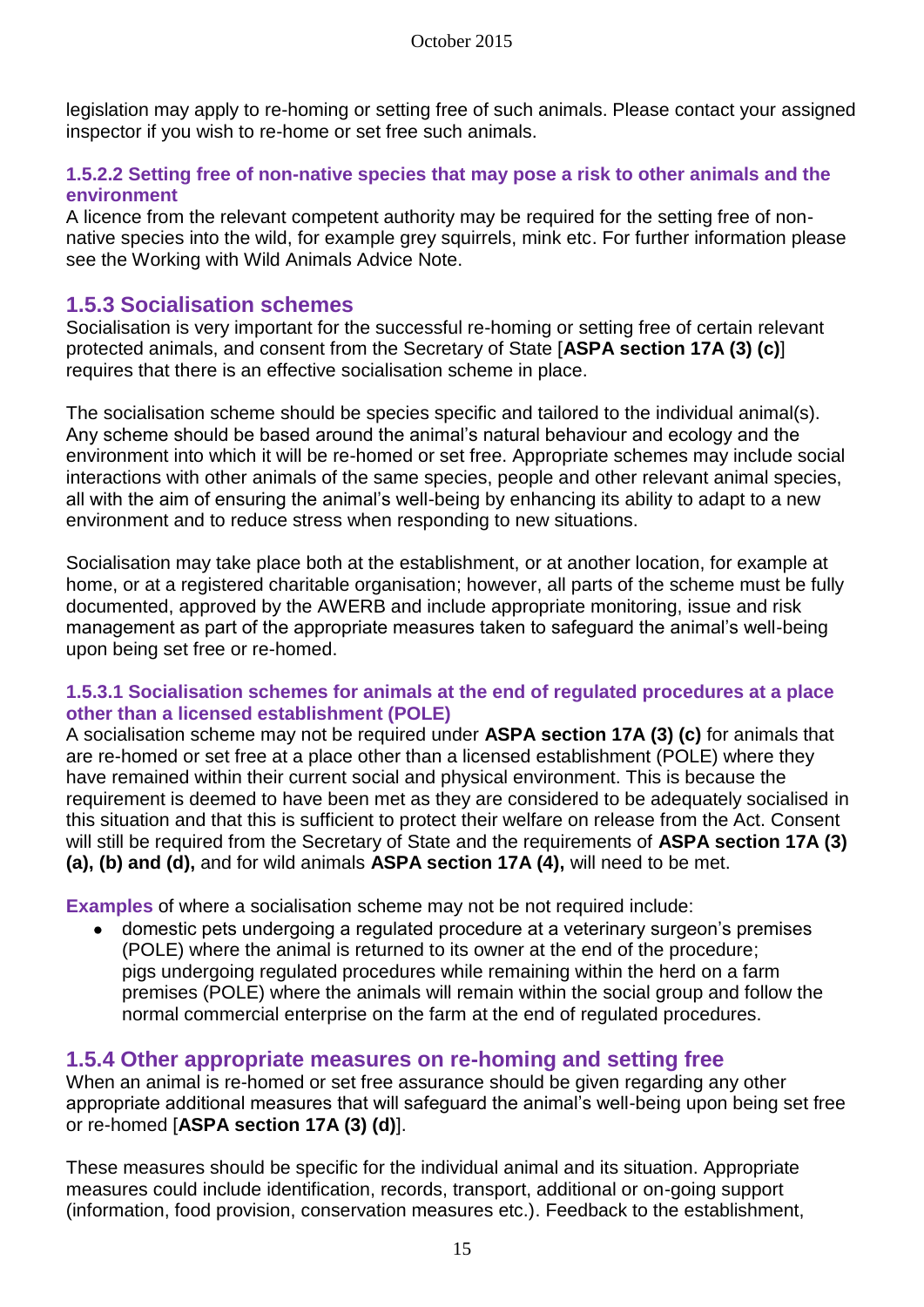including its AWERB, could also be provided to enable any future re-homing or setting free to be as effective as possible and safeguard the health and well-being of the animals on release from ASPA.

### **1.5.5 Rehabilitation programme**

The Secretary of State must not consent to the setting free of a relevant protected animal which has been taken from the wild unless she is also satisfied that the animal has undergone a programme of rehabilitation or that it would be inappropriate for the animal to be required to undergo such a programme [**ASPA section 17A (4)**].

Rehabilitation of an animal taken from the wild may be vital for the successful reintroduction of the animal back into its natural habitat. Setting free should only be in the animal's best interest and, where it is likely that a rehabilitation programme will be unsuccessful, the animal should be killed or consideration should be given to re-homing in an appropriate conservation or zoological collection if it is judged that the animal would successfully adapt to a life in captivity.

The requirement for a rehabilitation programme is not usually needed for wild animals when the following criteria are met:

- the duration of time a wild animal is held for regulated procedure(s) is of a short duration, normally less than 24 hours; and
- release back into the wild will be into the same physical and social environment from  $\bullet$ which they were captured.

**For example:** Wild birds released immediately into the capture environment at the end of regulated procedures of short duration and no lasting effect. The birds are able to occupy the same ecological niche and place in their social hierarchy as they did before capture, and therefore they should not encounter any biological or competitive disadvantage.

# **1.6 Records required for re-homing or setting free**

Records of all animals released from ASPA control, including those that are re-homed or set free, must be kept for five years by the establishment [**PEL standard condition 8**]. These records should include the date the animal is re-homed or set free and the name and address of the new owner of the animal if the animal is being re-homed. It would also be advisable to record information about the location of release if the animal is being set free.

In addition, horses are required to have passports under UK legislation. The passports should be updated to include any medicines they have been given with their withdrawal times. For other animals that may contribute to the human food chain, there may be requirements under veterinary medicines or food safety legislation. Any concerns regarding treatment with unlicensed drugs or other agents can be discussed with the relevant authority, such as the Veterinary Medicines Directorate (VMD), Food Standards Agency (FSA), or the Fish Health Inspectorate. Records of movements of these species should be kept in compliance with the relevant species legislation in addition to the requirements for records under  $ASPA^{12}$ .

 $\overline{a}$ 

<sup>&</sup>lt;sup>12</sup> VMD information on records of medicines in animals:

[https://www.gov.uk/government/uploads/system/uploads/attachment\\_data/file/424670/VMGNote14.PDF](https://www.gov.uk/government/uploads/system/uploads/attachment_data/file/424670/VMGNote14.PDF) FSA information on food chain information;

[https://www.google.co.uk/url?sa=t&rct=j&q=&esrc=s&source=web&cd=1&cad=rja&uact=8&ved=0CCQQFjAAahUKEwjb3](https://www.google.co.uk/url?sa=t&rct=j&q=&esrc=s&source=web&cd=1&cad=rja&uact=8&ved=0CCQQFjAAahUKEwjb3LDNv9HIAhWLChoKHTbND84&url=http%3A%2F%2Fwww.food.gov.uk%2Fsites%2Fdefault%2Ffiles%2Fmultimedia%2Fpdfs%2Fpublication%2Ffcifactsheet0110.pdf&usg=AFQjCNG-GVJL241CnSZVJtLJuNWxLW6G9A) [LDNv9HIAhWLChoKHTbND84&url=http%3A%2F%2Fwww.food.gov.uk%2Fsites%2Fdefault%2Ffiles%2Fmultimedia%2F](https://www.google.co.uk/url?sa=t&rct=j&q=&esrc=s&source=web&cd=1&cad=rja&uact=8&ved=0CCQQFjAAahUKEwjb3LDNv9HIAhWLChoKHTbND84&url=http%3A%2F%2Fwww.food.gov.uk%2Fsites%2Fdefault%2Ffiles%2Fmultimedia%2Fpdfs%2Fpublication%2Ffcifactsheet0110.pdf&usg=AFQjCNG-GVJL241CnSZVJtLJuNWxLW6G9A) [pdfs%2Fpublication%2Ffcifactsheet0110.pdf&usg=AFQjCNG-GVJL241CnSZVJtLJuNWxLW6G9A](https://www.google.co.uk/url?sa=t&rct=j&q=&esrc=s&source=web&cd=1&cad=rja&uact=8&ved=0CCQQFjAAahUKEwjb3LDNv9HIAhWLChoKHTbND84&url=http%3A%2F%2Fwww.food.gov.uk%2Fsites%2Fdefault%2Ffiles%2Fmultimedia%2Fpdfs%2Fpublication%2Ffcifactsheet0110.pdf&usg=AFQjCNG-GVJL241CnSZVJtLJuNWxLW6G9A)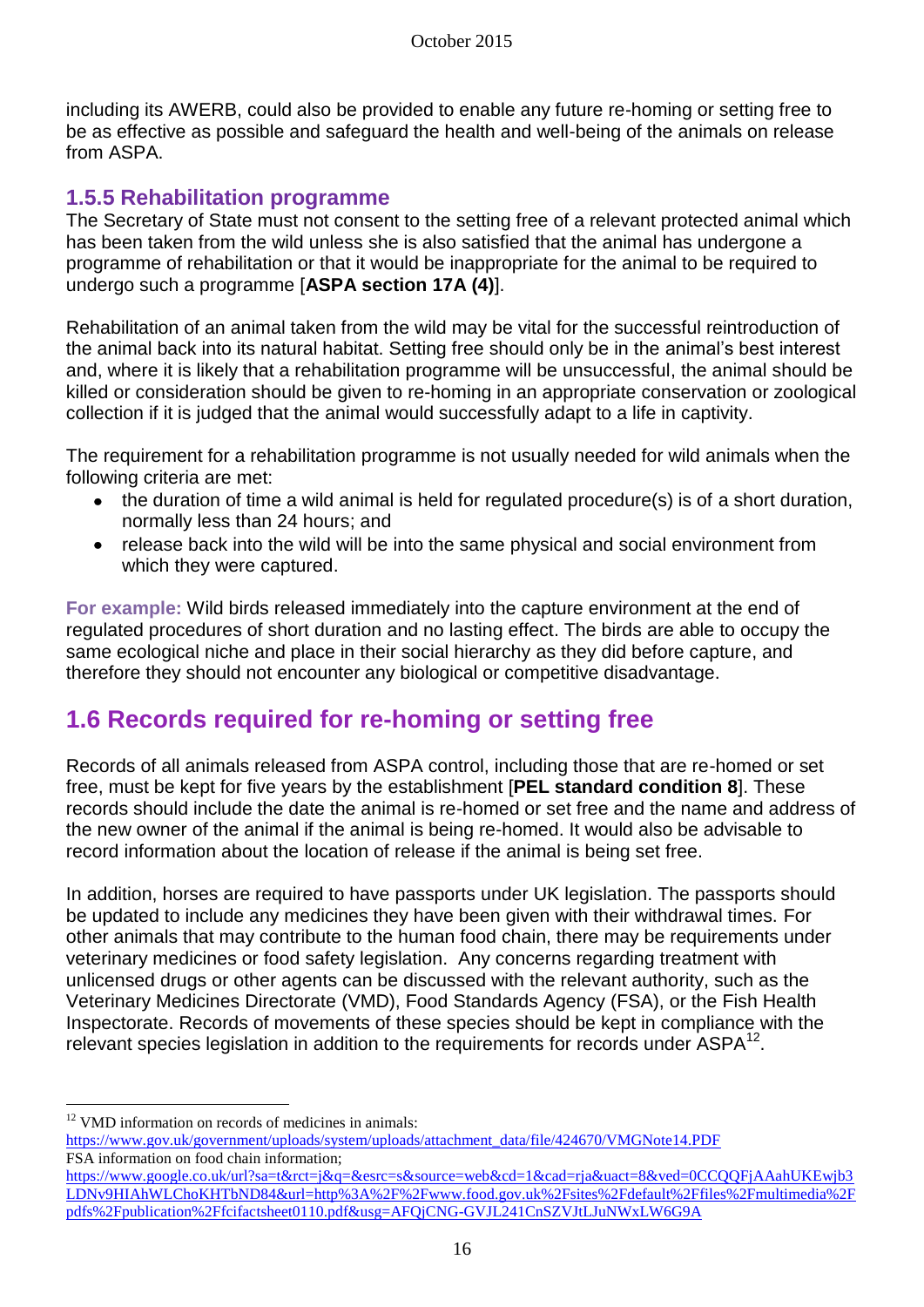All protected animals bred, kept and used at the establishment should have health records kept under the supervision of the Named Veterinary Surgeon (NVS) [**PEL standard condition 14**], and consideration should be given to providing relevant records to the new owner when an animal is re-homed.

### **1.6.1 Additional records for special species kept at an establishment**

ASPA also requires cats, dogs, and non-human primates (NHPs) held at an establishment to have an individual history file [**PEL standard condition 9**]. The Establishment Licence Holder must ensure that a copy of the veterinary and social information about the cat, dog or NHP is included in the animal's individual history file [**PEL standard condition 9(4)**] and provided to the new owner when the animal is re-homed.

Cats, dogs and NHPs kept at an establishment must also be appropriately marked [**PEL standard condition 10**] by a permanent means of individual identification, which is done in the least painful manner possible, and the details of this mark should be included in the individual history file when the animal is re-homed. For dogs, microchipping is likely to be the most appropriate method of permanent identification because from  $6<sup>th</sup>$  April 2016, the Microchipping of Dogs (England) Regulations 2014 will require domestic dogs from 8 weeks of age to be microchipped and registered on an approved database.

In situation where permanent individual identification may not be possible, for example a pet cat being treated at a licensed establishment as part of a clinical trial, a record must be kept of the reason the animal has not been marked [PEL standard condition 10 (4)].

The requirement for an individual history file [**PEL standard condition 9**] or marking [**PEL standard condition 10**] is not required if the cat, dog or NHP undergoes a regulated procedure at a POLE, although it may be good practice to mark such animals to allow them to be matched up with records of their use at a future date. The requirement for an individual history file must be met however if the cat, dog or NHP is taken into the establishment at any point during the series of regulated procedures.

# **1.7 How to apply to re-home or set free a relevant protected animal**

There are a number of ways in which an Establishment or Project Licence Holder can obtain consent from the Secretary of State to re-home or set free relevant protected animals that have not been used in regulated procedures, or have completed regulated procedures and have been assessed as not suffering or likely to suffer adverse effects.

Consent can be provided through:

- (i) the Establishment Licence; or
- (ii) the Project Licence; or
- (iii) via an individual letter from the Secretary of State authorising the re-homing or setting free of specified animals.

Examples of requests by each of these methods can be found in sections 3 and 4 of this advice note. Your assigned inspector for your establishment will be able to provide advice on the appropriate method for consent.

### **1.7.1 Consent provided in the establishment licence**

This approach can be used for animals that have completed regulated procedures and remain as stock animals at the establishment under the supervision of the veterinary surgeon (or the suitably qualified person), before being re-homed or setting free. It is also especially useful if the establishment would like to be able to re-home or set free surplus breeding stock or animals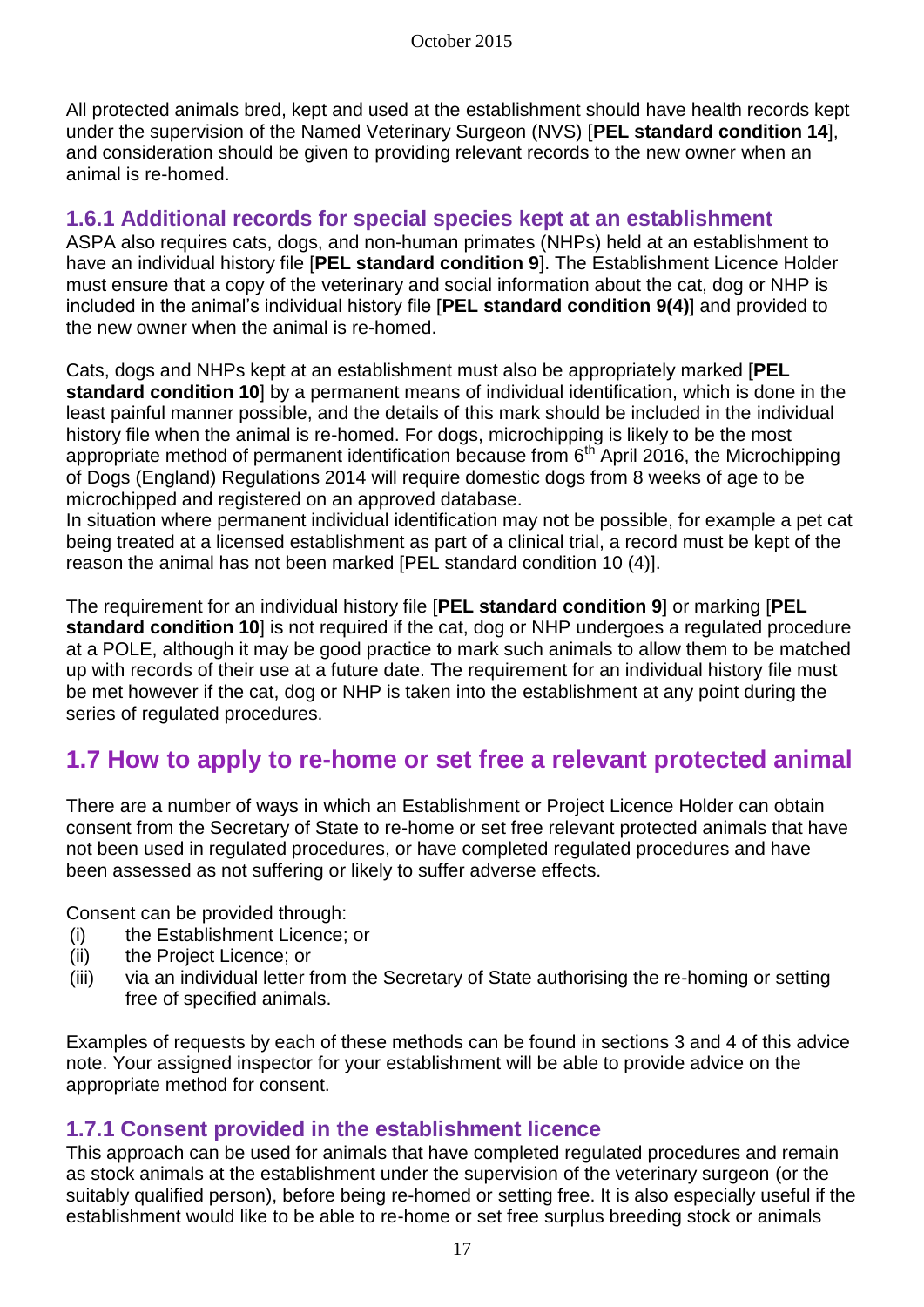that have been procured as reserves but which do not end up being used in regulated procedures.

The Establishment Licence Holder would need to submit an amendment to the licence under the 'Request for Other Authorisation', which can be found on the application form (see Application for an Establishment Licence on our website). Details of how the requirements of **ASPA section 17A sections (3) and (4)** have been met and details of the particular animals to be set free or re-homed must be included.

## **1.7.2 Consent provided in the project licence**

Typically, consent for re-homing or setting free an animal at the end of procedures will be incorporated in your project licence where animals are re-homed or set free immediately after the procedures have ended. This is done by annotating the appropriate section of relevant protocols in a licence application and supplying the details of how the requirements of **ASPA section 17A sections (3) and (4)** will be met (see Figure 2 below and Example 3.8.1).

For animals set free *during* the course of procedures from either a POLE or an establishment, it should be made clear in the project licence that this will take place.

Figure 2 'Fate' section of a project licence protocol completed to permit re-homing and setting free at the end of procedures



### **1.7.3 Individual consent to set free or re-home animals**

Animals may be re-homed or set free by individual application for consent to the Secretary of State. This is useful for single incidents of re-homing and setting free of relevant protected animals where there is no authority on the establishment or individual project licences.

Applicants requesting one-off considerations for setting free or re-homing should apply to the Home Office on the form at **Appendix 2** of this Advice Note and include all the relevant details to satisfy the requirements of **ASPA Section 17A sections (3) and (4)**.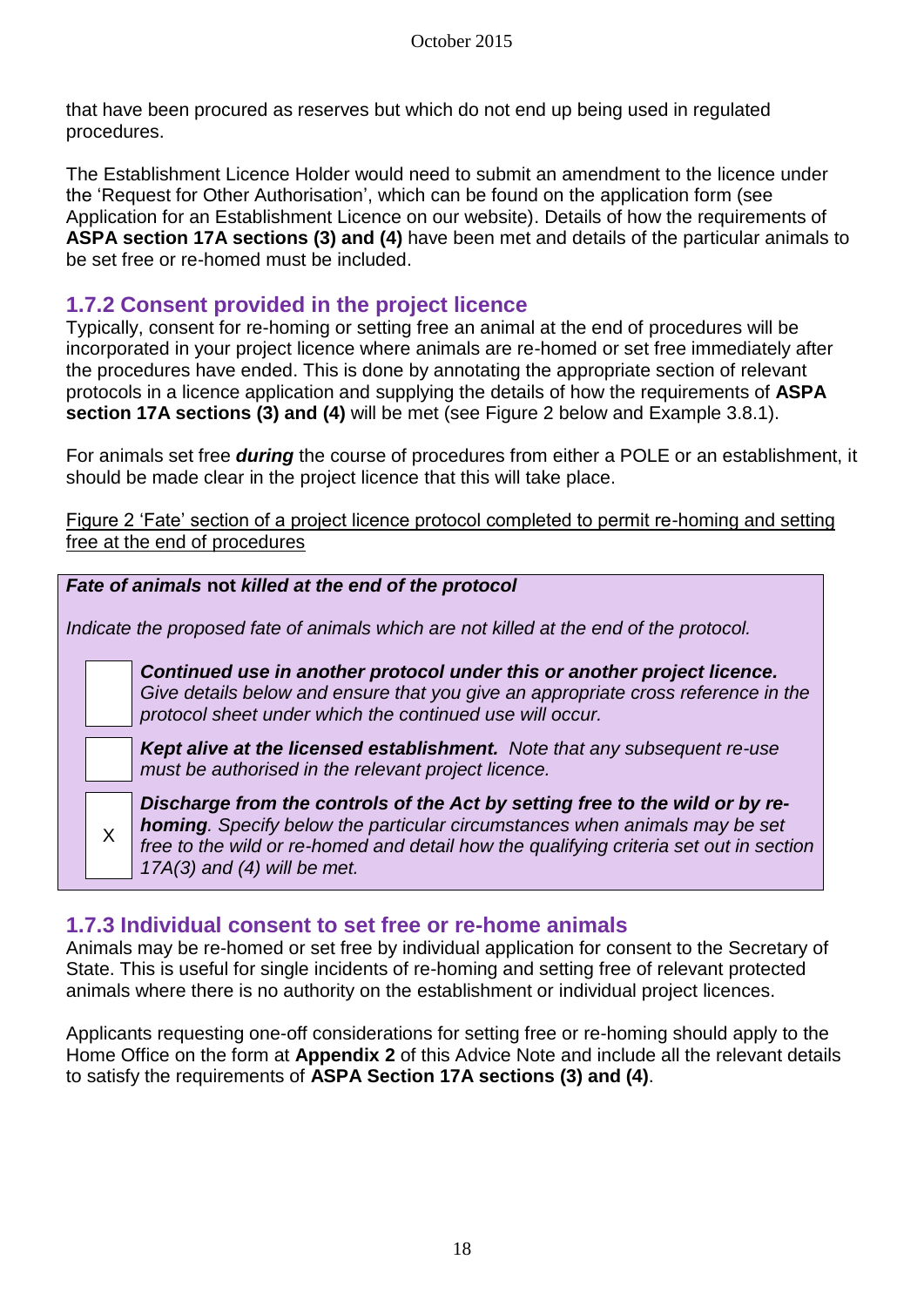## **1.8 What information is required for consent to re-home or set free?**

In order to obtain consent from the Secretary of State to re-home or set free relevant protected animals under **ASPA section 17A** you will need to supply the following information.

#### **1.8.1. Relevant protected animal classification**

Specify the basis for the animal being classified as a relevant protected animal:

- a) is being or has been used in a regulated procedure;
- b) is being or has been kept for use in a regulated procedure;
- c) has been bred for use in a regulated procedure; or
- d) is being or has been kept for the purpose of being supplied for use in a regulated procedure.

## **1.8.2. Specifications for the animal(s) to be set free or re-homed**

Describe the animal(s) including their species, age, numbers to be re-homed or set free, and identification (if applicable). Whether the animal(s) have been bred at the establishment or where they have been purchased from, and a description of the type of premises the animals will be re-homed to or the type of location the animals will be set free in.

### **1.8.3. 17A (3a) State of health**

Describe what checks are in place to verify the animal's state of health and identify the person who will have responsibility for performing these checks (veterinary surgeon, suitably qualified person for that particular species, or other competent person following direction from a veterinary surgeon).

### **1.8.4. 17A (3b) Danger to public health, animal health or the environment**

Describe how the setting free or re-homing of the animal(s) poses no danger to public health, animal health or a risk to the environment.

### **1.8.5. 17A (3c) Socialisation scheme**

Describe the AWERB approved socialisation scheme for the specific species or individual animal. This can be submitted with the request for consent, or made available to the inspector separately at the establishment.

### **1.8.6. 17A (3d) Other additional measures**

Describe what other species-specific additional measures have been taken to safeguard the animal's well-being on re-homing or setting free.

### **1.8.7. 17A (4) Rehabilitation programme**

If the animal has been taken from the wild, describe if the animal has undergone an appropriate rehabilitation programme. If a rehabilitation programme was deemed inappropriate please explain why this is the case in order to support this decision.

## **1.9 How will my application for consent to re-home or set free be decided?**

All applications for re-homing and setting free are considered on an individual case-by-case basis following recommendation from the assigned inspector. Rarely, complex applications may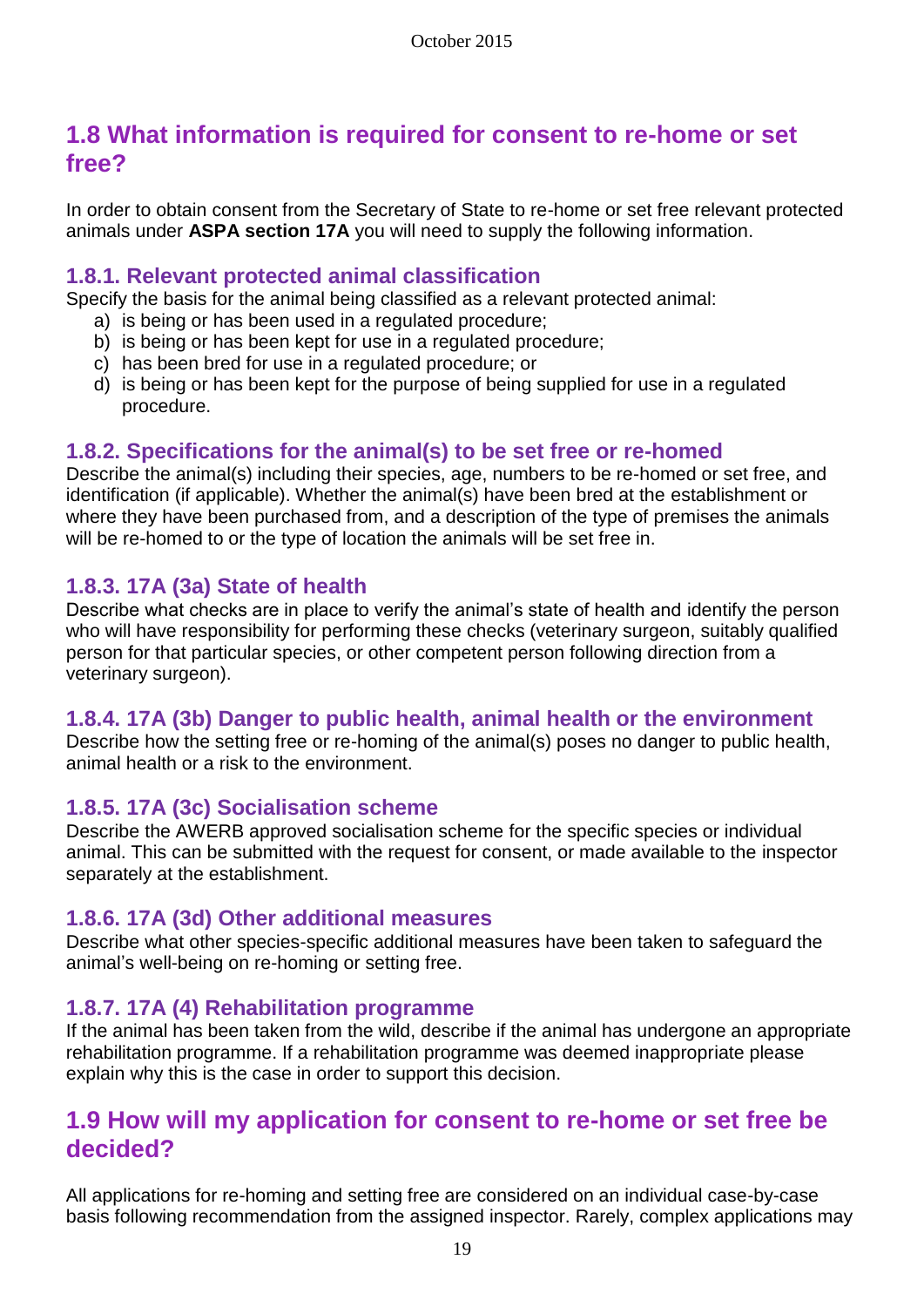be referred internally within the Inspectorate, to the Animals in Science Committee (ASC) or to external experts if additional advice is required to inform the Secretary of State's decision. You may find it helpful to discuss any proposed application with your assigned inspector before submission.

The Secretary of State will carefully consider all the information you provide and any additional recommendations from the Inspectorate, ASC or external experts, before making a decision. The outcome of any application will either be consent to re-home or set free the relevant protected animal(s), or refusal.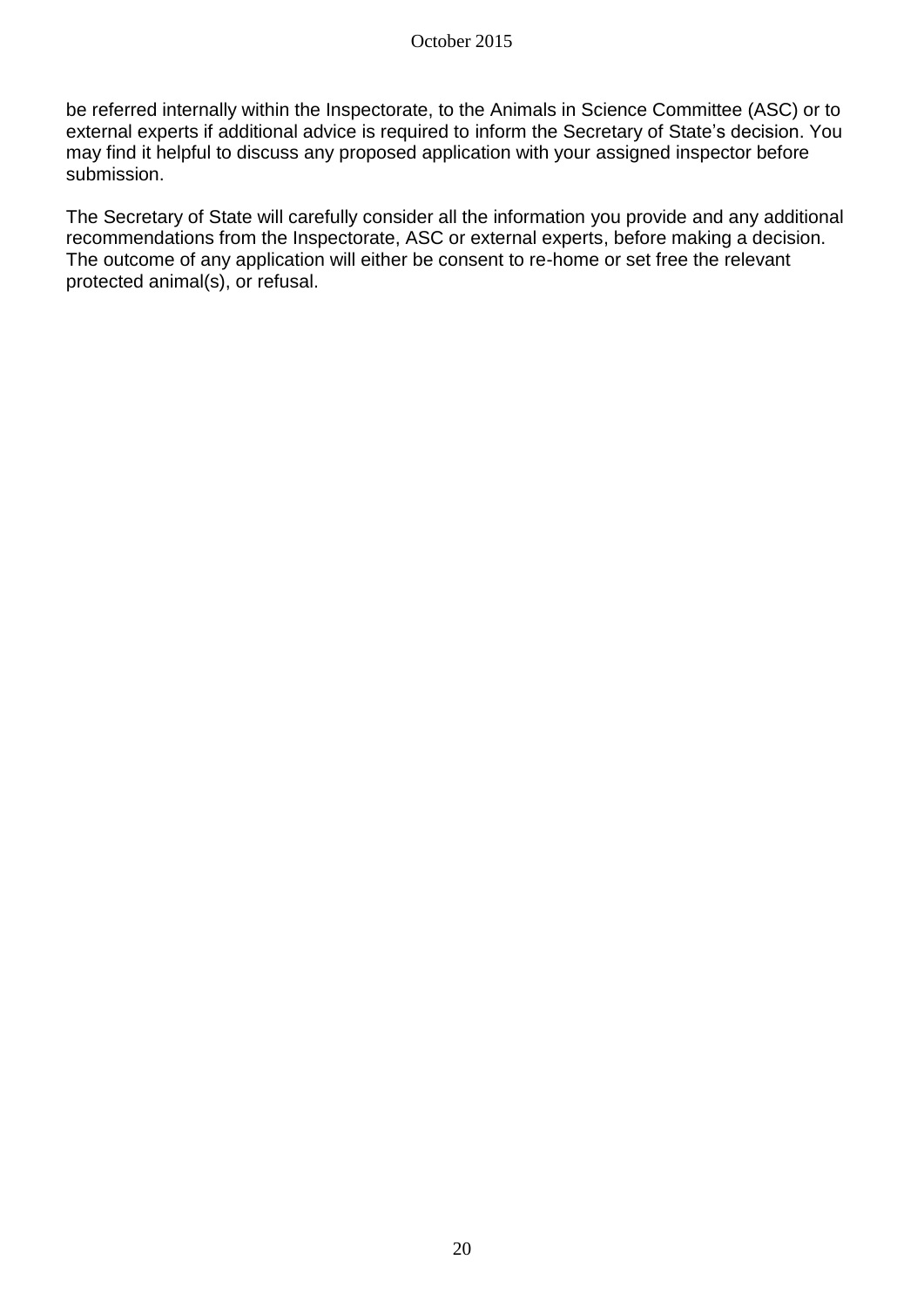# Section 2: Advice for the AWERB on rehoming and setting free

# **2.1 AWERB involvement**

One of the roles of the Animal Welfare and Ethical Review Body (AWERB) is to develop ethical advice to the Establishment Licence Holder regarding the opportunities for re-homing and setting animals free. This also forms part of the AWERB's role in the promotion of a culture of care at the establishment and in the wider community<sup>13</sup>.

The role of the AWERB is to advise on re-homing schemes, including appropriate socialisation of the animals, and is a minimum task required of an AWERB as stipulated in **Establishment Licence (PEL) standard condition 6 (3)**.

We would recommend that an establishment has policies on re-homing and setting free where appropriate and they are periodically reviewed, incorporating feedback from experience implementing the policies. The welfare of the animal to be re-homed or set free is paramount, and should never be approached on a sentimental basis. The AWERB should be confident that animals re-homed or set free from their establishment are adequately socialised and are able to adapt to their new environment. Where setting free into the wild is not practicable, AWERBs could consider re-homing to a suitable zoological collection or alternative premises as an option to killing the animal.

AWERBs can contribute to the development of effective re-homing and setting free schemes by providing advice on a number of areas, **for example**:

- Reviewing the designated areas of the establishment for their suitability for re-homing or setting free. This could include the provision of suitable areas within an establishment to enable appropriate socialisation or rehabilitation to take place. Examples include:
	- o provision of a play or socialisation area;
	- o installation of an outdoor run or paddock;
	- o incorporating carpeted or external areas of the establishment into the designated premises as part of the socialisation scheme;
	- o assessing the animal accommodation to ensure animals taken from the wild maintain characteristics necessary for their survival on setting free, for example ensuring enough vertical height for climbing, enough horizontal length to maintain flight muscles, including hazel twigs to maintain dexterity, or using remote monitoring to reduce human contact (however, the health and well-being of all animals must still be checked by a competent person at least daily [PEL Sc 4 (5)];
	- o assessing the design of animal facilities for setting free at the end of procedures, for example aviaries with external hatches, larger soft release cages to reduce incidence of stereotypical behaviours etc.;
	- o assessing the design of equipment used in capture and release to ensure the animal is not harmed on setting free;
	- o ensuring any method of identification is appropriate for the maintenance of the animal's health and well-being on release into the wild.
- Ensuring effective breeding management to match the numbers of animals bred to those required for procedures to limit any surplus requiring re-homing or setting free.

 $\overline{a}$ 

 $13$  See paragraphs 10.4 and 10.5 of the Guidance.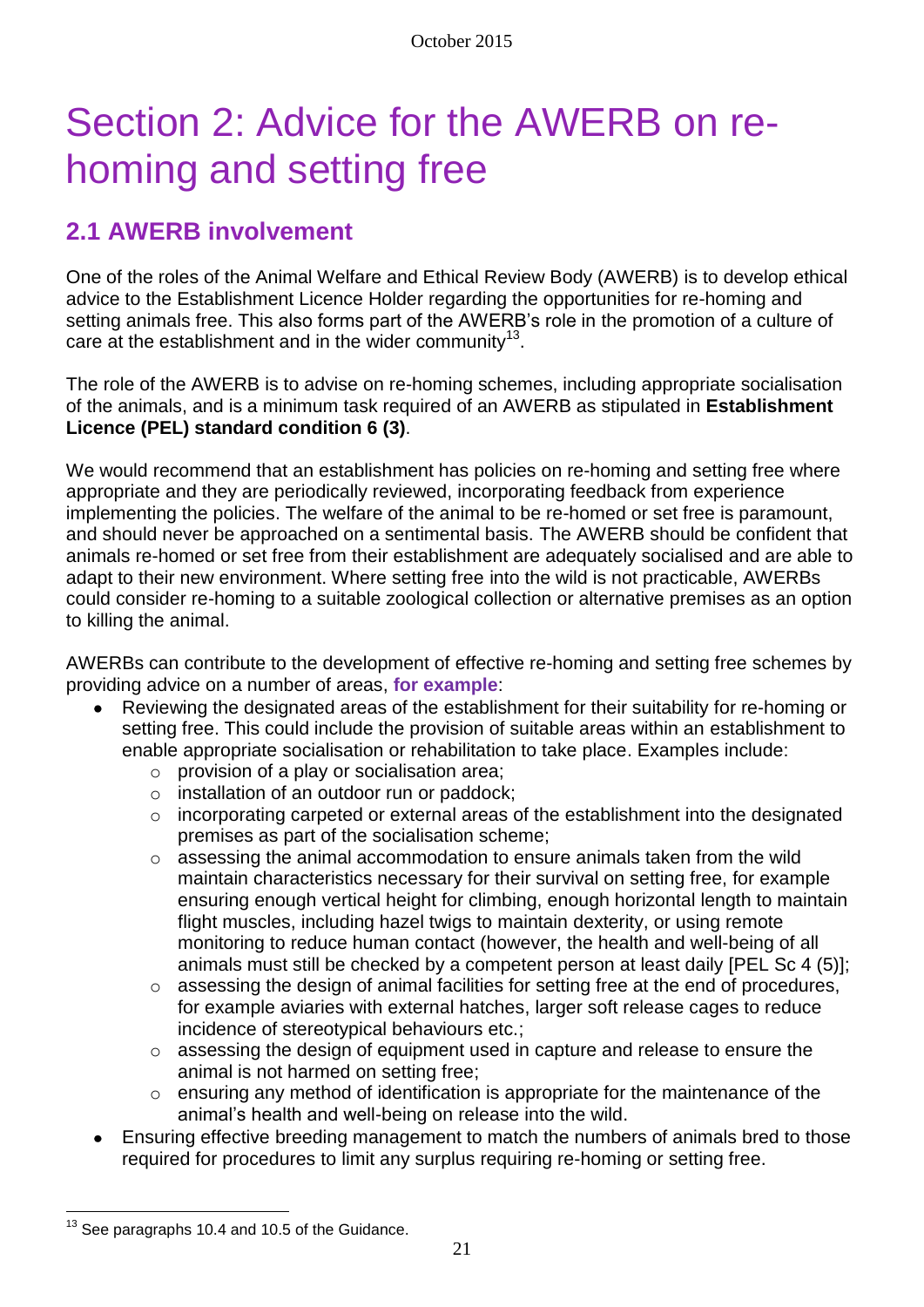- Having a process in place to identify as soon as possible animals that are not required  $\bullet$ for procedures so that they can be immediately placed on a socialisation or rehabilitation programme for re-homing or setting free.
- Liaising with suppliers of companion animals to the establishment so that post-weaning socialisation is included as part of their normal breeding programme as this may enable quicker adaptation for future homing. This could include exposure to humans, novel objects, different environments and training where appropriate.
- Establishing and reviewing the health status of the protected animals housed at the establishment through appropriate monitoring for relevant diseases, reporting of results and ensuring appropriate follow-up measures are done.
- Critically assessing project licence applications so that any opportunities to re-home or set free are utilised at the earliest opportunity, and re-evaluating the opportunities at project reviews.
- Considering what types of homes are appropriate for the re-homing of each species. Where re-homing is undertaken in conjunction with a registered animal charity or wildlife sanctuary, an agreement should be reached regarding the requirements for the new home or location for the animal(s). If livestock agents are used then they should have a recognised clientele with known welfare standards. The pet trade should not be used as no guarantees can be given regarding the on-going care and welfare of the animals.
- Assessing and advising on species-specific socialisation schemes or rehabilitation programmes for re-homing and setting free.
- Specifying who has responsibility for the socialisation or rehabilitation programmes and  $\bullet$ ensuring that they have the time, facilities and equipment to deliver the effective policy.
- Specifying who will provide the necessary records or satisfy other appropriate measures  $\bullet$ on re-homing.
- Specifying who will follow up on the re-homing to ensure that the animal has settled well  $\bullet$ into the new environment and capturing any relevant feedback on the socialisation schemes and rehabilitation programme to increase their suitability for future use.
- Specifying a contact within the establishment whom any feedback can be given to following re-homing or setting free.
- Identifying who will be responsible for any contingency plan if re-homing or setting free is unsuccessful, and what this contingency plan should entail to safeguard the health and well-being of the animal.

# **2.2 Working with animal charities and wildlife sanctuaries**

Registered animal charities and wildlife sanctuaries may offer a partnership opportunity to establishments, and can provide specific expertise in assessing the suitability of the animal for re-homing or setting free, advising on training and behavioural management, designing appropriate socialisation schemes and rehabilitation programmes, and assessing the suitability of homes or environmental locations to receive animals.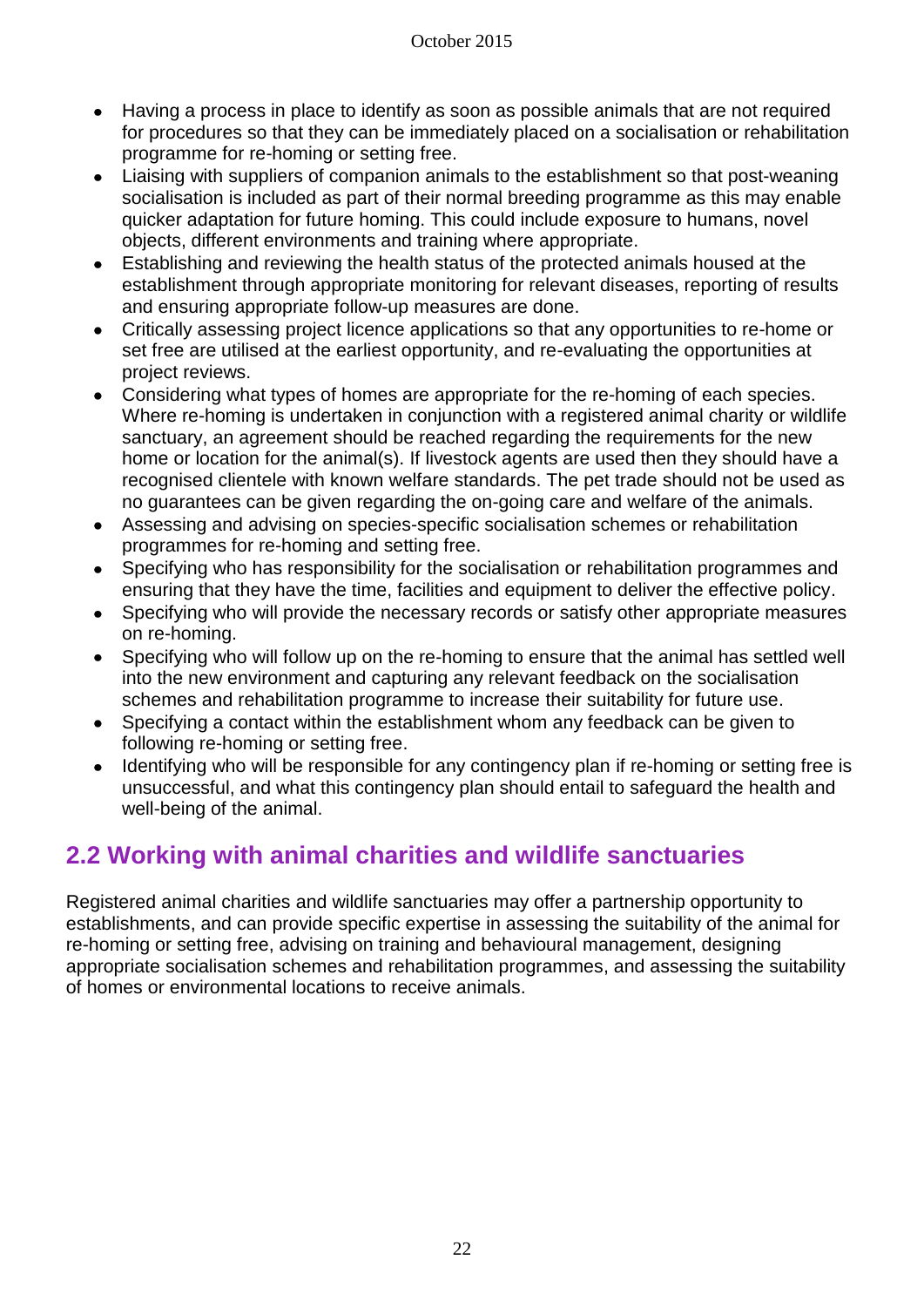# Section 3: Re-homing

# **3.1. General health considerations**

Animals should only be re-homed if it would be beneficial for the welfare of the individual animal. Careful individual assessment should be undertaken on the suitability of the animal for re-homing and its ability as an individual to adapt to a new environment. Younger animals usually acclimatise more easily to new situations; however, this should not preclude the rehoming of older animals, as a structured socialisation scheme may be adjusted to assist them in adapting to their new circumstances.

#### **Figure 3: Factors to consider in an effective re-homing programme**

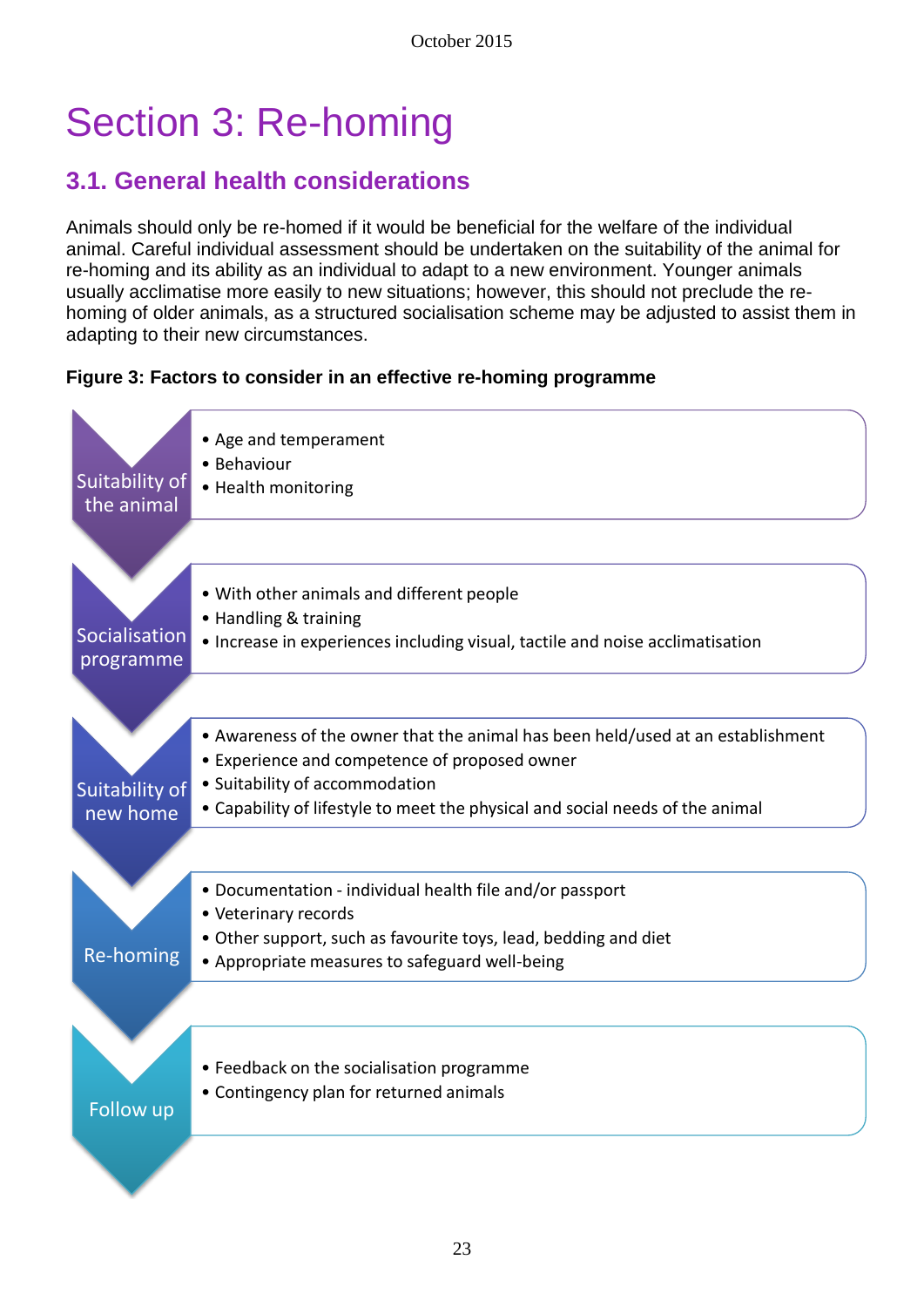Any consideration should be species specific, and take into account if there are animals of the same species already resident in the new home, or whether re-homing with a companion will unduly affect the adaptation of the individual into the new home.

Advice should also be sought from a veterinary surgeon regarding any health monitoring or prophylactic treatments such as vaccinations, worming, parasitic treatments, microchipping, neutering, teeth cleaning or other veterinary procedures that may need to be completed prior to re-homing. Consideration should also be given to whether an animal may have any zoonotic diseases, and if confirmed, whether treatment prior to re-homing is appropriate or whether rehoming is inadvisable.

# **3.2 Socialisation scheme**

Socialisation forms a very important part of ensuring the suitability of the animal for re-homing. Where it is considered appropriate, species-specific advice from a behaviourist should be incorporated into the programme.

Establishments often have a controlled and uniform environment and specific individuals that care for the animals. A socialisation scheme should therefore explore ways in which animals can be exposed to a variety of new and different experiences. These should be species specific and could include:

- different animals of the same or other species, if appropriate;  $\bullet$
- a wide variety of people, and could include both sexes, those with facial hair, glasses, carrying objects etc.;
- $\bullet$ different visual and tactile objects, for example tiles, carpets, stairs, grass, balls, toys etc.;
- acclimitisation to loud noises, for example noises in the domestic home such as children  $\bullet$ playing, cats miaowing, dogs barking, washing machine noises, traffic noises etc., which can be played on a CD.

Handling and training plans are good practice, and could include lead or halter training, house training, litter training or separation training. Though not mandatory, it is expected that unless the specific circumstances make training unncessary, that this will be undertaken to ensure that the animal can be controlled and does not pose a risk to human or animal health due to aggressive behaviour on release from ASPA regulation.

The requirements for handling and training are obviously species specific, for example we would not expect a specific training programme as part of socialisation in the re-homing of tropical fish.

# **3.3 Assessing the suitability of the new home**

Assessing the suitability of the new owner and environment can be critical to the successful rehoming of animals. The new owner will ideally be experienced in the requirements of the species, be competent in the care, handling and diet of the animal(s) and have access to appropriate veterinary care.

The attitude of the new owner to the animal(s) should be considered. It is important to the continued well-being of the animal that the new owner understands that the animal has been used in research and has only been kept alive as it is not suffering or likely to suffer in the future. This is essential so new owners do not misinterpret behavioural difficulties as an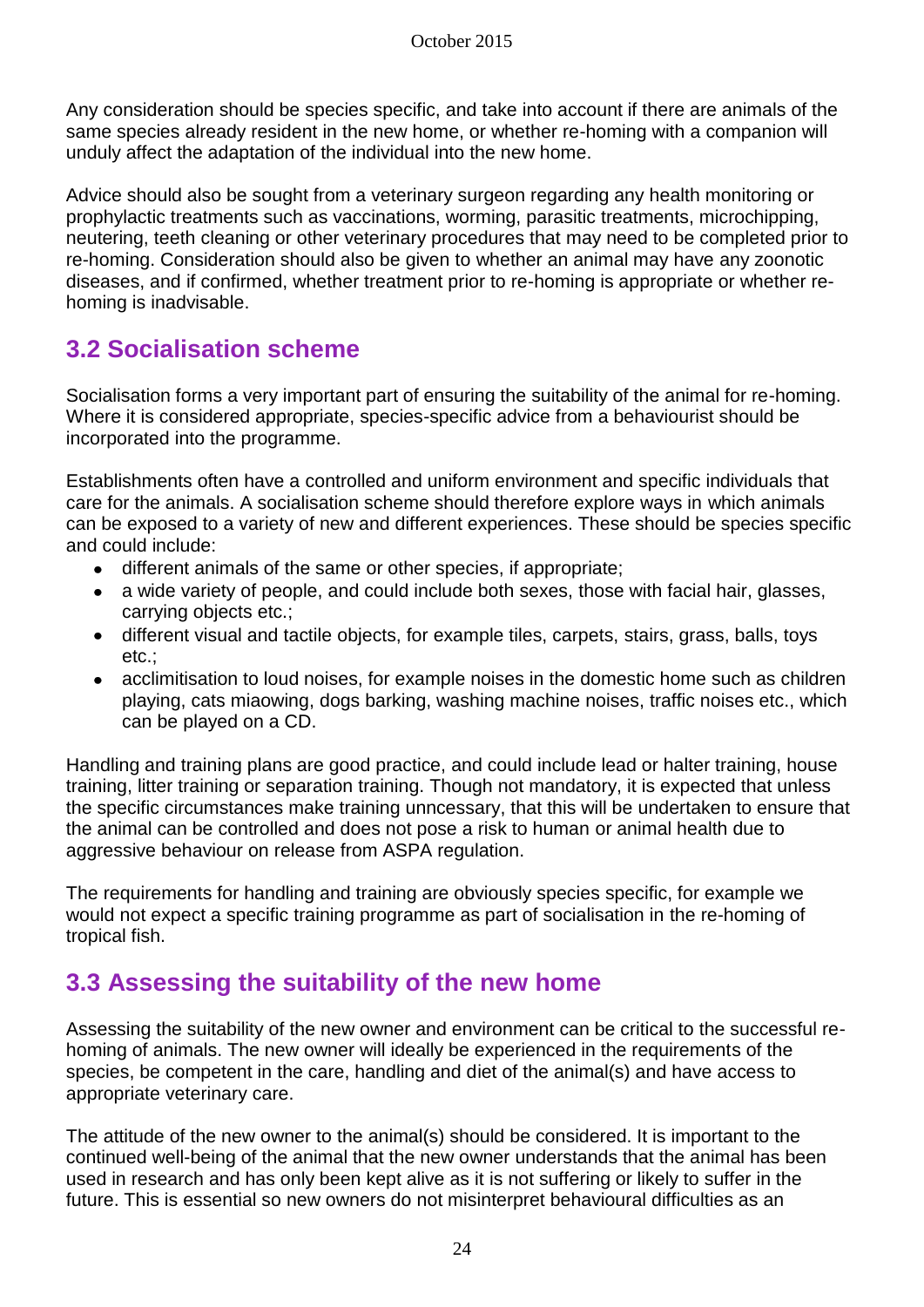indicator of mistreatment, and ensure behavioural problems, such as house training, are appropriately managed.

It is useful to assess the suitability of the accommodation in the new home, for example when re-homing dogs, the garden should be checked to ensure that it is escape proof, the tanks for receiving tropical fish should be sufficiently large with adequate filtration to maintain water quality, or there should be sufficient quality grazing, companionship and shelter for a re-homed pony.

Consideration should also be given to the transport to be used on re-homing to ensure it meets the animal's needs and complies with any additional legislation. For example, if a commercial animal transporter is to be used, then the Welfare of Animals (Transport) Order (2006) requires the transporter to have authorisation and a certificate of vehicle approval.

# **3.4 Actions on re-homing**

## **3.4.1. Documentation**

Establishments should consider what documentation, identification, feeding instructions and health information is given to the new owner on re-homing. Information on the legal requirements for records can be found in section 1.6 of this Advice Note (see above).

If the establishment chooses to supply a veterinary certificate with an animal on re-homing, then the RCVS guidance on veterinary certification should be followed.

## **3.4.2. Clarification of responsibility**

The new owner should be made aware that as soon as the animal(s) is re-homed with them they become responsible for its health and well-being. It is considered good practice to have a transfer-of-ownership document signed by both the establishment and the new owner to clarify the responsibility for the animal on re-homing. It is also good practice for the establishment to provide contact details for any additional advice on issues following re-homing.

### **3.4.3. Feed and other provisions**

It would be good practice to provide some of the current feed to the new owner to ease dietary change on re-homing.

In addition, when re-homing animals as domestic pets it can be helpful to provide to the new owner objects that the animal is familiar with, for example a favourite toy or blanket, and any lead or halter. This can provide familiarity for the animal and ease transition into its new home.

## **3.4.4. Additional support**

Guidance should be provided by the establishment to the new owner on the care of the animal. This could be achieved by highlighting appropriate animal care websites and links to common advice sources.

When re-homing companion animals as domestic pets, some establishments identify a contact within the establishment should the new owner's veterinary surgeon request additional information on the history of the animal to assist with on-going care.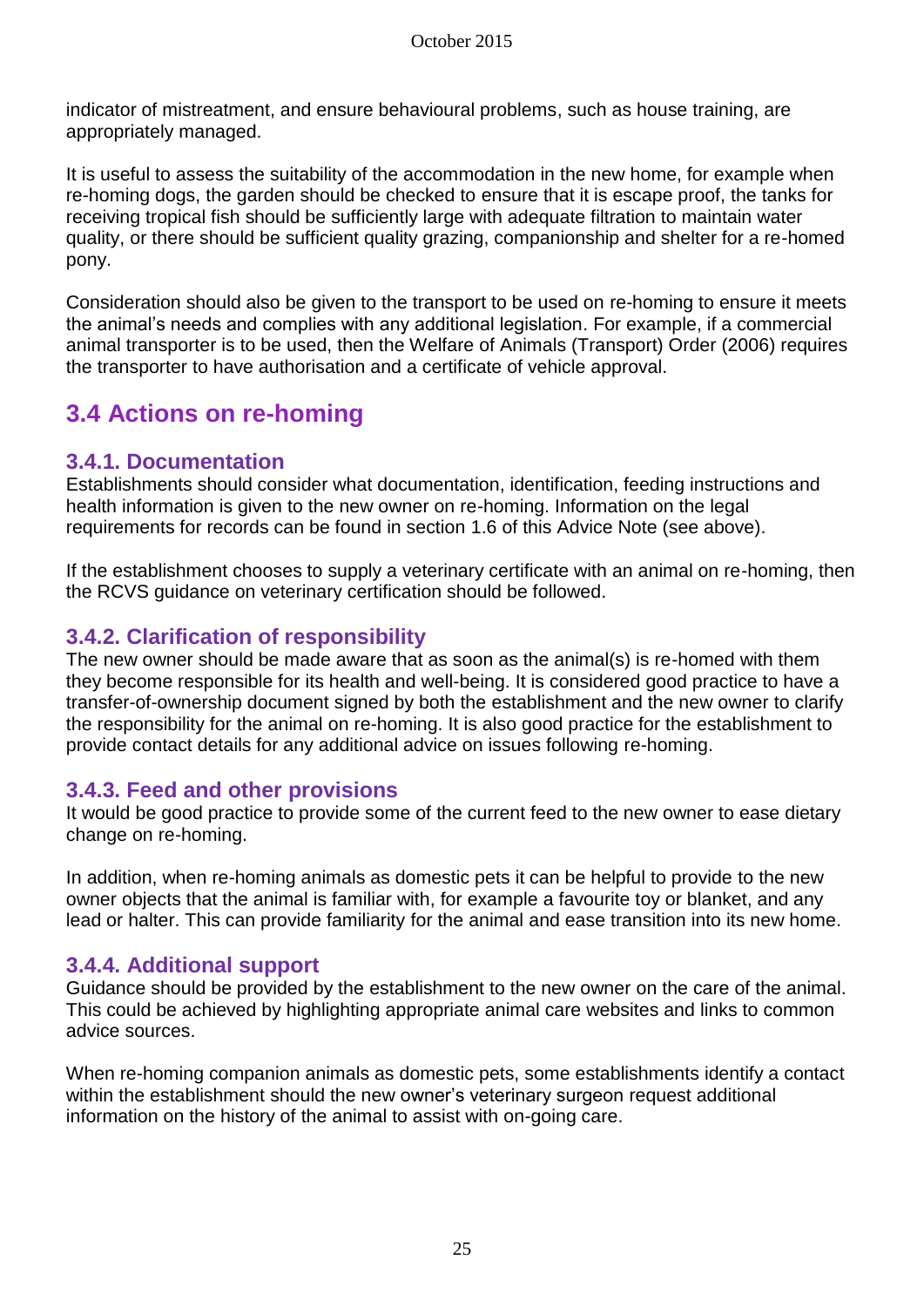# **3.5 Follow up after re-homing**

## **3.5.1 Feedback on the re-homing programme**

It is good practice to make contact with the new owner and see how the re-homed animal has settled into its new home. This is to make sure that all appropriate measures have been taken to ensure the animal's well-being and to provide valuable feedback into the socialisation scheme to enable this to be improved if necessary. Contact may be continued for weeks or months, and some establishments request notification when the animal dies so that their records can be updated.

## **3.5.2. Contingency plans**

As good practice, an establishment should have a contingency plan for occasions where animals do not settle in their new home. This could include signposting to sources of information or providing additional support, such as access to animal behaviourists and identification of training opportunities within the animal's new home or ensuring that the animal is appropriately euthanased.

If appropriate, the contingency plan could include provision for the return of an animal. The plan could incorporate suitable accommodation and other actions if the animal is returned and specify who has responsibility for the care and well-being of an animal after its return. Further socialisation and retraining may be appropriate before trying again to re-home the animal; however, it is recommended that any individual animal is not re-homed more than twice, as repeated attempts may be detrimental to the on-going well-being of the animal.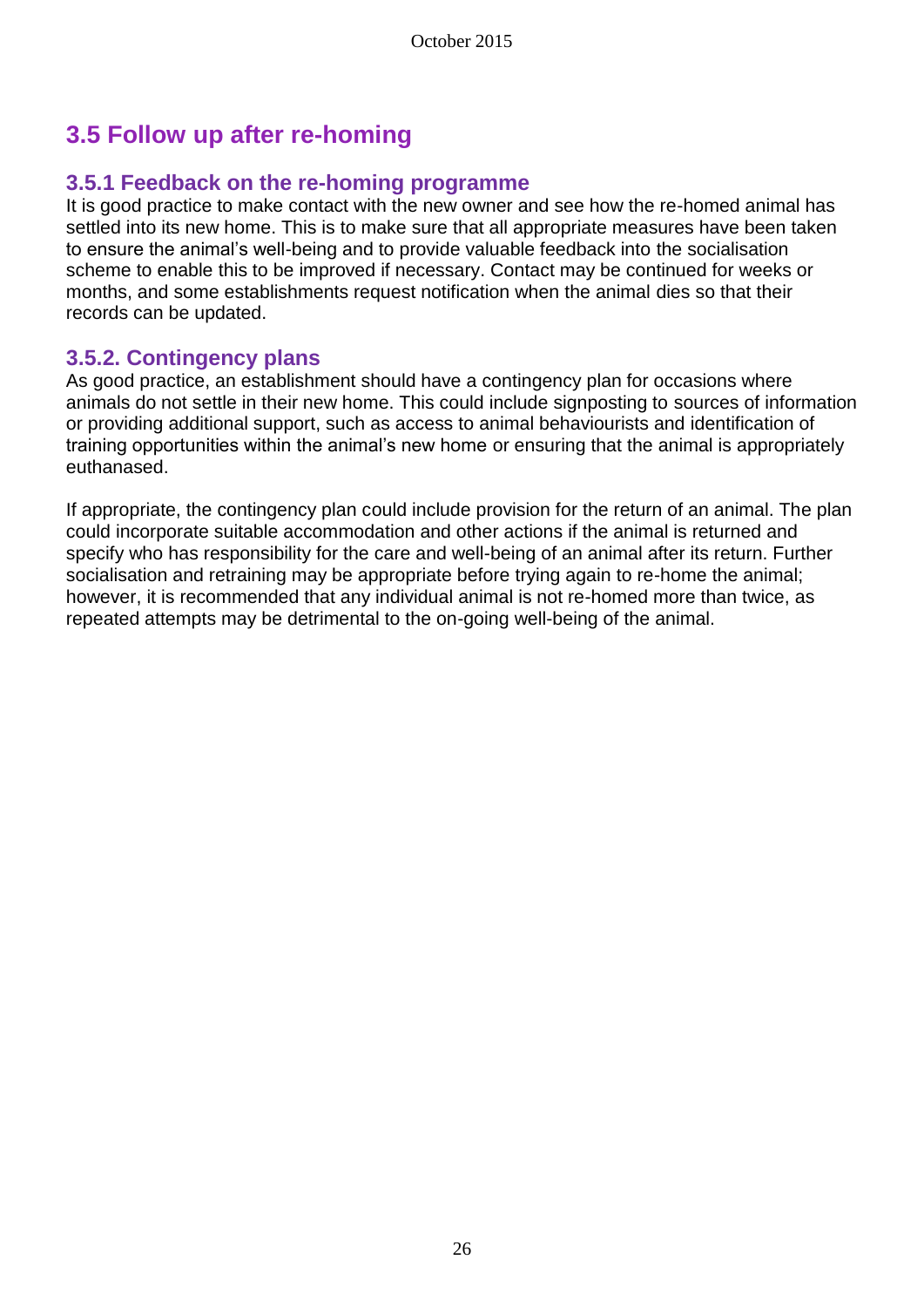# **3.6 Re-homing companion animals**

The general public have a significant interest in the re-homing of companion animals as pets that were intended for, or used in, animal research. Re-homing of such animals can be seen as a positive endorsement of an establishment's culture of care.

Companion animals are also sometimes used in veterinary research at POLEs, for example at veterinary practices.

Particular considerations for re-homing companion animals are:

#### **17A 3(a) State of health**

The animals must be healthy. Age is not a barrier to re-homing pets, for example ex-breeding animals, as the socialisation scheme can be adjusted to aid the animal in adapting.

#### **17A 3(b) Risk to human health, animal health and the environment**

Companion animals should be assessed for behaviour such as aggression. Animals that display aggressive behavioural traits should not normally be considered for re-homing as they may pose a risk to human and animal health.

Animals that are imported under the rabies quarantine waiver of the BALAI directive must become compliant with the Pet Travel Scheme before they can be considered for re-homing (see section 3.6.1 below).

#### **17A 3(c) Socialisation scheme**

Animals undergoing veterinary research procedures at a POLE do not require a socialisation scheme as they are adequately socialised in their owner's homes.

Companion animals are frequently re-homed from UK establishments to employees and their families. This approach can be very beneficial for the animal as it enables the staff members to socialise with the animal as part of the structured scheme and this aids in relationship development and adaptation into the new home.

Many of the socialisation measures mentioned in section 3.2 are applicable to re-homing schemes for companion animals, including CDs of domestic noise and access to outdoor runs for house training.

#### **17A 3(d) Other appropriate measures**

Dogs and cats re-homed from establishments must be appropriately identified and their veterinary and social information included in the individual history file provided to the new owner (see section 1.6.1).

Other appropriate measures for the re-homing of companion animals may include:

- routine vaccination and worming;  $\bullet$
- provision of a supply of feed to ease dietary change;
- provision of the animal's favourite toy, blanket, collar and lead etc.;  $\bullet$
- assessing the suitability of the new home;
- assessing the suitability of transport arrangements;  $\bullet$
- signposting to local puppy parties or dog training courses.

## **3.6.1 Dogs, cats and ferrets imported under BALAI**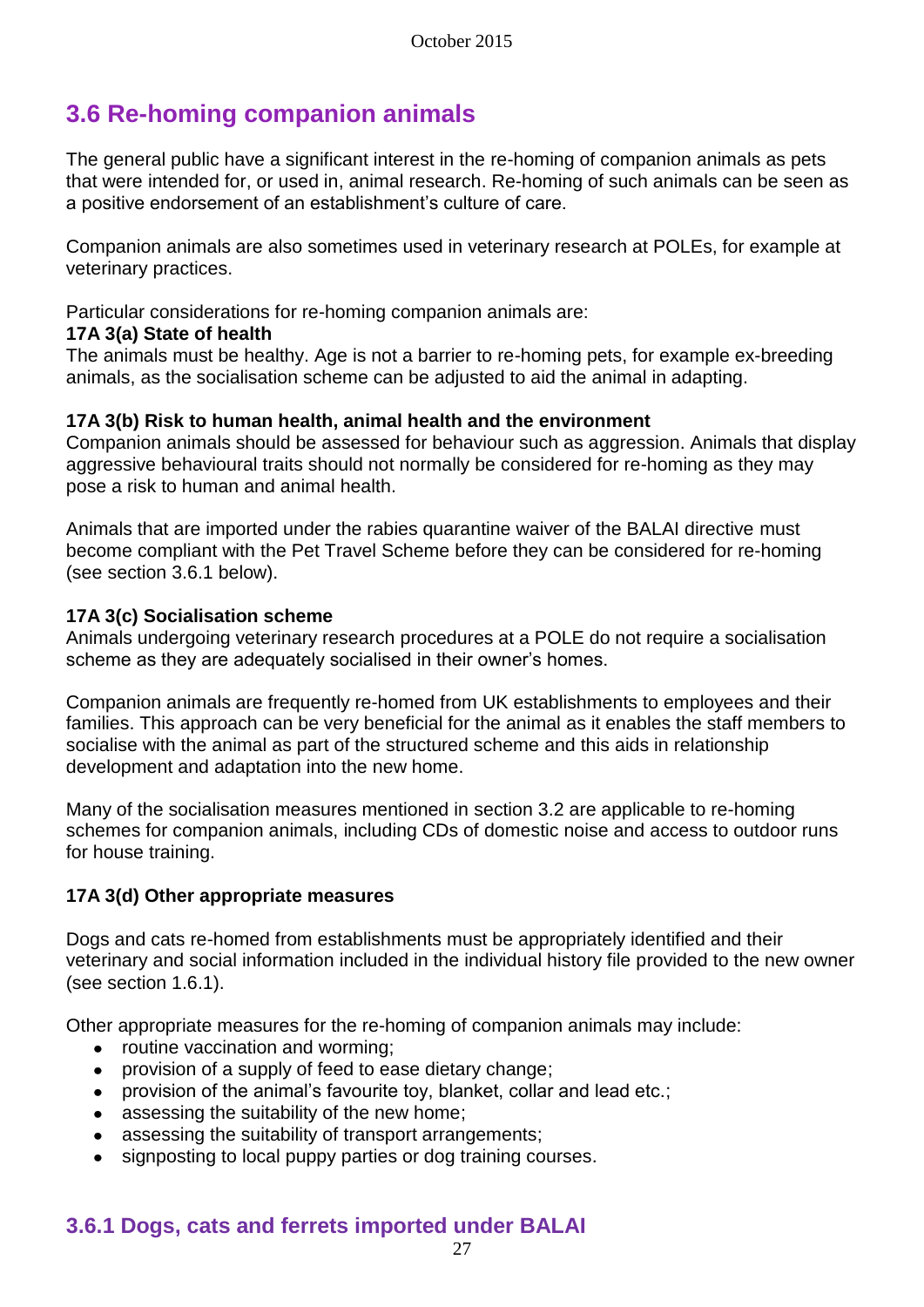Dogs, cats and ferrets imported under the rabies quarantine waiver of the BALAI directive<sup>14</sup> to establishments that are approved BALAI premises can still be re-homed as companion animals following their supply or use in regulated procedures by ensuring the animals become compliant with the Pets Travel Scheme (PETS)<sup>15</sup>.

When identifying the need to import animals under BALAI, consideration should be given to:

- assessing the scientific purpose of the study and ascertaining whether the animals could be brought in PETS compliant rather than under BALAI;
- at what point in the regulated procedures the animals could start to complete the PETS compliance process;
- at the end of regulated procedures, running the PETS compliance process alongside the normal health and socialisation schemes utilised by the establishment;
- developing a relationship with another BALAI-approved premise where the PETS compliance and on-going socialisation process can be completed.

Once the animal has been made PETS compliant, the Approved Veterinarian at the BALAIapproved premises should confirm to the relevant authorities the identities of the animals that are now PETS compliant and confirm that they no longer pose a risk of spreading rabies. The relevant authorities will then authorise the movement outside of the BALAI-approved premises.

Full information on the requirements for PETS compliance can be obtained from the relevant authorities.

## **3.6.2 Example of an application for consent to re-home dogs by individual letter**

**Scenario:** For a canine vaccine study, a research establishment has purchased from a breeding establishment three bitches known to be in pup. Two of the bitches are four years old and one is five years old. The bitches moved to the research establishment where they whelped 16 pups. Only 12 pups are needed for the vaccine study and the establishment would like to rehome the four extra pups and the three bitches after weaning.

#### **Application to the Home Office for individual consent to re-home:**

We would like to re-home three Beagle bitches and four Beagle puppies (names, microchip numbers, ages and other details as attached) to new homes as pets with members of our staff and their families.

We feel these dogs meet the criteria required for consent to re-home as:

17A(3a) – All bitches and puppies have been examined by our Named Veterinary Surgeon (NVS) and are in a good state of health. Our NVS will examine them again immediately before re-homing and provide a veterinary certification of health to the new owner. All dogs will have completed a primary course of vaccinations before re-homing and will have been wormed.

17A(3b) – The bitches and puppies have undergone no regulated procedures and our NVS is content that they do not pose any risk to human health, animal health or the environment.

17A(3c) – All the dogs are undergoing a socialisation scheme designed for us by a registered canine behaviourist which includes an individual behaviour assessment for each dog, lead training, separation training, house training, a play and puppy socialisation scheme and guided interaction with the new owners. The socialisation scheme has been approved by the AWERB.

 $\overline{a}$ 

<sup>&</sup>lt;sup>14</sup> BALAI directive https://www.gov.uk/guidance/balai-directive-moving-live-animals-semen-and-embryos

<sup>&</sup>lt;sup>15</sup> PET travel scheme<https://www.gov.uk/pet-travel-information-for-pet-owners>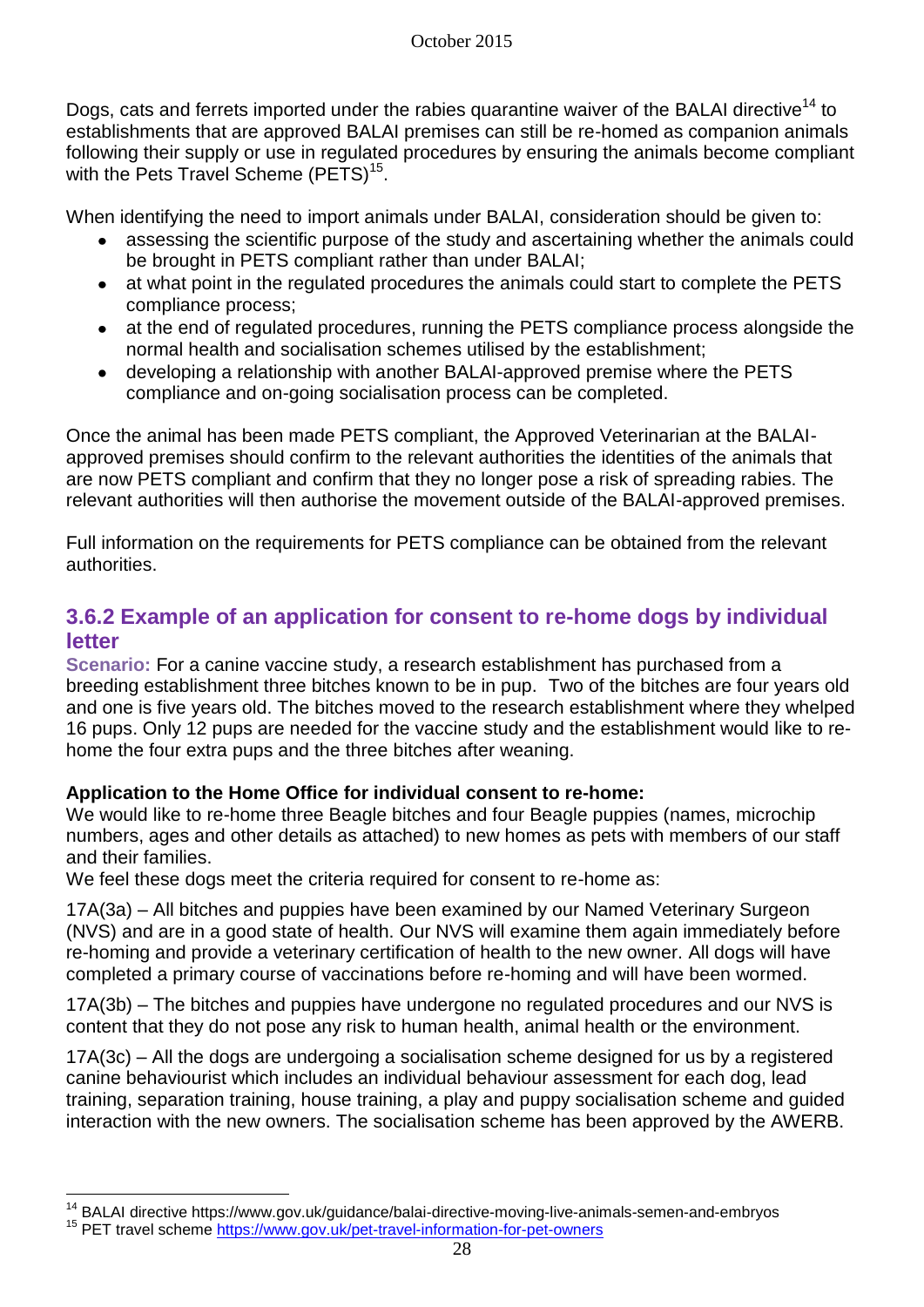17A(3d) – All new homes have been inspected by the Named Animal Care and Welfare Officer (NACWO) and are considered suitable for the re-homing of these dogs. On re-homing all dog owners will be provided with their individual health record, collar and lead, blanket, favourite toy and two weeks' supply of current diet. All new owners will sign a declaration to state that they are aware that on re-homing they become wholly responsible for the veterinary care and welfare of the dogs. All new owners have agreed to provide feedback to the NACWO on how the dogs settle into their new homes and this will be provided to the AWERB to aid in evaluating the success of the socialisation scheme. The establishment will record the animal's details, date of re-homing and the name and address of the new owner, and has requested that the new owner inform the establishment when the dog dies.

**Outcome:** Consent given by the Secretary of State to re-home by individual letter.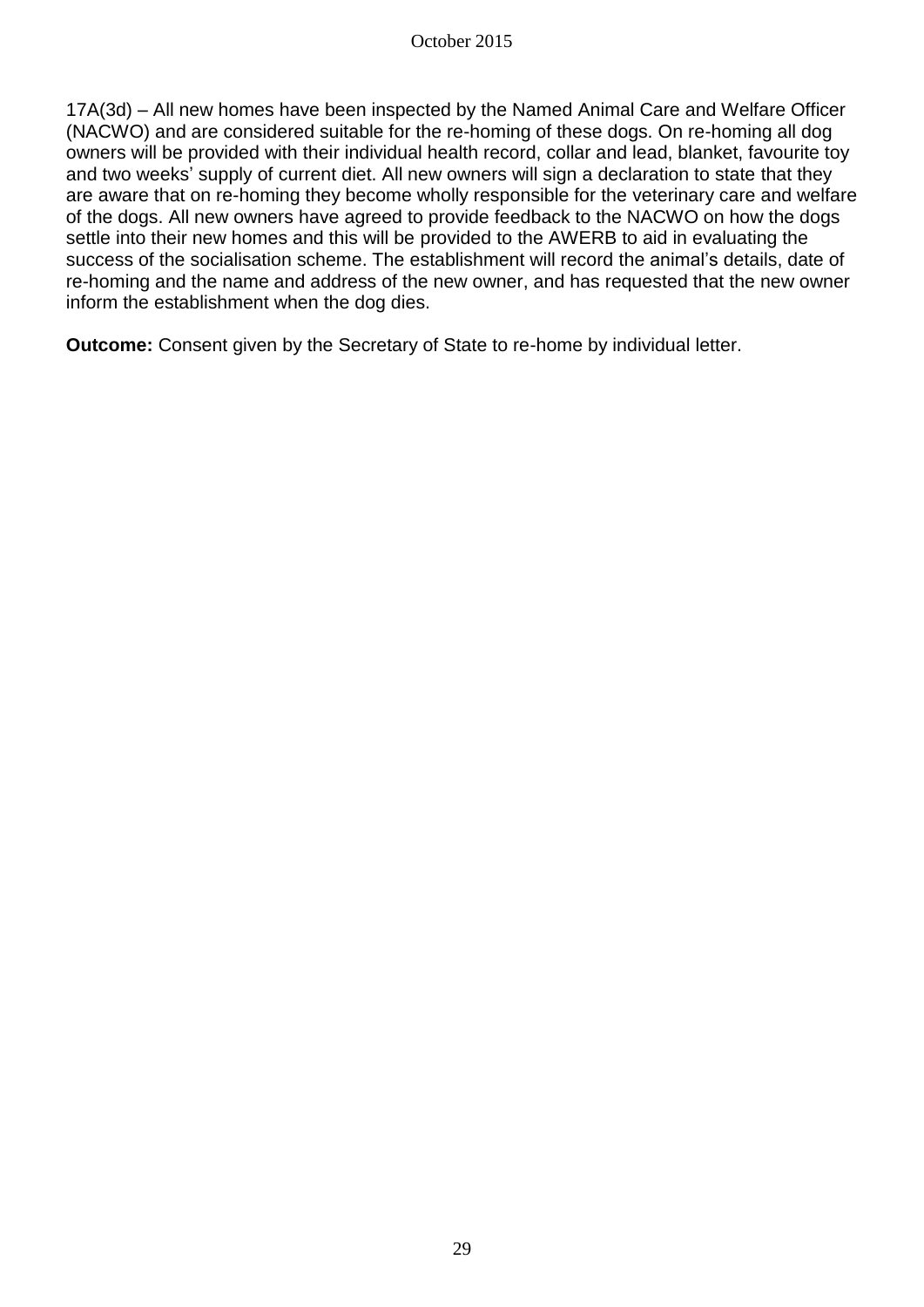# **3.7 Re-homing rabbits, rodents and fish**

Laboratory animals and fish are frequently re-homed, mostly to the animal technicians that have been looking after them and are usually well socialised with their new owner before re-homing takes place.

### **3.7.1: Example of an establishment licence providing consent for re-homing wild-type Zebrafish**

**Scenario:** An establishment would like to re-home wild-type Zebrafish that are surplus to the requirements on the project with authority for the breeding and maintenance of genetically altered Zebrafish.

#### **Application on the establishment licence:**

#### **Setting free and re-homing of protected animals after completion of a series of regulated procedures**

| $\boxtimes$ YES<br><b>INO</b><br>If yes please complete sections below                                                          |                                                                                                                                                                                                                                                                                                                                                                                                                                                                                                                                                                                                                                                                                                                                                                                                                                                                                                                                                                                                                                                                                                                                                                                                                                                                                                                                                                                                                                                                                                                                                                                                                                                                                                                                                                                                                                                                                                                                                                                                                                                                                            |
|---------------------------------------------------------------------------------------------------------------------------------|--------------------------------------------------------------------------------------------------------------------------------------------------------------------------------------------------------------------------------------------------------------------------------------------------------------------------------------------------------------------------------------------------------------------------------------------------------------------------------------------------------------------------------------------------------------------------------------------------------------------------------------------------------------------------------------------------------------------------------------------------------------------------------------------------------------------------------------------------------------------------------------------------------------------------------------------------------------------------------------------------------------------------------------------------------------------------------------------------------------------------------------------------------------------------------------------------------------------------------------------------------------------------------------------------------------------------------------------------------------------------------------------------------------------------------------------------------------------------------------------------------------------------------------------------------------------------------------------------------------------------------------------------------------------------------------------------------------------------------------------------------------------------------------------------------------------------------------------------------------------------------------------------------------------------------------------------------------------------------------------------------------------------------------------------------------------------------------------|
| Provide details of the<br>circumstances under<br>which this may<br>occur, see section<br>17A of the Act,<br>subsection 3 and 4. | Example text Wild-type Zebrafish may occasionally be re-homed (but not set free to the<br>wild) subject to the following conditions.<br>1. The fish are not genetically altered and either have not undergone any regulated<br>procedures or have undergone no more than a single fin clip procedure to determine<br>genotype.<br>2. Where a fish has undergone the regulated fin clip procedure the NVS has determined<br>that it is not suffering and is not likely to suffer adverse effects in the future as a result of the<br>regulated procedure.<br>3. The NVS has advised immediately prior to the fish being re-homed that in his/her opinion<br>their state of health allows them to be re-homed and that to the best of his/her knowledge<br>the potential re-homing poses no danger to public health, animal health or the environment.<br>4. The NVS and relevant NACWO have together devised and implemented a suitable<br>socialisation programme for the fish, which has been approved by the AWERB, aimed at<br>ensuring that they are well prepared to adapt to any change to their environment.<br>5. The NACWO, in consultation with the NVS, will only re-home Zebrafish where they are<br>satisfied, after making suitable enquiries, that the fish are likely to successfully settle into<br>the new environment and is confident that the new owner has both the knowledge and<br>proper aquarium facilities to provide for the care and welfare of the animals.<br>6. The prospective new owner has confirmed that they are aware that the animal has<br>previously been held at an establishment licensed for scientific research, that (when<br>relevant to the animal's history) they are aware that the animal was previously subjected to<br>regulated procedures but is no longer suffering or likely to suffer adverse effects as a result<br>of those regulated procedures, that they have received instructions and advice on the care<br>of the Zebrafish and that they have suitable facilities for the ongoing care and welfare of the<br>Zebrafish. |
| Provide details of the                                                                                                          | Wild-type Zebrafish bred at the establishment.                                                                                                                                                                                                                                                                                                                                                                                                                                                                                                                                                                                                                                                                                                                                                                                                                                                                                                                                                                                                                                                                                                                                                                                                                                                                                                                                                                                                                                                                                                                                                                                                                                                                                                                                                                                                                                                                                                                                                                                                                                             |
| animals to be set                                                                                                               |                                                                                                                                                                                                                                                                                                                                                                                                                                                                                                                                                                                                                                                                                                                                                                                                                                                                                                                                                                                                                                                                                                                                                                                                                                                                                                                                                                                                                                                                                                                                                                                                                                                                                                                                                                                                                                                                                                                                                                                                                                                                                            |
| free or re-homed.                                                                                                               |                                                                                                                                                                                                                                                                                                                                                                                                                                                                                                                                                                                                                                                                                                                                                                                                                                                                                                                                                                                                                                                                                                                                                                                                                                                                                                                                                                                                                                                                                                                                                                                                                                                                                                                                                                                                                                                                                                                                                                                                                                                                                            |

**Outcome:** Consent given by the Secretary of State to re-home the Zebrafish on the establishment licence.

## **3.7.2: Example of a request for individual consent to re-homing a rabbit**

**Scenario:** An establishment would like to re-home a rabbit to an animal technician at the end of regulated procedures.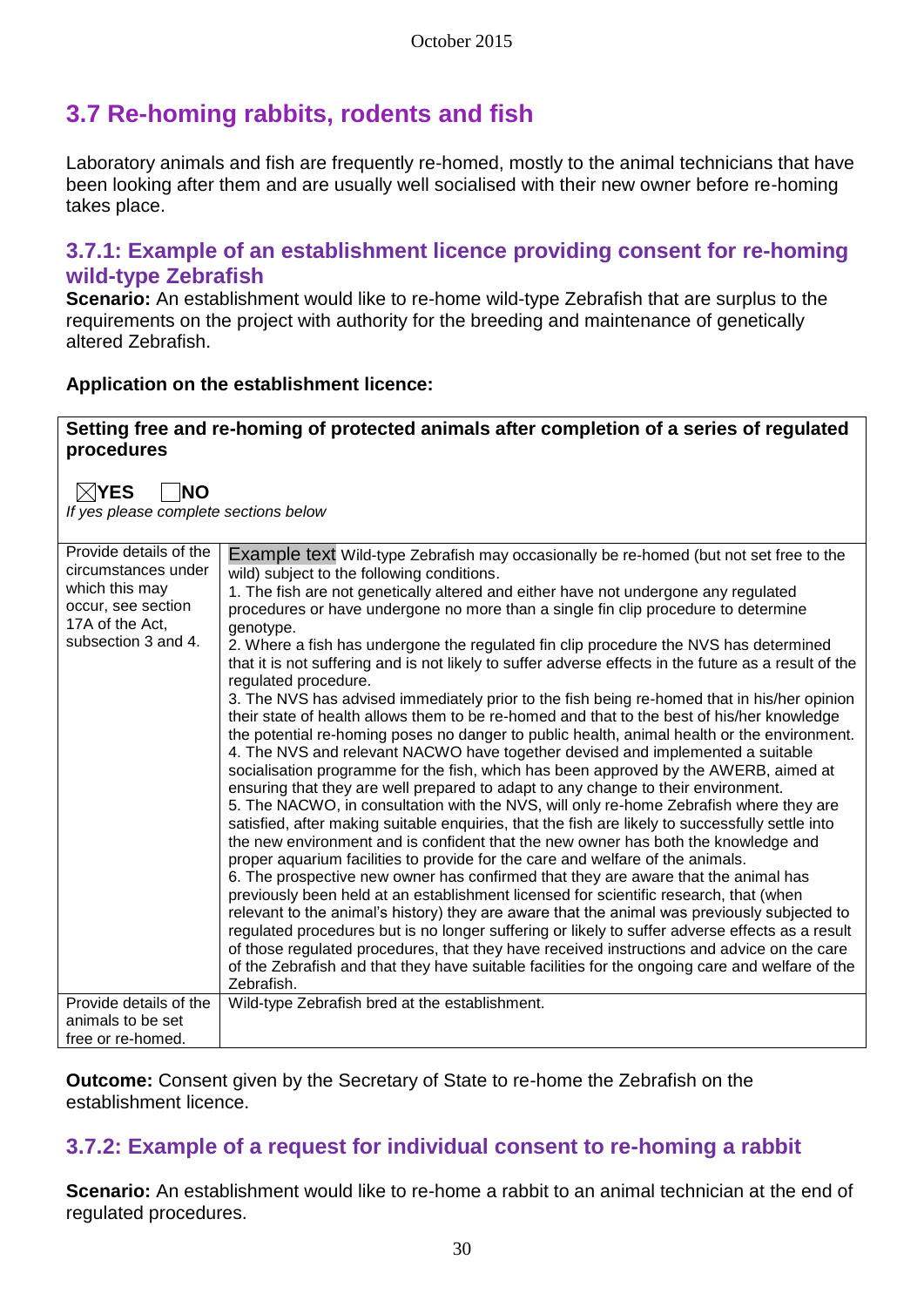#### **Application for individual consent to re-home:**

We would like to apply to re-home one rabbit 'O', microchip number 111111 with the animal technician who has been caring for the rabbit for the past 3 months. The rabbit has been kept alive following regulated procedures after it was examined by a veterinary surgeon and considered not to be suffering or likely to suffer in the future. The rabbit poses no threat to human health, animal health or the environment and will be kept as a pet by the experienced animal technician in the family home where it will be adequately socialised. The animal technician has a suitable hutch and the rabbit will leave with a month's supply of the current diet.

**Outcome:** Consent given by the Secretary of State to re-home rabbit 'O' by individual letter.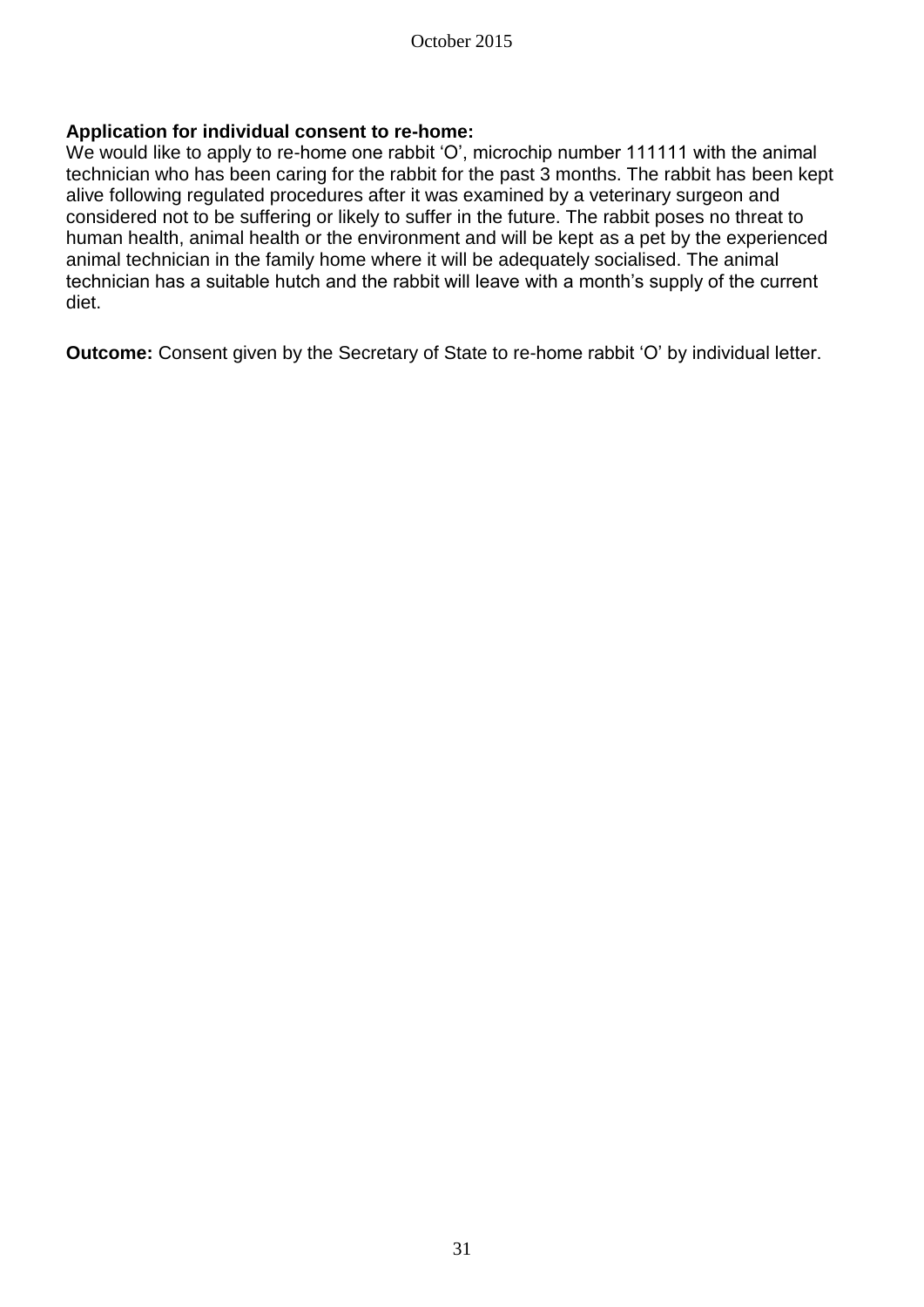# **3.8 Re-homing farm animals and equines**

Farm animals are frequently re-homed either because they have been supplied or kept for use in regulated procedures and not used, or because they meet the criteria for consent to re-home at the end of a series of regulated procedures. The majority of farm animals are re-homed into commercial flocks or herds, though some may also be re-homed direct to commercial slaughter. The majority of equines are re-homed to private homes.

Regulated work on farm animals and equines is also often carried out at commercial farms and stables as POLEs and in these instances the animals used for the series of regulated procedures are re-homed directly back into the flock or herd they originated from, meeting the criteria for an adequate socialisation scheme.

## **3.8.1 Example of a project licence protocol providing consent for re-homing pigs at a POLE**

**Scenario:** An establishment wishes to obtain porcine vaccine efficacy data in a commercial husbandry environment subject to natural infection pressures. It has requested an amendment in the project licence to allow the use of pigs at a POLE and to allow them to be re-homed into the herd when regulated procedures have been completed.

#### *Fate of animals* **not** *killed at the end of the protocol*

*Indicate the proposed fate of animals which are not killed at the end of the protocol.* 

*Continued use in another protocol under this or another project licence. Give details below and ensure that you give an appropriate cross reference in the protocol sheet under which the continued use will occur.*

*Kept alive at the licensed establishment. Note that any subsequent re-use must be authorised in the relevant project licence.*

X

*Discharge from the controls of the Act by setting free to the wild or by rehoming. Specify below the particular circumstances when animals may be set free to the wild or re-homed and detail how the qualifying criteria set out in section 17A(3) and (4) will be met.*

Example text Pigs undergoing regulated procedures at a POLE can be immediately rehomed back into the commercial pig herd at the POLE provided.

17A (3a) – State of health. The pigs meet the criteria for keeping alive at the end of procedures.

17A (3b) – Risk to human health, animal health or the environment – The pigs have undergone only the vaccine and blood sample procedures outlined in this protocol and will not pose a threat to human health, animal health or the environment. Any pigs entering the human food chain will comply with drug treatment meat withdrawal times.

17A (3c) – Adequate socialisation scheme – The pigs will be kept in their current social groups within the commercial herd and follow normal commercial husbandry practices. 17A (3d) – No other appropriate measures. 17A (4) – Not applicable

**Outcome:** Consent given by the Secretary of State to re-home the pigs from the project licence.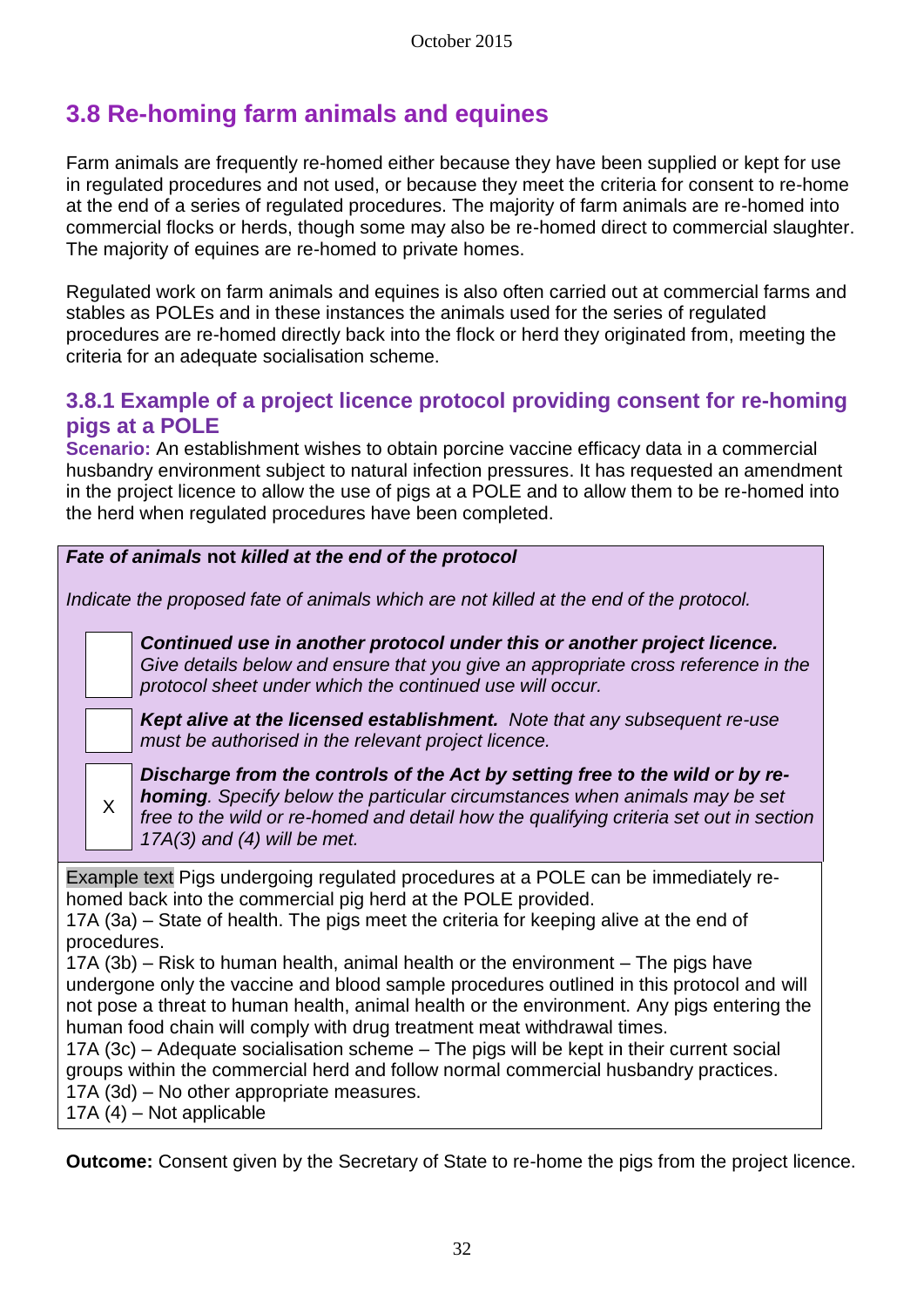## **3.8.2 Example of an establishment licence providing consent for re-homing chicks that have been supplied for a regulated procedure but not used**

**Scenario:** An establishment regularly purchases day-old chicks for vaccine efficacy trials, purchasing 2–5% more than are required on the study to ensure that they have the experimental numbers at the start of the procedure to account for any natural losses due to transport stress or illness prior to the start of regulated procedures. The establishment would like authority to re-home these surplus chicks.

#### **Application on the establishment licence:**

| $\boxtimes$ YES<br><b>NO</b>                                                                                                  | Setting free and re-homing of relevant protected animals                                                                                                                                                                                                                                                                                                                                                                                                                                                                                                                                                                                                                                                                                                                                                                                                                                                                                                                                                                                                                                                                                                                                                                                                                                                                                                                                                                                                                                                                                                                                                                                                                                                                                                               |
|-------------------------------------------------------------------------------------------------------------------------------|------------------------------------------------------------------------------------------------------------------------------------------------------------------------------------------------------------------------------------------------------------------------------------------------------------------------------------------------------------------------------------------------------------------------------------------------------------------------------------------------------------------------------------------------------------------------------------------------------------------------------------------------------------------------------------------------------------------------------------------------------------------------------------------------------------------------------------------------------------------------------------------------------------------------------------------------------------------------------------------------------------------------------------------------------------------------------------------------------------------------------------------------------------------------------------------------------------------------------------------------------------------------------------------------------------------------------------------------------------------------------------------------------------------------------------------------------------------------------------------------------------------------------------------------------------------------------------------------------------------------------------------------------------------------------------------------------------------------------------------------------------------------|
| If yes please complete sections below                                                                                         |                                                                                                                                                                                                                                                                                                                                                                                                                                                                                                                                                                                                                                                                                                                                                                                                                                                                                                                                                                                                                                                                                                                                                                                                                                                                                                                                                                                                                                                                                                                                                                                                                                                                                                                                                                        |
| Provide details of the<br>circumstances under<br>which this may occur, see<br>section 17A of the Act,<br>subsections 3 and 4. | <b>Example text Chicks up to five days old purchased from UK commercial farms for</b><br>vaccine efficacy studies but not used in any regulated procedures may be re-homed to<br>appropriately knowledgeable UK hobby or commercial poultry homes.<br>All chicks re-homed will be clinically examined immediately prior to re-homing by a<br>veterinary surgeon who will confirm that their state of health is suitable for re-homing to<br>take place.<br>Chicks will undergo a socialisation scheme approved by the AWERB and only be re-<br>homed in compatible groups to minimise any bullying or distress, with a minimum of<br>two chicks being re-homed on any occasion.<br>The NACWO will have responsibility for assessing the suitability of the proposed new<br>home, transport and care. The NACWO, on behalf of the establishment, and the new<br>owner will sign a transfer-of-ownership document to clarify that the new owner is<br>aware that the chicks have come from a licensed establishment and have undergone<br>no procedural work and that they will be responsible for the care of the chicks on re-<br>homing.<br>All chicks will be re-homed with a week's supply of feed, health information and a<br>welfare sheet detailing solutions for common problems faced on rearing chicks and<br>introducing them to a new flock.<br>The NACWO will contact the applicant within five days of the re-homing to assess the<br>success of the introduction to the flock. If significant welfare issues arise during<br>introduction to the new flock, the establishment will be willing to take back the chicks.<br>Any future re-homing will be through an individual application and no chicken will be<br>re-homed on more than two occasions. |
| Provide details of the<br>animals to be set free or<br>re-homed.                                                              | Chicks up to five days old purchased from UK commercial farms.                                                                                                                                                                                                                                                                                                                                                                                                                                                                                                                                                                                                                                                                                                                                                                                                                                                                                                                                                                                                                                                                                                                                                                                                                                                                                                                                                                                                                                                                                                                                                                                                                                                                                                         |

**Outcome:** Consent given by the Secretary of State to re-home and establishment licence updated.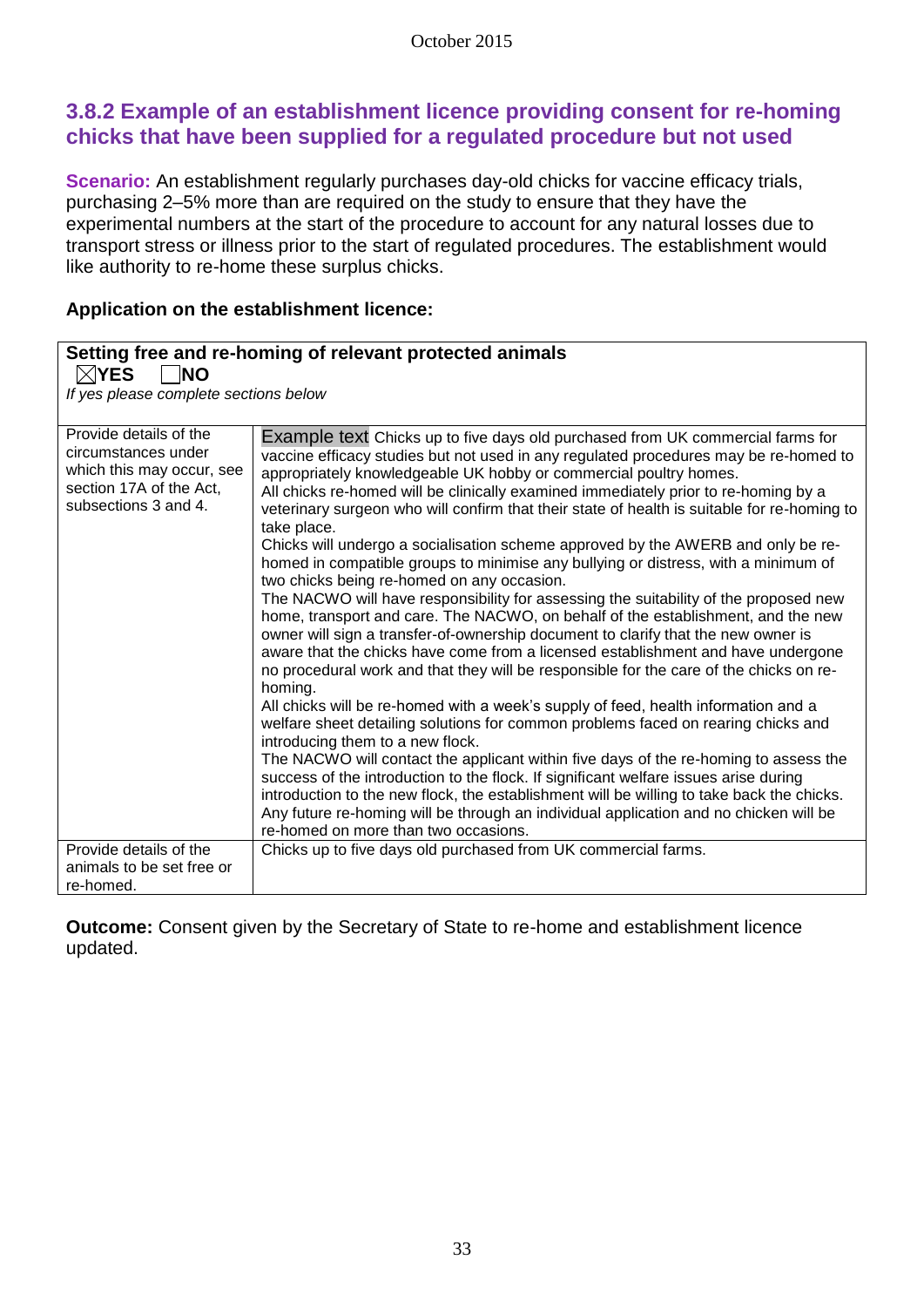# **3.9 Re-homing for immediate killing**

## **3.9.1 Re-homing direct to commercial slaughter**

Farm animals that have been bred, supplied or kept at establishments or are kept alive having completed a series of regulated procedures, can be sent for commercial slaughter provided they meet the criteria required for re-homing consent from the Secretary of State.

In contrast, farm animals that are sent to slaughter before regulated procedures are finished – i.e. data and products need to be collected at or after slaughter – have not reached the end of the regulated procedures and therefore do not need to be re-homed. These farm animals can be sent to slaughter under **PPL standard condition 24(b)**, and the requirement for sending the animals for slaughter during the course of procedures will need to be explained in the project licence application.

Applications for consent to re-home farm animals direct to commercial slaughter will need to satisfy the following criteria:

#### **17A 3(a) State of health and 17A 3(b) Risk to human health, animal health and the environment**

The animals sent to slaughter must be healthy and meet the commercial requirements for meat hygiene to enable them to enter the food chain. They must not be infected with any notifiable disease and comply with the relevant substance withdrawal times.

#### **17A 3(c) Socialisation scheme**

While kept alive at establishments pending transport to the slaughterhouse animals should be kept in appropriate social groups under the supervision of the NVS. There is no requirement for a specific socialisation scheme for animals being transported to the slaughterhouse.

#### **17A 3(d) Other appropriate measures**

All animals will be appropriately identified and travel in accordance with the relevant welfare in transport legalisation.

### **3.9.2 Sentinel animals – killing at a diagnostic laboratory**

Sentinel animals are kept in many establishments for monitoring the health status of an animal facility or group of animals. Whilst many sentinels are killed at the establishment and their tissues and organs sent to diagnostic laboratories for analysis, on occasion the animals themselves may need to be sent to the laboratory for killing and then tissue recovery. Consent from the Secretary of State for moving sentinel animals from an establishment may be needed. To determine whether this is necessary, you need to establish whether or not the sentinels are relevant protected animals and if so, whether they have been used in regulated procedures. The status of the diagnostic laboratory is also relevant, i.e. whether or not it is a licensed establishment.

Figure 4 gives examples of when sentinel animals are, or are not, relevant protected animals. Figure 5 provides a decision tree for determining what type of consent is required for sending to diagnostic laboratories sentinels that are relevant protected animals.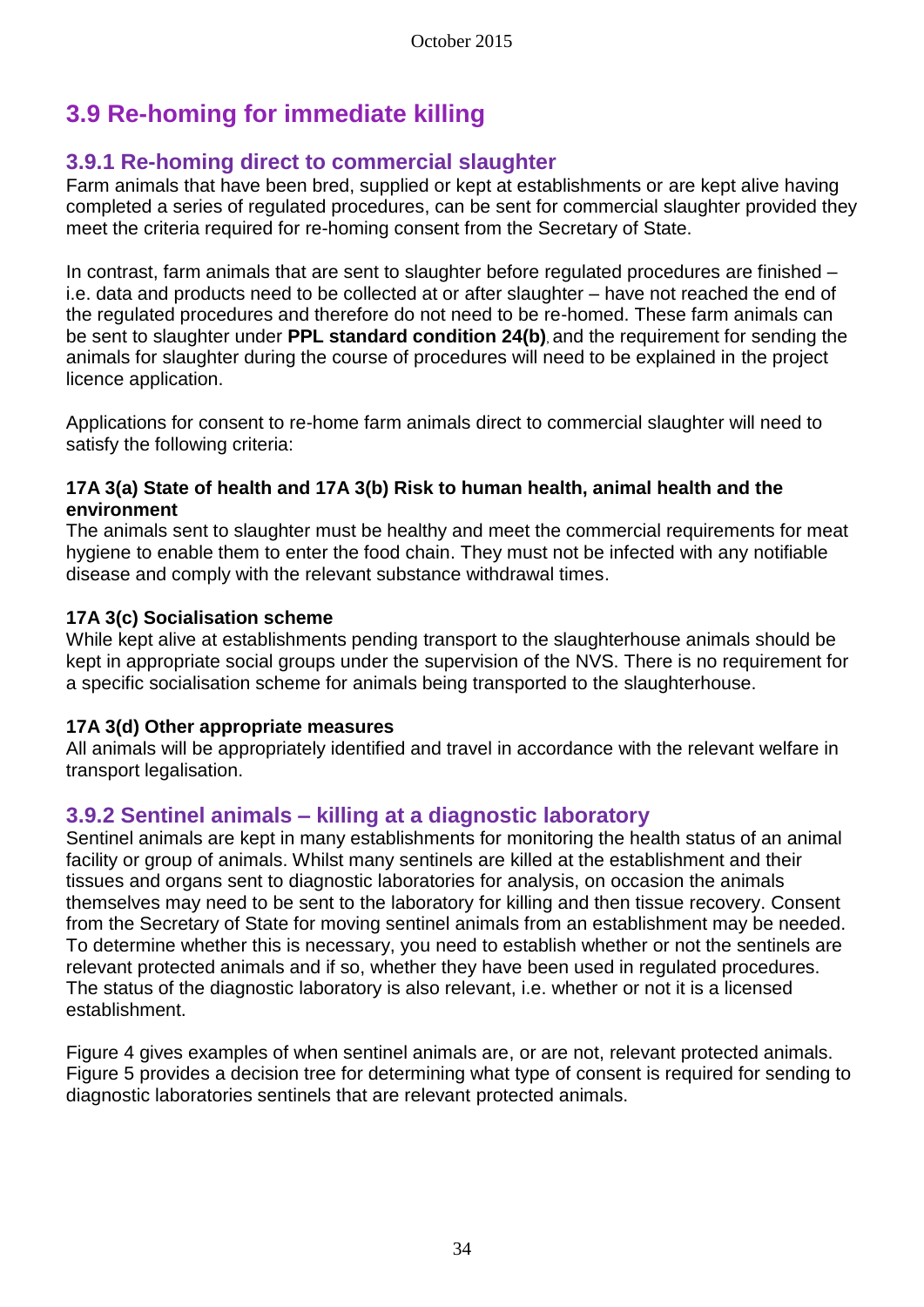# Figure 4 -Examples of relevant protected animals

| <b>Origin of animal</b>                                                                                                              | Is it a relevant protected animal?                                                                              |
|--------------------------------------------------------------------------------------------------------------------------------------|-----------------------------------------------------------------------------------------------------------------|
| Bred at licensed commercial breeder,<br>then moved to another licensed<br>establishment for use in RP*, but<br>subsequently not used | Yes, because all the animals at the<br>commercial breeder have been bred<br>with the intent for use in RP       |
| Bred at a licensed commercial breeder<br>then moved to another licensed<br>establishment for use as a sentinel                       | Yes, even though the animal is not now<br>going to be used for RP, it was bred<br>with the intent for use in RP |
| Bred at a licensed establishment<br>specifically for use as sentinel                                                                 | No, because it was not bred with the<br>intention of use in RP                                                  |
| Animals used in RP (including GA<br>animals)                                                                                         | Yes                                                                                                             |
| Animals bred at a place other than a<br>licensed establishment and supplied<br>for use as sentinels                                  | No, because it was not bred with the<br>intention of use in RP                                                  |

\* RP = regulated procedures

Figure 5 Decision tree for consents needed before sentinel animals can be moved from a licensed establishment for health screening

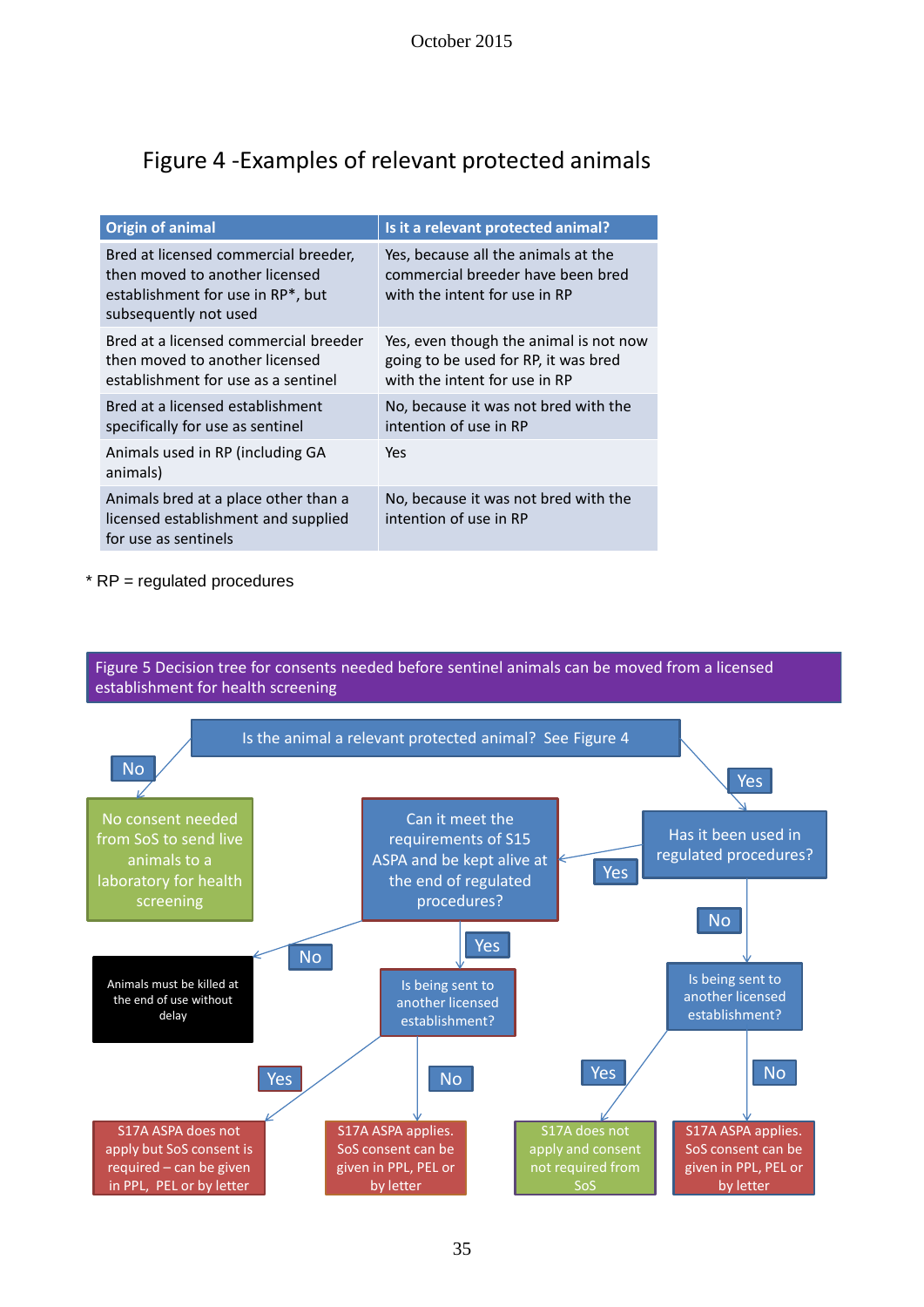# **3.10 Re-homing to research institutes for non-regulated research**

Occasionally animals bred for or kept for use in regulated research may be supplied or used in non-regulated research, such as non-regulated behavioural research at a place that does not have an establishment licence, or in a place that is not on the schedule of an establishment licence.

As these animals have been bred or kept with the intention of using them in regulated procedures, they are relevant protected animals and as such must have consent from the Secretary of State before they can be re-homed.

## **3.10.1 Example of an establishment licence providing consent for re-homing rats for behavioural observation**

**Scenario:** A breeding establishment wishes to regularly provide rats for non-regulated behavioural observations on a university undergraduate course and would like to request authority on the establishment licence.

#### **Application on the establishment licence:**

| $\boxtimes$ YES<br><b>NO</b><br>If yes please complete sections below                                                            | Setting free and re-homing of relevant protected animals                                                                                                                                                                                                                                                                                                                                                                                                                                                                                                                                                                                                                                                                                                                                                                                                                                                                                                                                                                                                                                                                                                      |
|----------------------------------------------------------------------------------------------------------------------------------|---------------------------------------------------------------------------------------------------------------------------------------------------------------------------------------------------------------------------------------------------------------------------------------------------------------------------------------------------------------------------------------------------------------------------------------------------------------------------------------------------------------------------------------------------------------------------------------------------------------------------------------------------------------------------------------------------------------------------------------------------------------------------------------------------------------------------------------------------------------------------------------------------------------------------------------------------------------------------------------------------------------------------------------------------------------------------------------------------------------------------------------------------------------|
| Provide details of the<br>circumstances under<br>which this may occur,<br>see section 17A of the<br>Act, subsections 3 and<br>4. | Example text A maximum of 20 adult Wistar rats will be provided at any one occasion<br>for non-regulated behavioural observations at University XX.<br>These animals will be re-homed (not set free) to University XX when:<br>17A(3a) The NVS or competent person following NVS direction has inspected and<br>confirmed that the rats are in a good state of health and not suffering or likely to suffer<br>due to the move to University XX.<br>17A(3b) The NVS has confirmed that the move poses no risk to human or animal health<br>or the environment.<br>17A(3c) The rats will be transported in their current social groups and housed in these<br>groups on receipt at University XX.<br>17A(3d) University XX has suitable rodent accommodation and animals will be looked<br>after by a qualified animal technician with access to veterinary care. Animals will be<br>transported in accordance with all relevant regulations regarding welfare of animals in<br>transit. Following their use in non-regulated behavioural experiments the rats will be killed<br>by a schedule 1 method.<br>17A(4) A rehabilitation programme is not required. |
| Provide details of the<br>animals to be set free<br>or re-homed.                                                                 | Adult rats (20 maximum per re-homing event).                                                                                                                                                                                                                                                                                                                                                                                                                                                                                                                                                                                                                                                                                                                                                                                                                                                                                                                                                                                                                                                                                                                  |

**Outcome:** Consent given by the Secretary of State to re-home and establishment licence updated.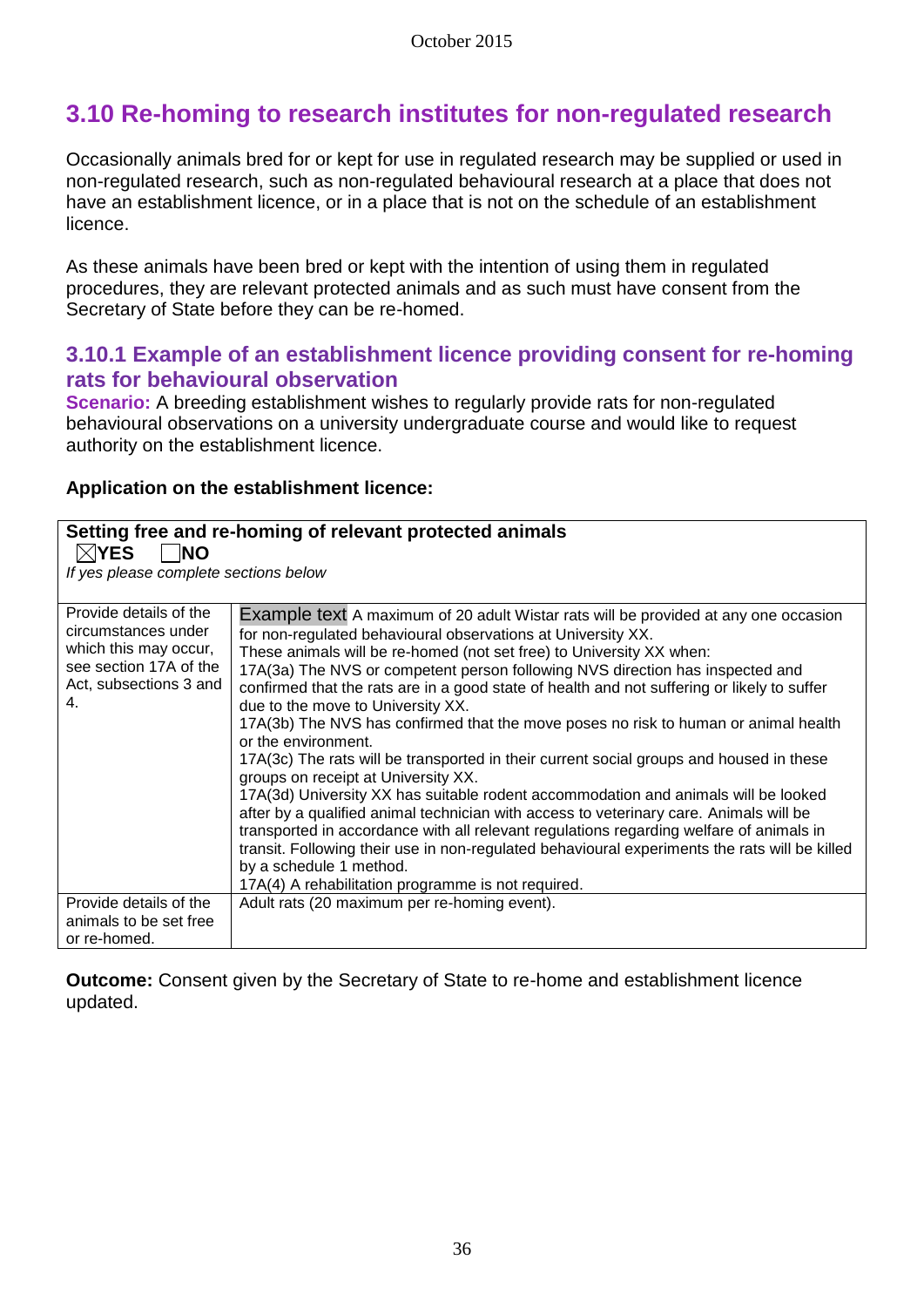# **3.11 Re-homing to research establishments abroad**

The Secretary of State provides consent in the project licence to enable genetically altered rodents, genetically altered Zebrafish and genetically altered Xenopus species, and their controls, bred and/or maintained under the authority of the project, to be re-homed to scientific establishments outside of the UK if they comply with the criteria specified in the **'Transfer of Animals' section Part D of the project licence**.

Other types of animals will require specific consent from the Secretary of State for re-homing if they are to be supplied alive to a recognised research establishment abroad and are:

- a species other than a genetically altered rodent, Zebrafish or Xenopus;
- any medically or surgically prepared.

As with the transfer of GAAs, consent will only be given if the re-homing is to a recognised scientific research establishment with a scientific requirement for the specific live animals and sending tissue is not practicable.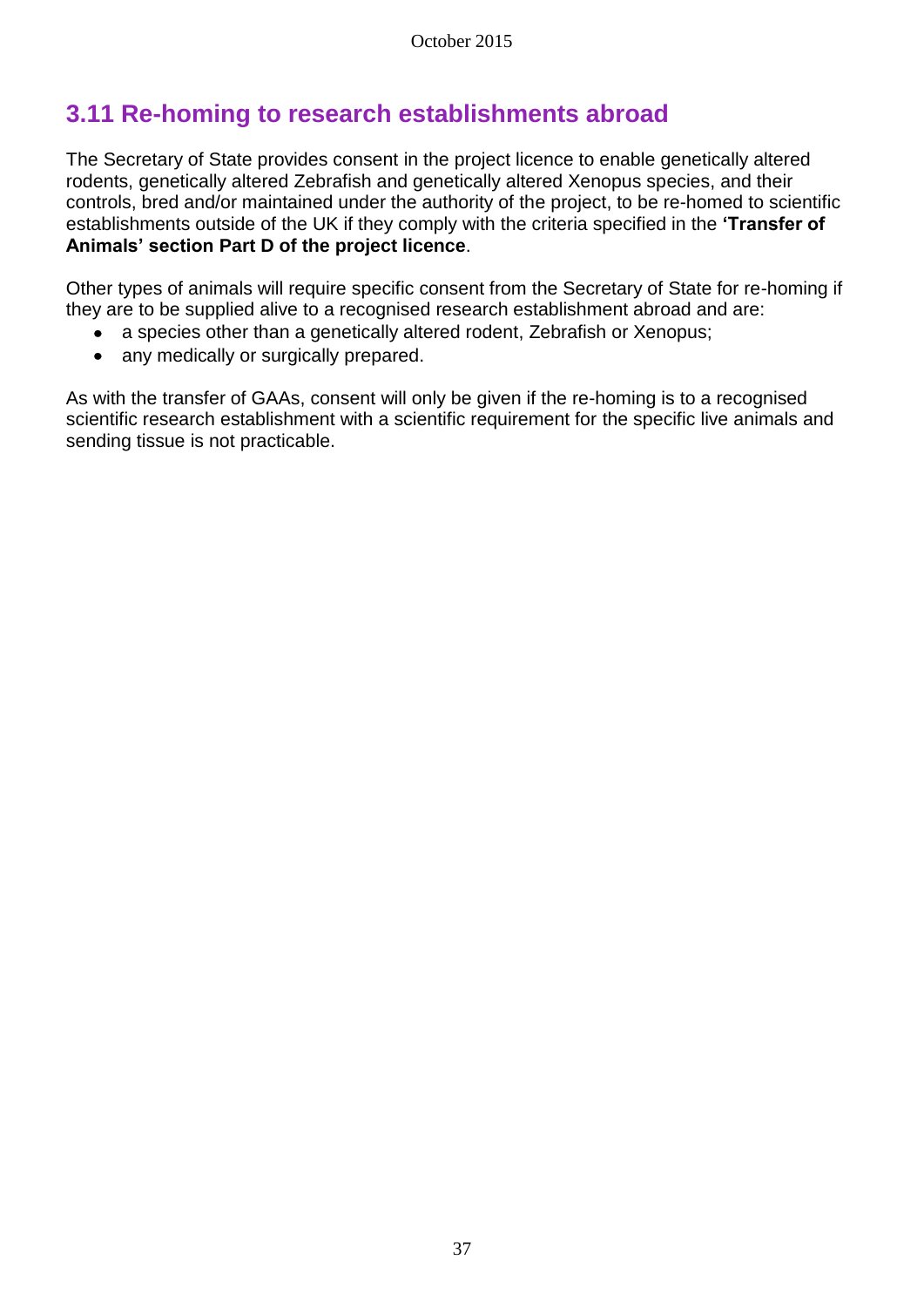# Section 4: Setting free of Wild Animals





Scientific research, that requires the capture of animals taken from the wild and their subsequent release at the end of regulated procedures, must be considered and planned to minimise any potential impact on the local population and any stress caused to the released individual animal(s). ASPA allows for setting free of animal(s) back into the wild to occur both during the course of a series of regulated procedures and at the end of a series of regulated procedures. This Advice Note only covers setting free animals at the end of regulated procedures. Information on setting free during the course of procedures and on other aspects of the use of wild animals for scientific or educational purposes can be found in the Advice Note on Work with wild animals $^{16}$ .

There are risks associated with releasing animals back into the wild and this should only be considered if the animal is fit to be set free and will be at no biological (or competitive) disadvantage because of the procedures it has undergone or because of its time in captivity. If setting free is not appropriate, then consideration could be given to either re-homing the animal(s) to a suitable zoo or wildlife collection where additional support and adequate socialisation can be provided in captivity.

It is good practice that animals set free into the wild at the end of regulated procedures are released:

- at the original site of capture, or at a suitable alternative site with animals of the same  $\bullet$ species when dictated by conservation efforts or safety considerations;
- if their ability to survive in nature has not been impaired;  $\bullet$
- where there is a reasonable expectation that the animal will integrate into the social hierarchy;
- where release is not going to spread pathogens parasites or chemicals which may be dangerous to human health, animal health or the environment;

 $\overline{a}$ <sup>16</sup> Advice Note on Work with Wild animals (November 2015)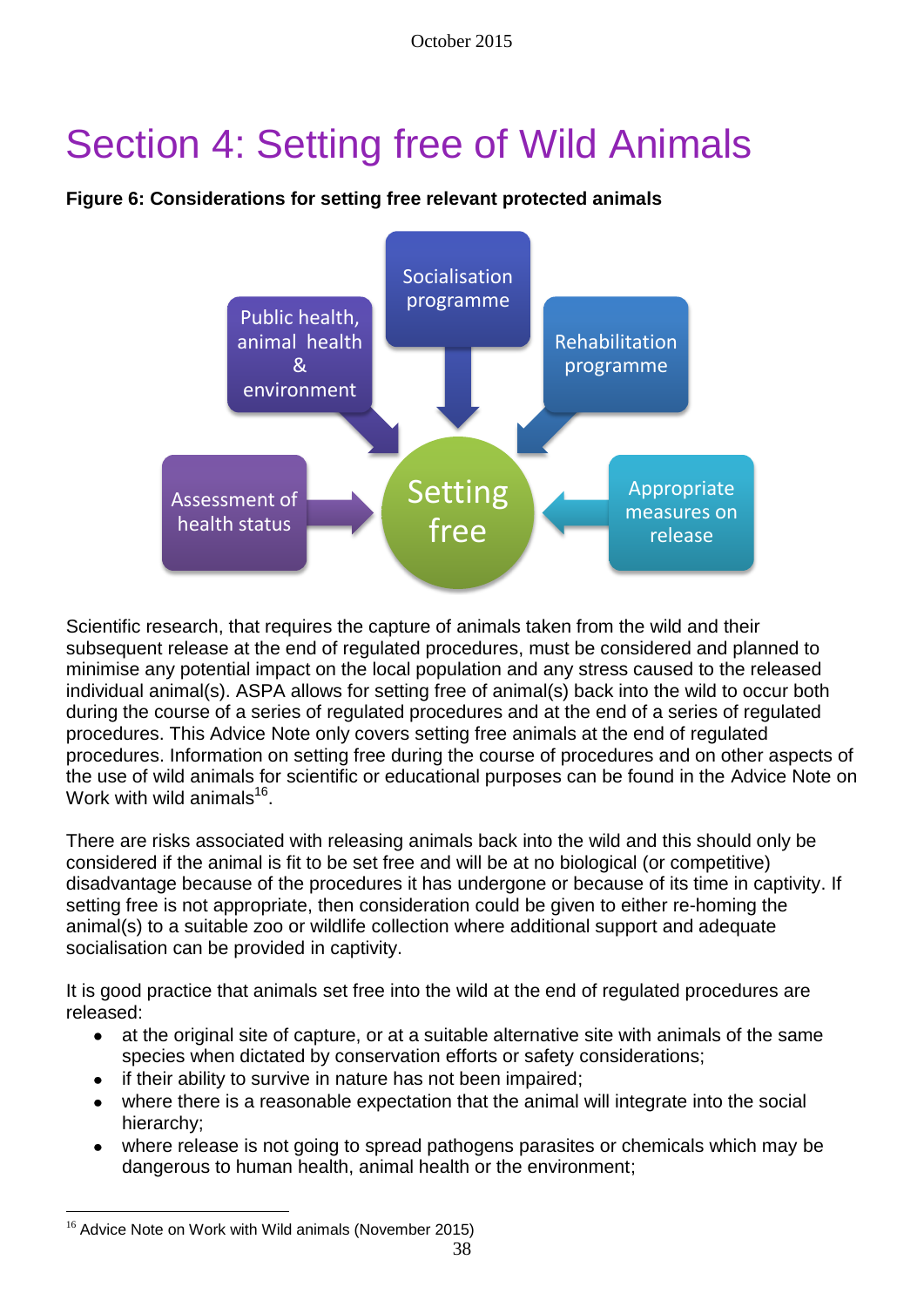- when local and seasonal conditions are conducive to survival after release.
- Any such setting free must comply with any other licences or legislation in force at the time.

Setting free animals back into the wild can either be 'hard', with immediate release from capture; or 'soft', which can include holding for a period of time at the release site, gradual acclimatisation and staged release into wild with or without on-going support.

# **4.1 Considerations prior to release from an establishment**

## **4.1.1. Assessment of health status for setting free**

Prior to setting free, the animal's state of health should be assessed by a veterinary surgeon, suitably qualified person for that specific species, or other competent person under direction from a veterinary surgeon.

When assessing the animal's health and well-being, animals should be able to demonstrate species-specific normal activities such as running, leaping, flying, swimming, and diving with the absence of abnormal behaviours, auditory and/or visual dysfunction. The age and reproductive status of the animal should be considered however, these are not prohibitive for setting free as long as there are appropriate additional measures in place to support the animal on release. Animals that are held in captivity at an establishment prior to release should only be released when they have achieved a robust body condition that will provide adequate reserves for survival once the animal is set free.

Animals should only be set free if they will be at no biological (or competitive) disadvantage because of the procedures has undergone or because of its time in captivity  $17$ .

The behaviour of the animal is important, as stereotypical or detrimental behaviours in captivity can have a negative impact on an animal's ability to survive when set free. Any socialisation and rehabilitation programme should be structured to maximise the natural behaviour of the animal prior to release and include opportunities for natural foraging and the ability to socially interact with conspecifics.

Veterinary advice should be sought about the desirability of treating animals prior to setting free, such as with species-specific vaccinations and anti-parasitics. This is because such treatments could interfere with post-release health monitoring, for example if it is intended to monitor serology for disease diagnosis as part of a surveillance programme. If vaccinations are given when the animal is held in captivity at an establishment, then they should be given sufficient time to allow immunity to develop before the animal is released.

Identification is often important for post-release monitoring to provide feedback on the success of the rehabilitation programme or for the on-going conservation of the species. However, marking methods may affect the animal's health, for example if devices carry an increased metabolic cost due to weight/effect on aerodynamics etc., behaviour, mating attractiveness, dominance status, or aggression in some species, so the choice of identification design, weight and colour, for example luminous paint, ring, tag, collar or harness, is very important and expert advice should be obtained.<sup>18</sup>

 $\overline{a}$ 

<sup>&</sup>lt;sup>17</sup> See section 5.21 the Guidance

 $18$  Further information can be obtained from the Guidance and the Advice Note on Work with Wild Animals (November 2015).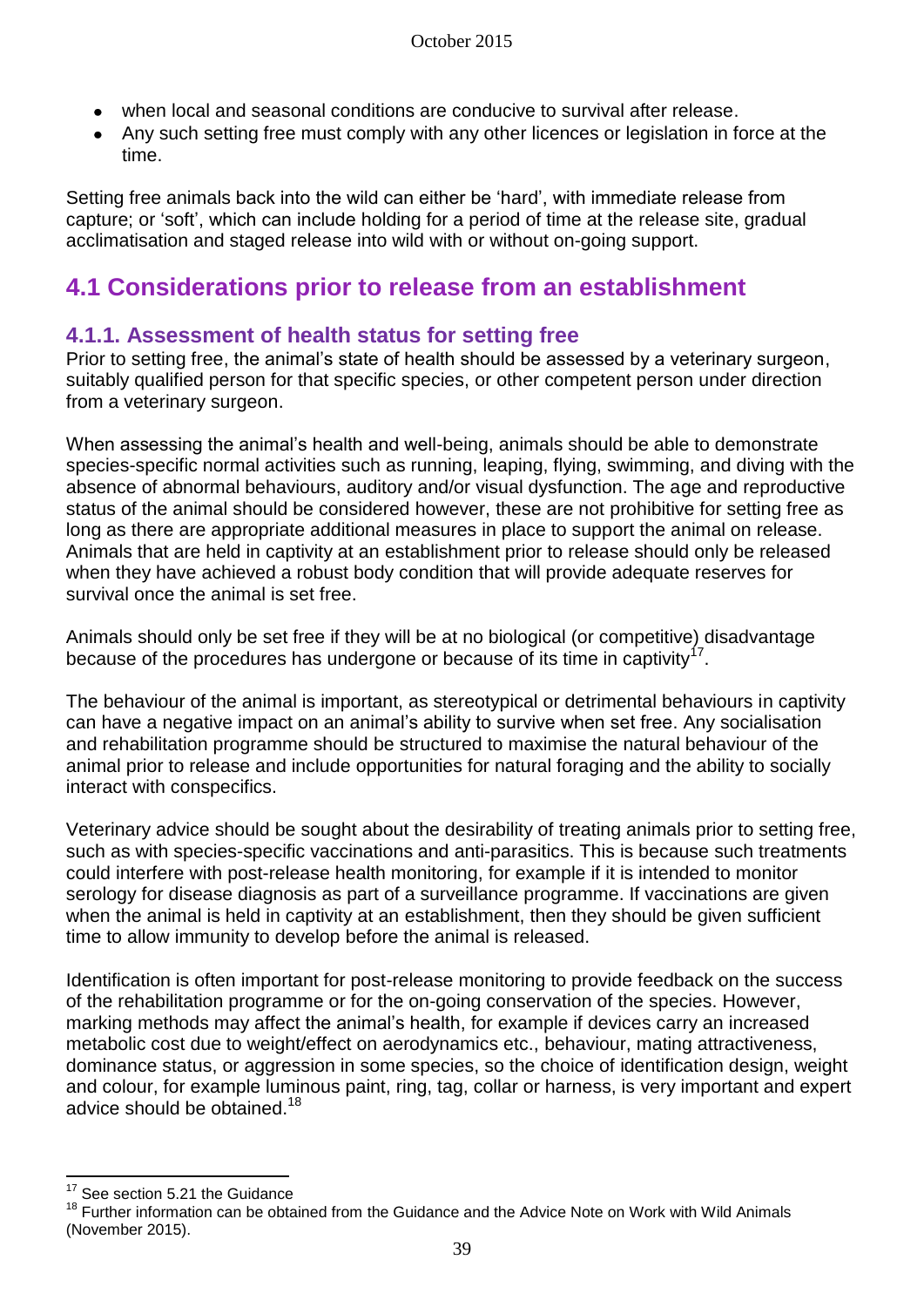Note: location tracking devices such as GPS devices are not usually considered to be methods of identification. Their use for a scientific or educational purpose may be considered to be a regulated procedure. Please see the Work with Wild Animals Advice Note for further advice.

## **4.1.2. Assurances for public health, animal health and the environment**

Where animal(s) are set free back into the wild at the end of regulated procedures, the assurance required by the Secretary of State is that the animal(s) pose no additional threat to public health, animal health or the environment additional to that which was present when the .<br>animal was captured<sup>19</sup>.

For animal(s) that have been held in captivity for more than about 24 hours or are to be released somewhere other than where they were captured, it is likely that consideration will need to be given to the following points before the Secretary of State can make a decision on consent to set free.

- the effects setting free might have on the existing gene pool, the current hierarchical structure and to disturbance of the predator-prey interactions within the proposed geographic area for release.
- the possibility that released animals may pose a risk to wild populations at the release site. This could be due either because the animals was exposed during captivity to infections and parasites which did not affect itself, but could affect wild populations; or pre-existing conditions the animal had before capture, which could affect wild populations if the animal was to be released at a different place to where it was caught. Pre-release health screening can help mitigate these risks.
- risk of infection to the released animal from exposure to pathogens naturally occurring in the wild population. Consideration should be given to protecting the animal to optimise survival post-release by vaccination where this does not compromise any on-going disease surveillance or changes to a population being studied.

### **4.1.3. Socialisation schemes for release to the wild**

Socialisation schemes for animals to be released into the wild should be structured to include appropriate visual, auditory, olfactory, and tactile contact between conspecifics to enable the animal(s) to develop the behaviours required to successfully integrate into societies in the wild. An assessment of the success of any socialisation and/or rehabilitation scheme should be undertaken prior to the animal(s) being released into the wild.

Exposing animals to predator clues can be very stressful, and if they cannot escape from the clue this is likley to be a regulated procedure as the resulting suffering and distress is usually considered to be above the lower threshold for regulation under ASPA<sup>20</sup>. If the animal is unlikely to have skills in predator recognition and avoidance, then it will be important to the animal's survival to be released with or near other cohorts, and this should be incorporated into any socialisation scheme.

Some species will have optimal group sizes for survival after release into the wild. It may be appropriate therefore to delay release until the group size is attained prior to setting free. Familiarisation of male and female pairs for an appropriate time prior to release will increase the likelihood that they will remain together when set free.

 $\overline{a}$ 

 $19$  See paragraph 5.21 of the Guidance

<sup>&</sup>lt;sup>20</sup> See paragraph 1.6 of the Guidance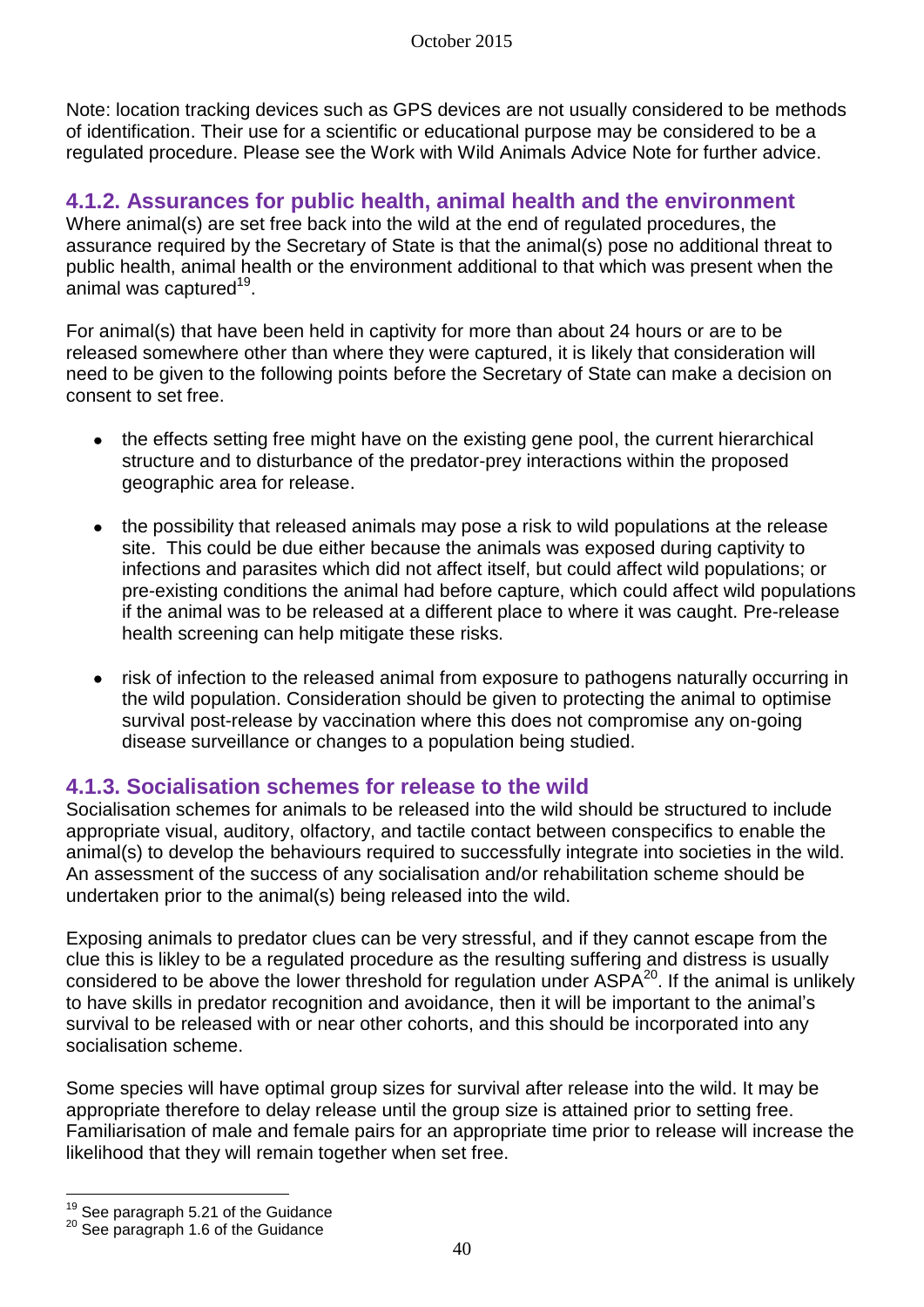It is important that females with their dependent young are released together, or they are held until the young are able to hunt and feed themselves independently of the mother, as this is critical to the successful integration of these groups into the wild. Consideration may also need to be given to releasing any males a suitable distance apart to reduce immediate aggression over territory and mates.

### **4.1.4. Rehabilitation programme**

When working with animals captured from the wild it is good practice to consider all the options for veterinary and rehabilitative care in advance of the planned capture. Where a programme of rehabilitation is appropriate it should be aimed at ensuring the relevant protected animal develops the skills necessary to recognise and capture food in the wild.

Animals kept in captivity may lose, or not learn, foraging skills and become dependent on humans for their food. The rehabilitation programme should ensure the creation of appropriate foraging cycles, by altering the light cycles or environment to aid natural foraging. Animals should be encouraged to recognise natural food sources and their complexity should be increased to eventually mimic the wild situation. Any supplementary foods the animals will not encounter in the wild should be gradually removed. Consideration should be given to postrelease supplementary feeding as this may increase the chance of animal's survival by providing adequate nutrition during the adaptation period while it learns to find natural food sources.

Pre-release conditioning to maximise survival is an essential part of any rehabilitation programme. This may include examples such as housing birds in a large flight cage or aviary to improve flight musculature, exposing animals to natural weather conditions with an ability to shelter to allow a period of adaptation, increasing the size, complexity, water temperature and light-dark cycle of a sea-water tank prior to the release of rays into the sea, or adding hazel twigs to the enclosures of dormice to increase manual dexterity.

Reducing contact with humans is an important part of the rehabilitation programme. Animals overly habituated to humans should not be set free, though consideration could be given to rehoming them in an appropriate zoological collection. Remote monitoring should be considered where this is feasible; however, there is still a requirement for daily inspections of the animal(s) by a competent person under **PEL standard condition 4(5)**.

### **4.1.5. Suitability of the release habitat**

Ideally animals should be set free directly back into the habitat in which they were captured, as this should provide the best chance for their survival and social acceptance following release.

Where this is not possible, a single site or interconnected sites with a supportive, conserved environment tailored to the needs of the specific animal species should be identified. The current population size, territorial pressures for food, water, shelter and mates and the health of the resident population should all be considered prior to release. If the animal species to be set free is migratory, any release environment should be on the migratory flight or swim pathway.

## **4.2. Actions on release**

## **4.2.1 Records**

Information of the legal requirements for species and date of setting free can be found in section 2.5 of this Advice Note (see above).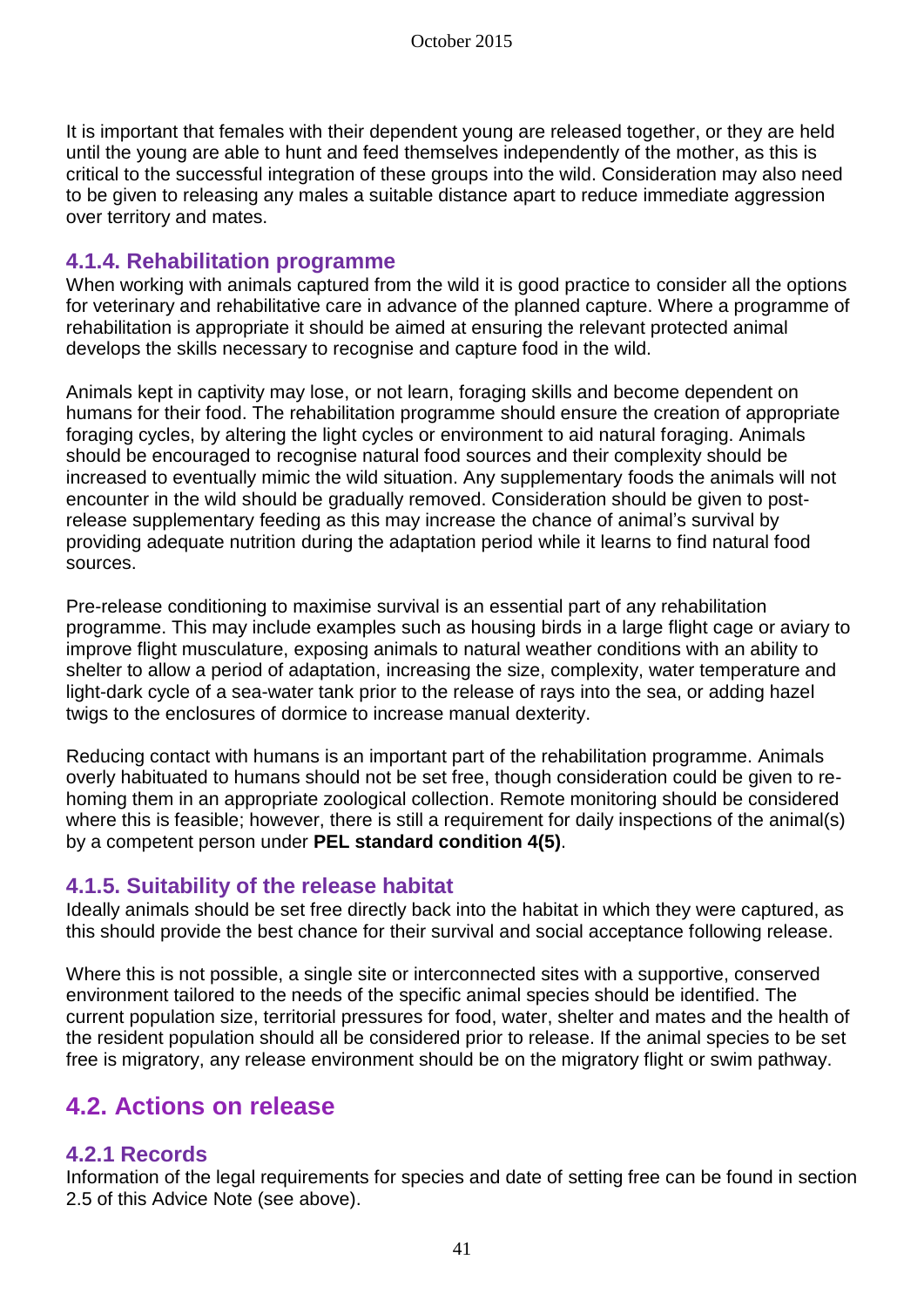## **4.2.2. Timing of release**

Researchers must be familiar with the biology, ecology and behaviour of the species they are using for regulated procedures, and plan all releases accordingly. Unless release follows immediately from capture, setting free should be timed for optimal seasonal and local conditions that will minimise any additional energetic and social demands on the released animal(s), and increase their chances of survival by promoting foraging success and ease of acceptance into existing wild animal social structures.

Consideration should be given to the:

- $\bullet$ number of animals to be released;
- number and training of staff required to support release;
- time of day and seasonal time of year (moult or breeding status of the animals);
- weather conditions;  $\bullet$
- position and flow of air, river or oceanographic currents;
- availability of forage or prey;
- location of conspecifics;
- migration activities;
- possibility of predation; and  $\bullet$
- threat posed by human activity in the vicinity.

**For example**, some bird species are flightless during moult and should be captured and released in a way that does not affect their survival during this vulnerable stage.

Females who are potentially incubating eggs or could have dependent young should be released as soon as possible to avoid prolonged absence from the den, sett or nest which would adversely affect the developing young.

Where release is not immediate following capture, animals should be released at an optimal point in the day when they will be able to feed and locate suitable resting sites.

**For example**, crepuscular birds and mammals should never be released after nightfall, as they may have difficulty finding suitable roosts or shelter for the night and this could increase the risk of nocturnal predation.

If release occurs in the late summer, then there should be sufficient natural provision of food and shelter for the animals released and any young to survive the winter.

### **4.2.3. Transportation to release site**

The key to successful transportation is a carefully designed and constructed container to minimise stress and prevent injury and escape. Any container should be clean and sterilised, of sufficient size, be free from protrusions, and have a suitable environment including, for example, non-slip flooring, adequate bedding, water of sufficient oxygen quality for the transport duration, the provision of variable secure perches for birds, etc. The ventilation should be sufficient to ensure an adequate temperature range is maintained throughout the journey, and food and water provision should be sufficient for the duration.

It may benefit crepuscular birds and mammals to transport them at night for release at dawn, when they are less active and when both ambient temperatures and their own body temperatures are likely to be low.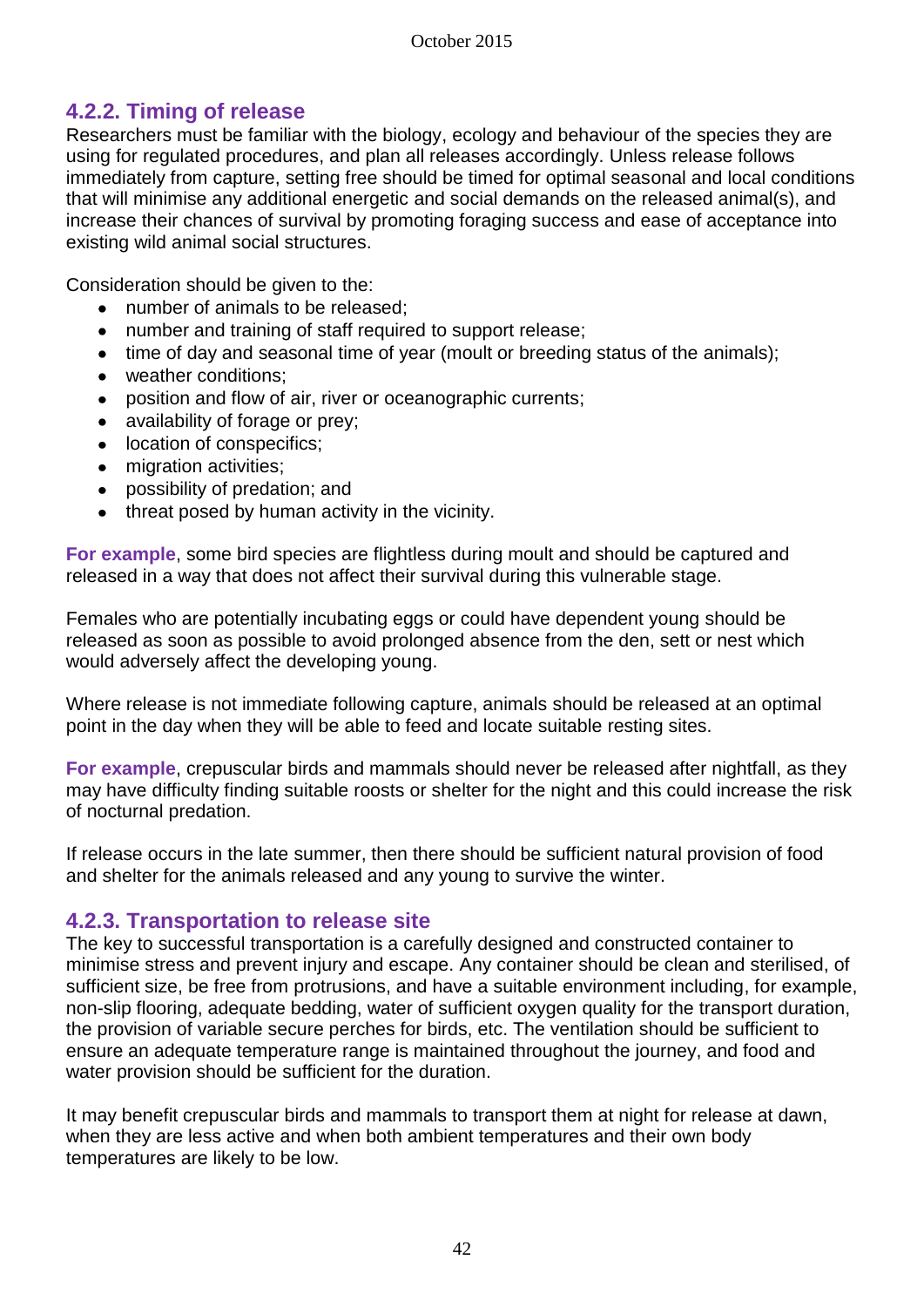## **4.2.4. Supportive actions on release**

The ideal weather for release is fine and dry, though shelter can be provided at the release site to shade it on very hot days, or to provide initial protection from wind and rain.

Before releasing an animal back into the wild it is good practice to scan the area for predators and to undertake a final check on the condition of the animal. Released animals may initially be disorientated and slower to react, making it harder for them to evade predators. Some species are also susceptible to capture myopathy, also known as cramp or exertional rhabdomyosis, which can result from handling and capture. If capture myopathy is identified, release should be delayed and supportive treatment provided. If the animal is injured or suffering then it should not be released until it has been assessed by a veterinary surgeon, or other competent person following direction from a veterinary surgeon, and action taken to minimise its suffering or the animal is killed.

## **4.3. Appropriate measures on release to support well-being**

Consideration should be given to selecting a release site that should provide a supportive environment for the biological and social needs of the animal, and where possible, will be sustained by on-going habitat conservation.

When an animal has been held in captivity for a time prior to release, it is preferable to acclimatise the animal to the release location and its resources to reduce the risk of dispersal and increase the chance of survival when set free.

Where possible, animals should be established in pre-release cages or pens for days, weeks or months prior to release to allow for acclimatisation and the development of appropriate foraging cycles. Researchers should continue with organised daily inspection and health checks and ensuring there is sufficient appropriate food and water provision. Feed should be continued to be supplied until there is sufficient natural foliage, fruit, or nut crop, or the presence of sufficient insects or prey. Eventually pre-release cages can be opened fully and the animals released into the wild. Support could be continued for a suitable period by researchers or wildlife conservationists leaving the nesting boxes in-situ for the animal to use and providing supplementing feed to complement the food the animal has foraged for itself.

## **4.4 Follow-up after release**

Post-release monitoring provides a method for assessing and revising the effectiveness of socialisation and rehabilitation programmes for releasing relevant protected animals into the wild. Reviewing the success of programmes enables them to be revised and improved if necessary. On-going monitoring as part of any contingency measures may also provide an opportunity to recover individuals that are unable to readjust to the wild. Methods that minimise disturbance to the animals or the environment, such as camera traps or remote video surveillance, should be utilised.

**For example**, post-release monitoring of birds with young should be done remotely to reduce the risk of loss of regurgitated food by young birds and the avoidance of actions that might cause a chick to become separated from its parents.

Where on-site visits are required to monitor species, it is good practice for researchers to wear inconspicuous clothing and ensure that their actions do not lead to increased predation rates. Nesting sites or animal locations should never be flagged, as predators can quickly learn these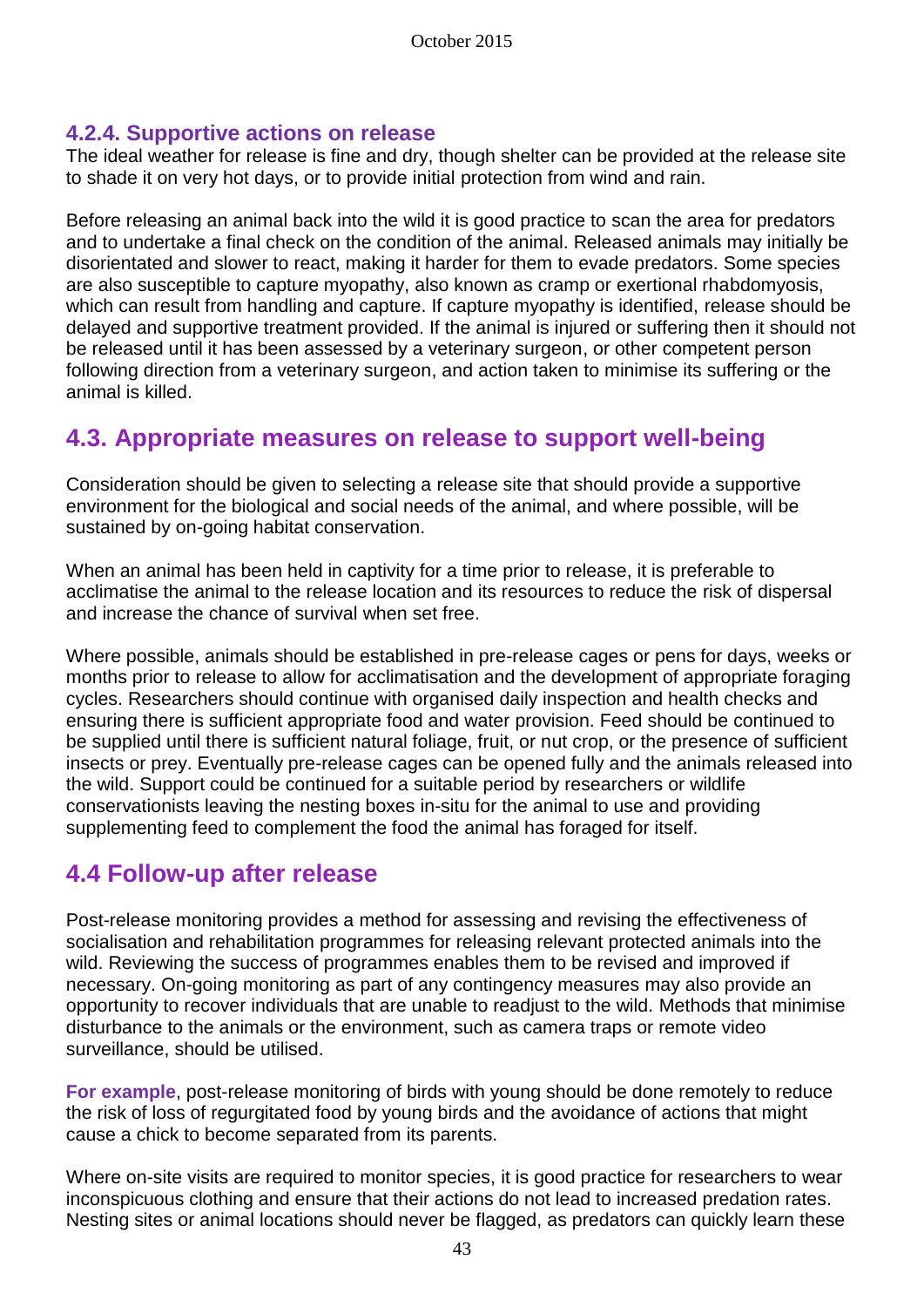clues and home in on prey. Ideally animal locations should be approached tangentially, via a variety of routes which are then retraced. Non-harmful smelling crystals may also used to decrease the likelihood of predators following frequent human scent pathways to obtain prey.

## **4.5 Setting free animals at the end of procedures where animals were set free during the course of regulated procedures but not recaptured**

For many studies using wild caught animals, the animals are released back to the wild during the course of regulated procedures to enable data to be collected whilst the animal is in the wild or at a subsequent re-capture. However, for some of these studies there may be no intention to re-capture the animal as data can be obtained without re-capture. Consequently it can be difficult to establish the precise timing of the end of regulated procedures for a particular animal and it may not be possible to observe the animal to make an assessment of its state of health for the purposes of setting free at the end of procedures. This is a complex area and detailed advice is provided in the Work with Wild Animals Advice Note.

# **4.6 Examples of setting free**

## **4.6.1Example of a project licence providing consent setting free**

**Scenario:** A project licence applicant wishes to set free birds captured from the wild at the end of a series of regulated procedures.

Application for consent: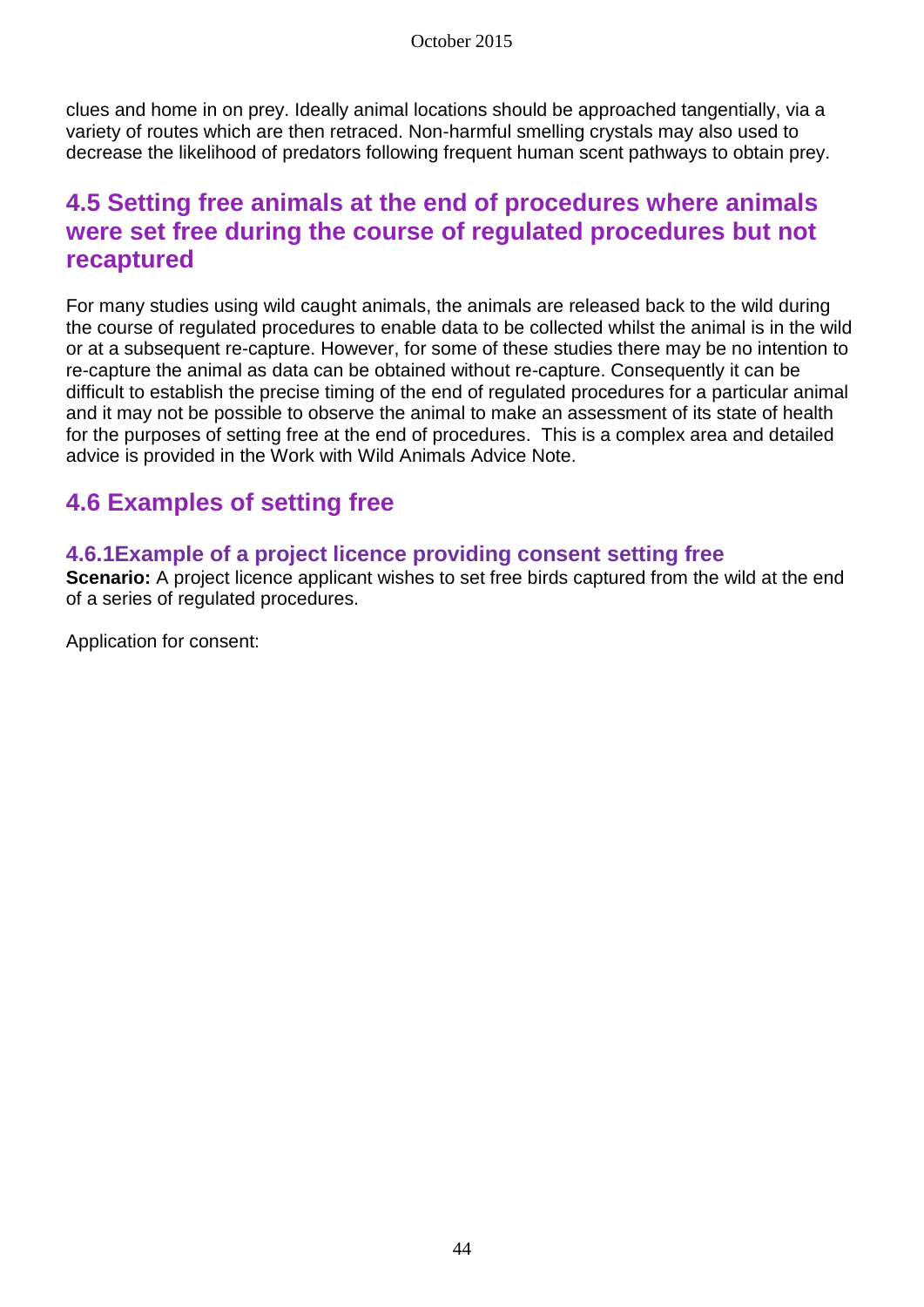| Fate of animals not killed at the end of the protocol                                                                                                                                                                                                                                                                                                                                                                                                                                                                                                                                                                                                                                                                                                                                                                                                                                                                                                                                                                                                                                                                                                                                                                                                                                                                                                                                                                                                                                                                                                                                                                                                                                                                                                                                                                                                                                                                                                                                                                                                                                                                                                                                                                                                                                                                                                                                                                                                                                                                                                              |  |  |
|--------------------------------------------------------------------------------------------------------------------------------------------------------------------------------------------------------------------------------------------------------------------------------------------------------------------------------------------------------------------------------------------------------------------------------------------------------------------------------------------------------------------------------------------------------------------------------------------------------------------------------------------------------------------------------------------------------------------------------------------------------------------------------------------------------------------------------------------------------------------------------------------------------------------------------------------------------------------------------------------------------------------------------------------------------------------------------------------------------------------------------------------------------------------------------------------------------------------------------------------------------------------------------------------------------------------------------------------------------------------------------------------------------------------------------------------------------------------------------------------------------------------------------------------------------------------------------------------------------------------------------------------------------------------------------------------------------------------------------------------------------------------------------------------------------------------------------------------------------------------------------------------------------------------------------------------------------------------------------------------------------------------------------------------------------------------------------------------------------------------------------------------------------------------------------------------------------------------------------------------------------------------------------------------------------------------------------------------------------------------------------------------------------------------------------------------------------------------------------------------------------------------------------------------------------------------|--|--|
| Indicate the proposed fate of animals which are not killed at the end of the protocol.                                                                                                                                                                                                                                                                                                                                                                                                                                                                                                                                                                                                                                                                                                                                                                                                                                                                                                                                                                                                                                                                                                                                                                                                                                                                                                                                                                                                                                                                                                                                                                                                                                                                                                                                                                                                                                                                                                                                                                                                                                                                                                                                                                                                                                                                                                                                                                                                                                                                             |  |  |
| Continued use in another protocol under this or another project licence.<br>Give details below and ensure that you give an appropriate cross reference in the<br>protocol sheet under which the continued use will occur.                                                                                                                                                                                                                                                                                                                                                                                                                                                                                                                                                                                                                                                                                                                                                                                                                                                                                                                                                                                                                                                                                                                                                                                                                                                                                                                                                                                                                                                                                                                                                                                                                                                                                                                                                                                                                                                                                                                                                                                                                                                                                                                                                                                                                                                                                                                                          |  |  |
| Kept alive at the licensed establishment. Note that any subsequent re-use<br>must be authorised in the relevant project licence.                                                                                                                                                                                                                                                                                                                                                                                                                                                                                                                                                                                                                                                                                                                                                                                                                                                                                                                                                                                                                                                                                                                                                                                                                                                                                                                                                                                                                                                                                                                                                                                                                                                                                                                                                                                                                                                                                                                                                                                                                                                                                                                                                                                                                                                                                                                                                                                                                                   |  |  |
| Discharge from the controls of the Act by setting free to the wild or by re-<br><b>homing</b> . Specify below the particular circumstances when animals may be set<br>X<br>free to the wild or re-homed and detail how the qualifying criteria set out in section<br>$17A(3)$ and (4) will be met.                                                                                                                                                                                                                                                                                                                                                                                                                                                                                                                                                                                                                                                                                                                                                                                                                                                                                                                                                                                                                                                                                                                                                                                                                                                                                                                                                                                                                                                                                                                                                                                                                                                                                                                                                                                                                                                                                                                                                                                                                                                                                                                                                                                                                                                                 |  |  |
| Example text Starlings captured from the wild will be released back into the wild at the end<br>of regulated procedures on this protocol under the following conditions.<br>1. The starlings were assessed on capture to be clinically well and have undergone no<br>more than the procedures authorised under this protocol.<br>2. The Project Licence Holder, acting as a competent person for this species under the<br>direction of a veterinary surgeon, has determined that each starling is not suffering and<br>is not likely to suffer adverse effects in the future as a result of the regulated<br>procedures undertaken by authority of this protocol.<br>3. The Project Licence Holder, acting as a competent person for this species under the<br>direction of a veterinary surgeon, has advised immediately prior to the starlings being<br>released back into the wild that in his opinion their state of health allows them to be set<br>free and that to the best of his knowledge the setting free back into the wild of these<br>starlings poses no danger to public health, animal health or the environment.<br>4. The AWERB-approved socialisation scheme and rehabilitation programme for these<br>starlings includes transporting them to a specially constructed release cage in the<br>immediate vicinity of the capture site. The cage site includes access to natural feed and<br>water sources with additional supplementary feed and the starlings will continue to be<br>inspected on a daily basis. Once the NACWO and NVS are satisfied that the starlings<br>are adequately socialised and have fully acclimatised to the release cage, the external<br>hatches will be opened and the starlings will be released into the wild. Full details of the<br>socialisation scheme and rehabilitation programme for this protocol are available<br>through the Project Licence Holder.<br>5. Other appropriate measures to safeguard the starlings used on this protocol upon<br>being set free are the recording of their leg ring identification or the application of a<br>BTO approved leg ring to ensure no starling is re-used and on-going monitoring by the<br>Project Licence Holder and Personal Licensees as outlined in the programme of work<br>for this project following release to ensure there are no on-going welfare or health<br>concerns following procedures authorised under this protocol. Supplementary feed will<br>be provided in the release cage for a further two to four weeks to aid the starlings in |  |  |
| adapting to their release environment.<br><b>Outcome:</b> Consent given by the Secretary of State through the project licence to set free the<br>starlings on this protocol.                                                                                                                                                                                                                                                                                                                                                                                                                                                                                                                                                                                                                                                                                                                                                                                                                                                                                                                                                                                                                                                                                                                                                                                                                                                                                                                                                                                                                                                                                                                                                                                                                                                                                                                                                                                                                                                                                                                                                                                                                                                                                                                                                                                                                                                                                                                                                                                       |  |  |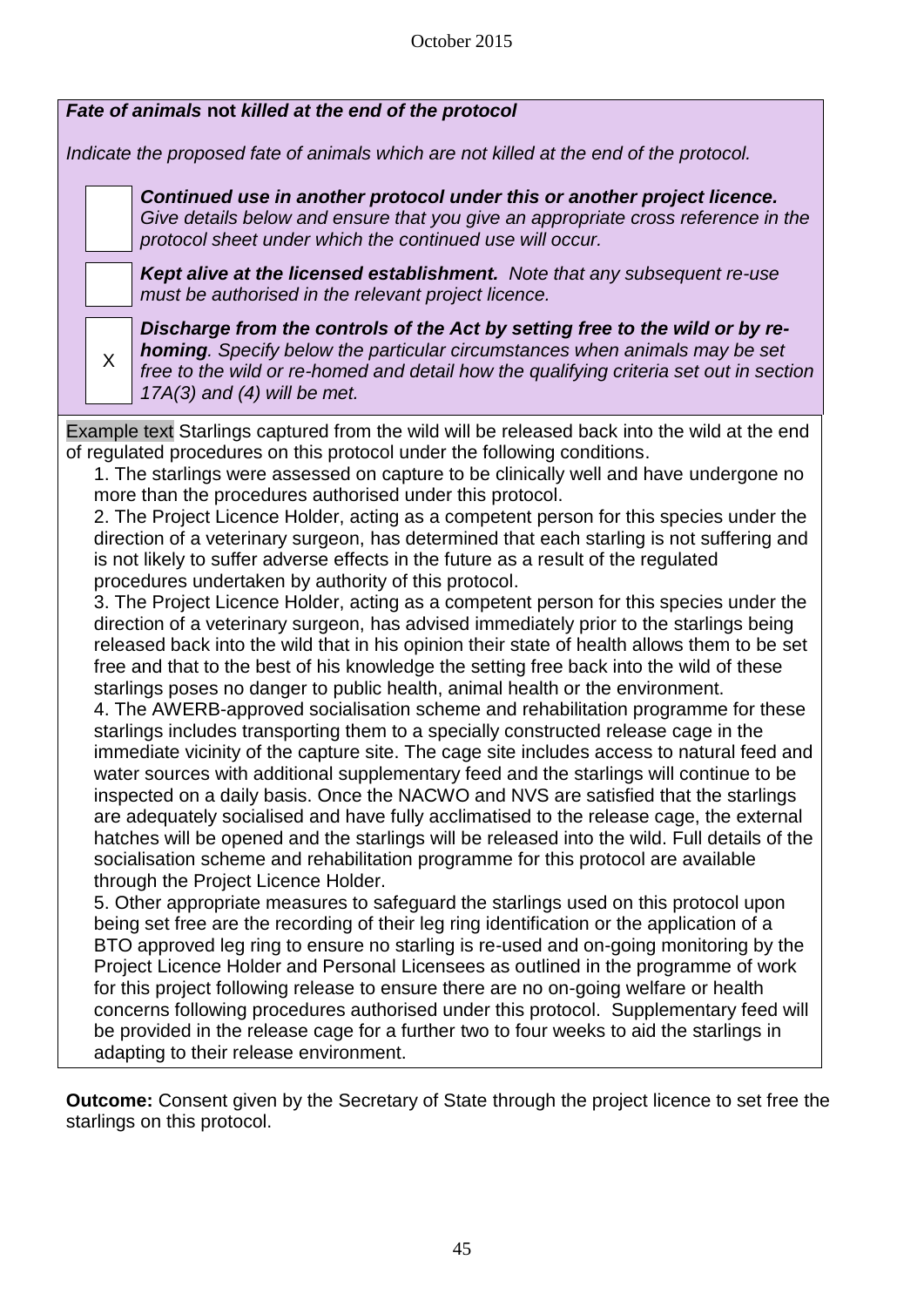# Appendix 1: Other sources of advice

#### **Home Office guidance:**

Guidance on the Operation of the Animals (Scientific Procedures) Act 1986 <https://www.gov.uk/government/publications/operation-of-aspa>

#### **Other regulators:**

Animal and Plant Agency (APHA) <https://www.gov.uk/government/organisations/animal-and-plant-health-agency>

BALAI directive <https://www.gov.uk/balai-directive-moving-live-animals-semen-and-embryos>

Defra Animal Welfare Codes of Practice <https://www.gov.uk/animal-welfare>

Defra Animal Welfare during transport <https://www.gov.uk/animal-welfare#animal-welfare-during-transport>

Royal College of Veterinary Surgeons – Guidance on the role of the NVS and other Suitably Qualified Persons

[http://www.rcvs.org.uk/advice-and-guidance/code-of-professional-conduct-for-veterinary](http://www.rcvs.org.uk/advice-and-guidance/code-of-professional-conduct-for-veterinary-surgeons/supporting-guidance/named-veterinary-surgeons)[surgeons/supporting-guidance/named-veterinary-surgeons](http://www.rcvs.org.uk/advice-and-guidance/code-of-professional-conduct-for-veterinary-surgeons/supporting-guidance/named-veterinary-surgeons)

Veterinary Medicines Directorate <https://www.gov.uk/government/organisations/veterinary-medicines-directorate>

Natural England <https://www.gov.uk/government/organisations/natural-england>

Scottish Natural Heritage <http://www.snh.gov.uk/>

Natural Resources Wales <http://naturalresourceswales.gov.uk/?lang=en>

The Health and Safety Executive <http://www.hse.gov.uk/biosafety/gmo/whatare.htm>

#### **Veterinary contacts:**

Fish Veterinary Society <http://www.fishvetsociety.org.uk/>

Laboratory Animal Veterinary Association – LAVA guidance on the re-homing of dogs <http://lava.uk.net/>

#### **Re-homing references:**

LASA guidance on the re-homing of dogs [http://www.lasa.co.uk/PDF/LASA%20Guidance%20on%20the%20Rehoming%20of%20Laborat](http://www.lasa.co.uk/PDF/LASA%20Guidance%20on%20the%20Rehoming%20of%20Laboratory%20Dogs.pdf) [ory%20Dogs.pdf](http://www.lasa.co.uk/PDF/LASA%20Guidance%20on%20the%20Rehoming%20of%20Laboratory%20Dogs.pdf)

PET travel scheme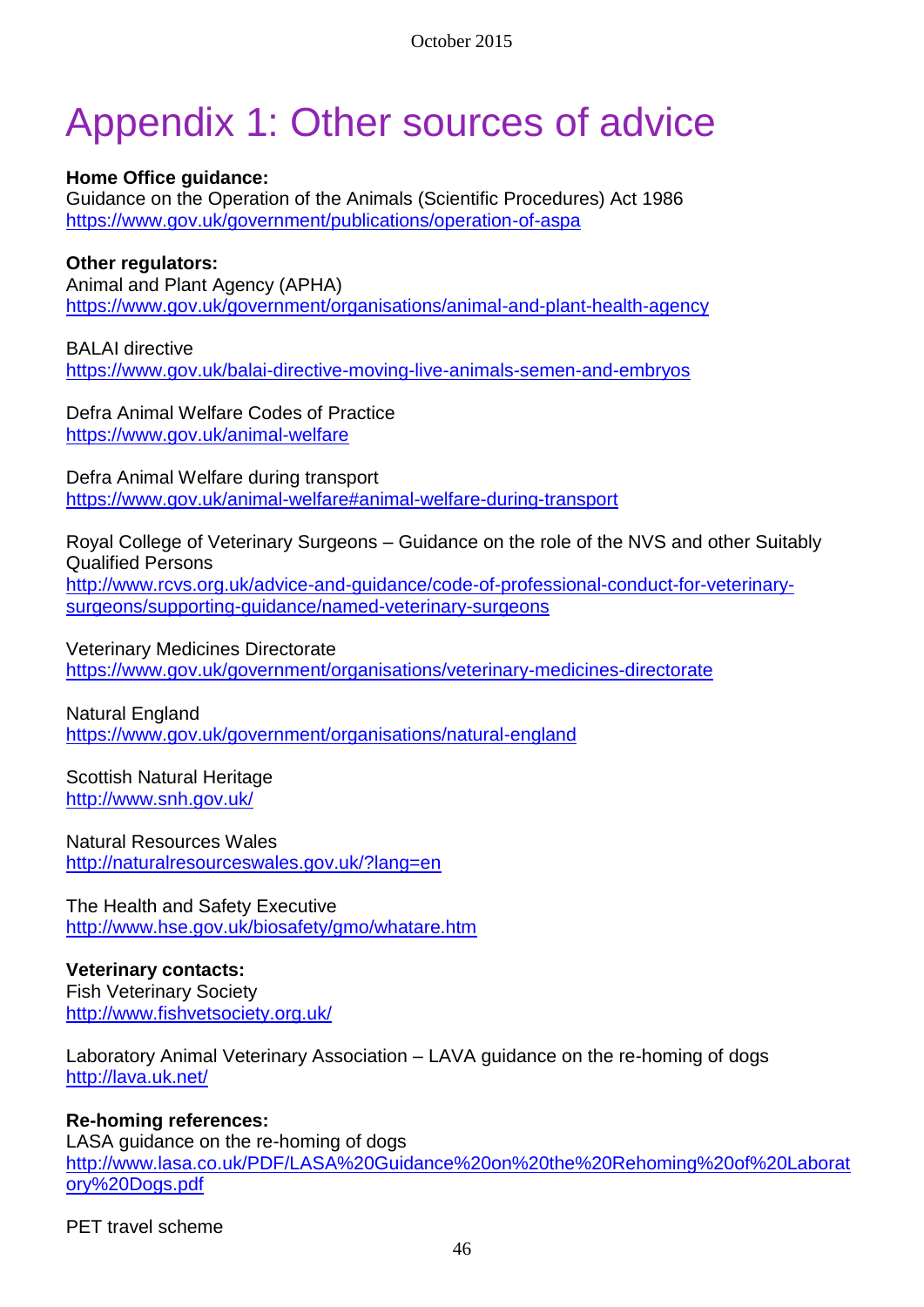October 2015

<https://www.gov.uk/pet-travel-information-for-pet-owners>

Beagle Welfare <http://www.beaglewelfare.org.uk/>

RSPCA <http://www.rspca.org.uk/findapet/rehomeapet>

LASA Guidelines on the Transport of Laboratory Animals [http://www.lasa.co.uk/PDF/LASA%20Transport%20of%20Lab%20Animals%20\(UK\)%202.pdf](http://www.lasa.co.uk/PDF/LASA%20Transport%20of%20Lab%20Animals%20(UK)%202.pdf)

**Setting free references:** The British Trust for Ornithologists [Welcome to the BTO | BTO -](http://www.bto.org/) British Trust for Ornithology

The Ornithological Council guidelines to the use of wild birds in research [BIRDNET :: Guidelines to the Use of Wild Birds in Research](http://www.nmnh.si.edu/BIRDNET/guide)

The Mammal Society [http://www.mammal.org.uk/science\\_research](http://www.mammal.org.uk/science_research)

NC3Rs Wildlife research <http://www.nc3rs.org.uk/wildlife-research>

American Fisheries Society guidelines on the use of fishes in research [http://fisheries.org/docs/policy\\_useoffishes.pdf](http://fisheries.org/docs/policy_useoffishes.pdf)

American Society of Mammologists guidelines of the use of wild animals in research <http://www.mammalogy.org/uploads/Sikes%20et%20al%202011.pdf>

Canadian Council on Animal Care guidelines on the care and use of wildlife <http://www.ccac.ca/Documents/Standards/Guidelines/Wildlife.pdf>

The National Marine Fisheries Service Release of marine mammals – best practices for these taxa [\(http://www.nmfs.noaa.gov/pr/pdfs/health/release\\_guidelines.pdf.](http://www.nmfs.noaa.gov/pr/pdfs/health/release_guidelines.pdf)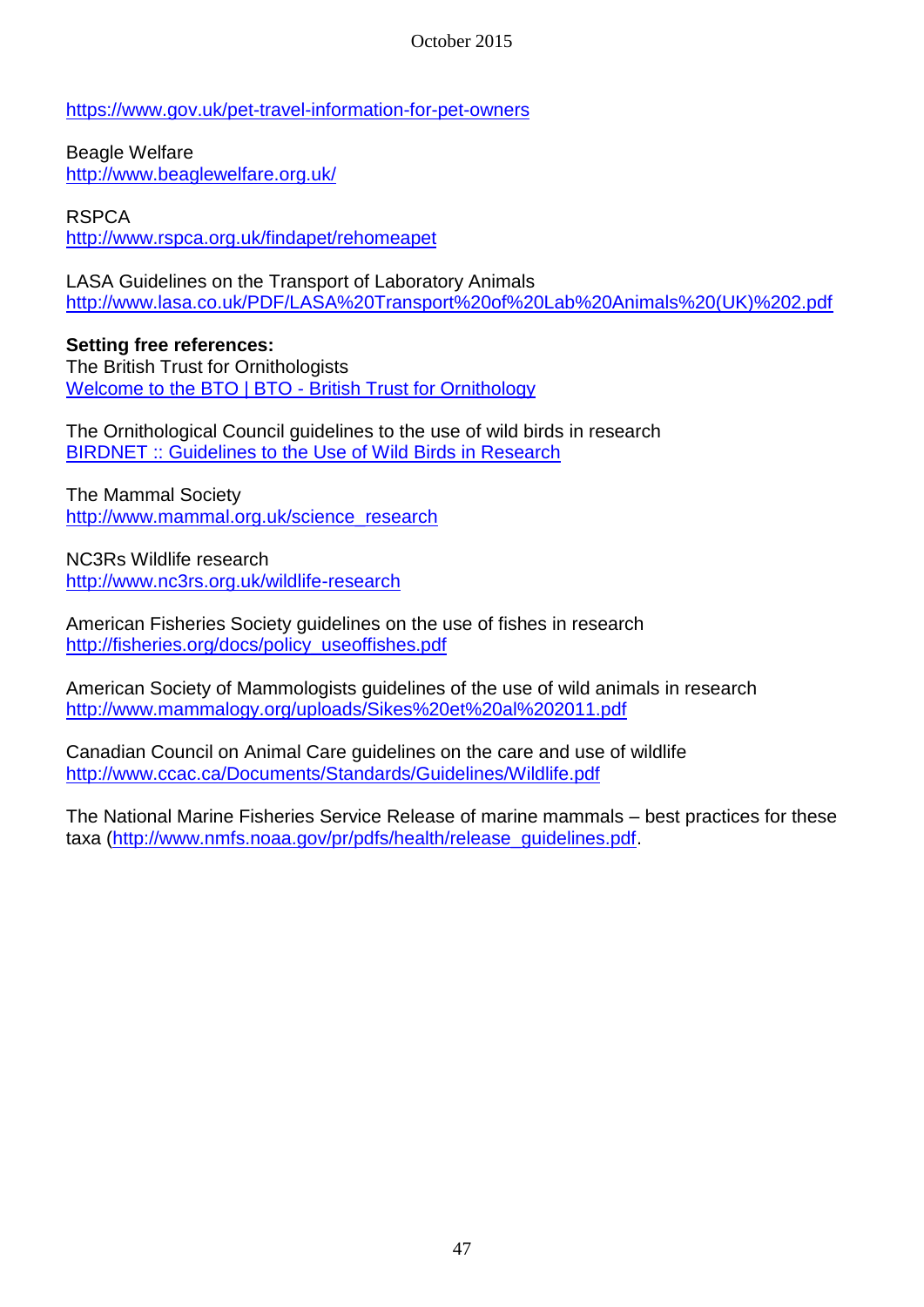# Appendix 2: Application form for re-homing or setting free relevant protected animals in individual cases



Animals in Science Regulation Unit

#### **For applicant's use:**

Please complete this application form supplying the detail where requested, and send the completed form electronically to the Home Office [aspa.london@homeoffice.gsi.gov.uk].

#### **1 (a). Person applying for consent to re-home or set free:**

| <b>Name of applicant</b> | <b>PEL number</b> | PPL number (if applicable) |
|--------------------------|-------------------|----------------------------|
|                          |                   |                            |

#### **1 (b). Details of animals to be re-homed or set free:**

Please include, number of animals to be re-homed or set free, animal identifications, breed, age, sex, etc.

#### **1 (c). Location where animals are currently being kept:**

#### **1 (d). Location where animals will be re-homed or set free:**

#### **2. The animals are relevant protected animals because they have been:**

- $\Box$ **bred for regulated use**
- **supplied for regulated use**
- **kept for regulated use**
	- **used or are being used in regulated procedures**

#### **3 (a). State of health:**

**Does the animal's state of health allow it to be re-homed or set free?**

 **Yes No**

**Please provide details**